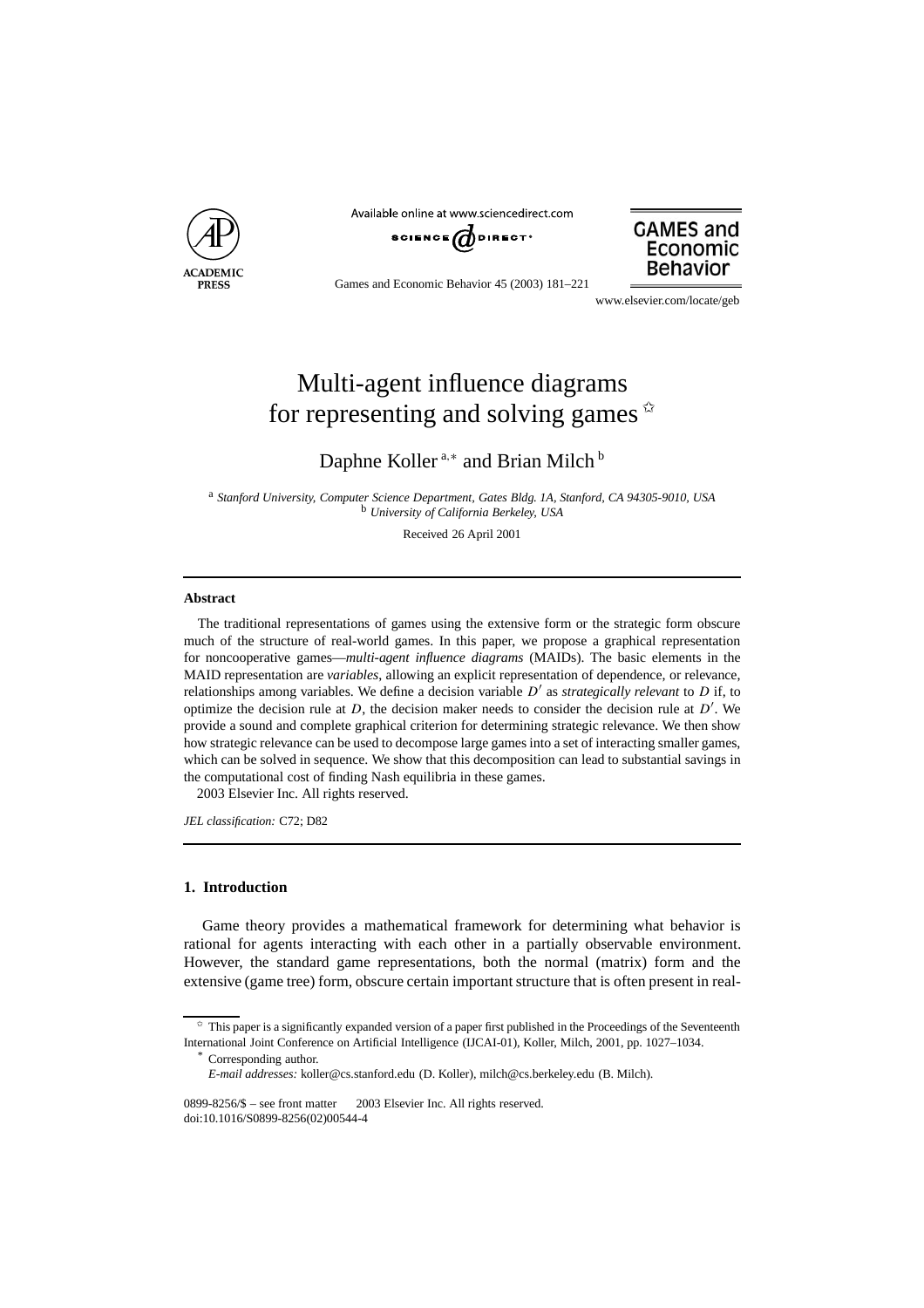world scenarios—the decomposition of the situation into chance and decision *variables*, and the dependence relationships between these variables. In this paper, we provide a representation that captures this type of structure. We also show that capturing this structure explicitly has several advantages, both in our ability to analyze the game in novel ways, and in our ability to compute Nash equilibria efficiently.

Our representation is based on the framework of *probabilistic graphical models* (Pearl, 1988), used in many disciplines, including statistics and artificial intelligence. Probabilistic graphical models represent the world via a set of *variables*, that take on values in some (discrete or continuous) space. For example, in a simple economic model, we might have a continuous variable for each of several possible goods, indicating its supply at a given time. We might also have a discrete variable representing the amount of rainfall in a region over the last year (e.g., taking the values "drought," "low," "normal," or "high"). Each possible state (or trajectory) of the world is then an assignment of values to these variables. By representing the world in terms of these variables, we can make statements about the relationships between them. For example, we might know that the supply of oranges depends on the rainfall variable, whereas the supply of oil does not. The graphical model represents this structure using a directed graph structure, where the nodes represent the variables, and the edges represent the direct dependence of one variable on another. As we discuss in Section 2, these graphs, called *Bayesian networks* or *probabilistic networks*, have clear and formal semantics as a representation of a probability distribution over the state space defined by the variables. Furthermore, the graph structure itself makes explicit certain important aspects of the probability distribution, such as the conditional independence properties of the variables in the distribution.

*Influence diagrams* (Howard and Matheson, 1984) extend Bayesian networks to the decision-theoretic setting, where an agent has to make decisions in accordance with his preferences. In addition to chance variables, influence diagrams contain *decision variables*, which are variables whose value the agent selects as part of his strategy, and *utility variables*, which represent the agent's preferences.

In this paper, we define *multi-agent influence diagrams* (MAIDs), which represent decision problems involving multiple agents. We show that MAIDs have clearly defined semantics as noncooperative games, and can be reduced to an equivalent sequence form or normal form game, albeit at the cost of obscuring the variable-level interaction structure that the MAID makes explicit. MAIDs allow us to represent complex games in a natural way, whose size is no larger than that of the extensive form, but which can be exponentially more compact.

We show that MAIDs allow us to define a qualitative notion of dependence between *decision* variables. We define a notion of *strategic relevance*: a decision variable *D* strategically relies on another decision variable  $D'$  when, to optimize the decision rule at  $D$ , the decision-making agent needs to take into consideration the decision rule at  $D'$ . This notion provides new insight about the relationships between the agents' decisions in a strategic interaction. We provide a graph-based criterion, which we call *s-reachability*, for determining strategic relevance based purely on the graph structure. We also provide a polynomial time algorithm, which considers only the graph structure, for computing s-reachability.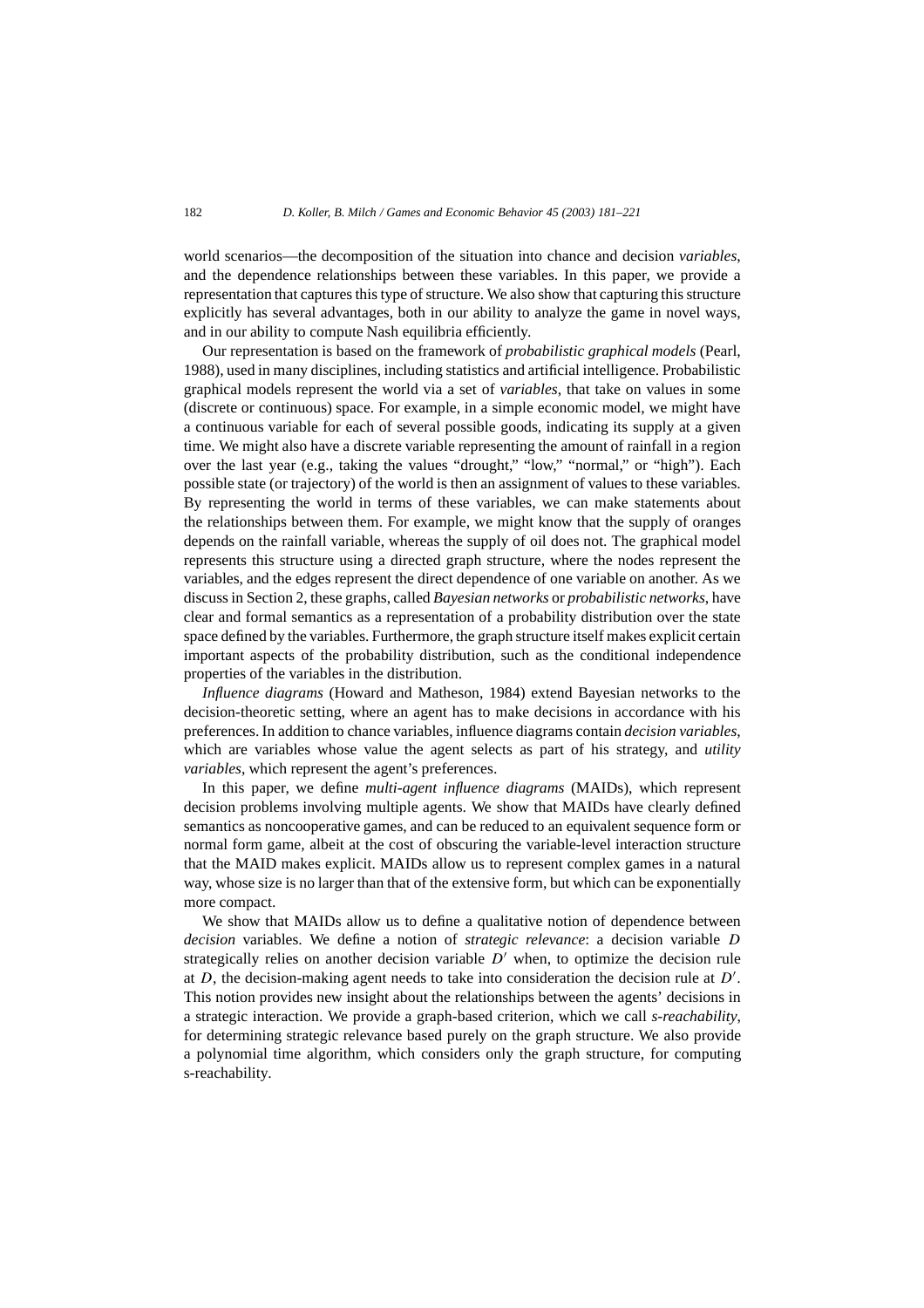The notion of strategic relevance allows us to define a data structure that we call the *relevance graph*—a directed graph that indicates when one decision variable in the MAID relies on another. We show that this data structure can be used to provide a natural decomposition of a complex game into interacting fragments, and provide an algorithm that finds equilibria for these subgames in a way that is guaranteed to produce a global equilibrium for the entire game. As a special case, the algorithm generalizes the standard backward induction algorithm for game trees, showing a general subclass of games where backward induction can be applied, even in some games that are not perfect information. We show that our algorithm can be exponentially more efficient than an application of standard game-theoretic solution algorithms, including the more efficient solution algorithms of Romanovskii (1962) and Koller et al. (1994) that work directly on the game tree.

The remainder of this paper is structured as follows. In Section 2, we review some of the key concepts in the framework of probabilistic graphical models that underlie our work. In Section 3, we present the framework of multi-agent influence diagrams, and in Section 4, we relate it to standard game-theoretic concepts. In Section 5, we define the notion of strategic relevance, and provide a criterion for determining strategic relevance from the graph structure. In Section 6 we show how to exploit strategic relevance to break up a game into smaller games, and compute equilibria more effectively. We discuss related work in Section 7. In Section 8, we conclude with a discussion of some extensions, including additional structure that can be induced from the MAID representation.

## **2. Bayesian networks**

Our work builds on the framework of *Bayesian networks* (also known as probabilistic networks or belief networks) (Pearl, 1988) and on its decision-theoretic extension, *influence diagrams* (Howard and Matheson, 1984). In this section, we briefly review the Bayesian network framework, setting up much of the necessary foundation for the remainder of this paper.

#### *2.1. Representation*

A Bayesian network is a graphical representation of a distribution over the joint probability space defined by a set of variables. More precisely, consider a set of variables  $X_1, \ldots, X_n$ , where each  $X_i$  takes on values in some finite set  $dom(X_i)$ . Together, the variables define a cross-product space  $\times_{i=1}^n \text{dom}(X_i)$ . Our goal is to represent a joint distribution over this joint space. We use  $\mathcal X$  to refer to the set of variables  $X_1, \ldots, X_n$ , and  $dom(X)$  to refer to their joint domain.

**Example 2.1.** Consider a scenario where we are trying to reason about an alarm installed in a house. The alarm can go off either because of a burglary or because of a minor earthquake. If there is an alarm, then a neighbor might call. If there is an earthquake, the local radio station may report it. There are five variables in this domain, all of which are binary valued: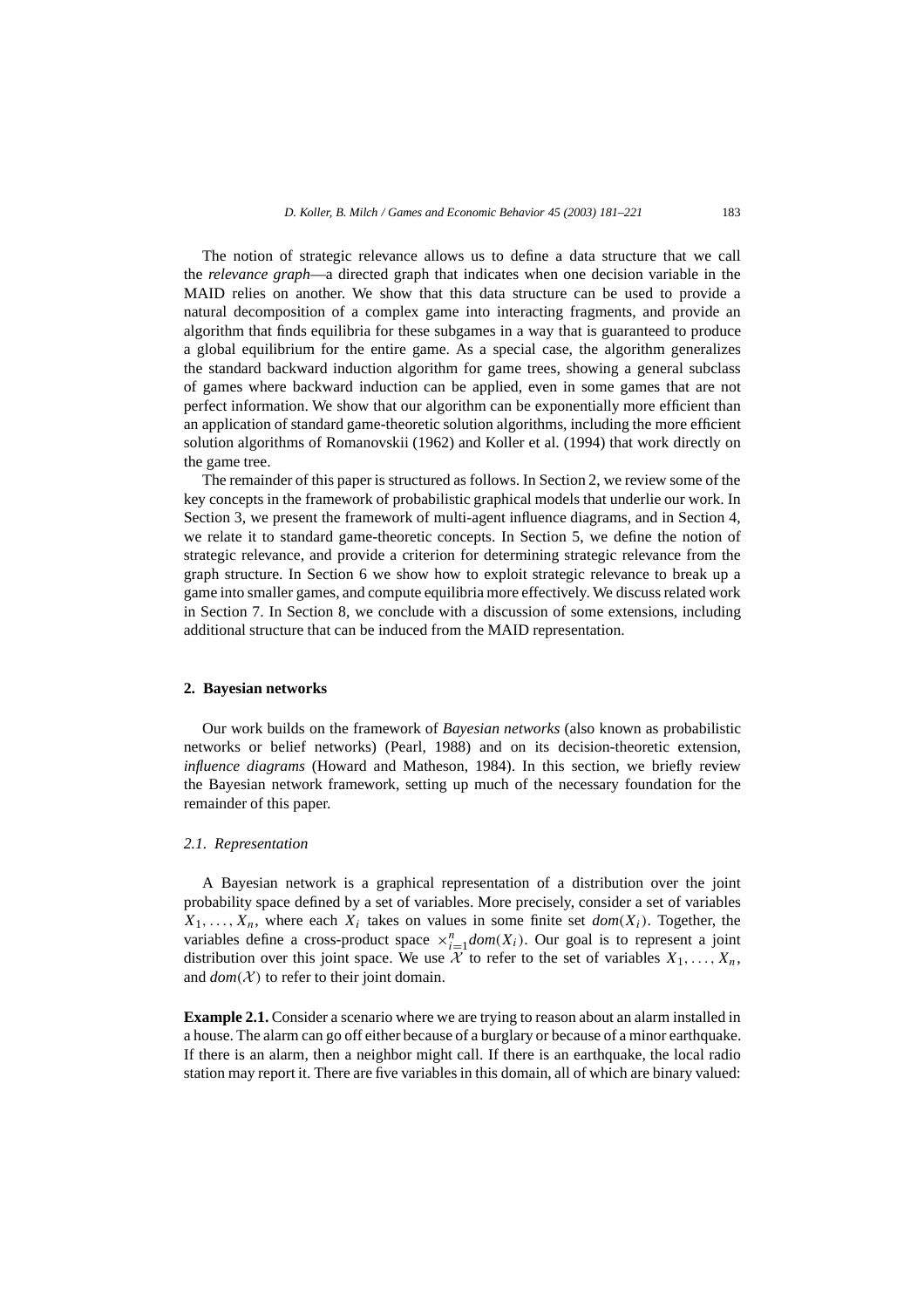*A* (alarm); *B* (burglary); *E* (earthquake); *C* (phone call); *R* (radio report). Thus, the joint distribution has 32 entries.

As we can see, the number of states in the joint distribution grows exponentially with the number of variables: If we have *n* variables that take on binary values, the total number of states is 2*n*. Even for fairly small *n*, the representation of this distribution as a list of numbers, one for each state, is impractical.

A Bayesian network (BN) represents the distribution using a graph, whose nodes represent the random variables and whose edges represent (in a very formal sense) direct influence of one variable on another. More precisely, we have the following definition for the Bayesian network representation:

**Definition 2.1.** A *Bayesian network* B over the variables  $X_1, \ldots, X_n$  is a pair  $(G, Pr)$ . *G* is a directed acyclic graph with *n* nodes, also labeled  $X_1, \ldots, X_n$ . For a node *X*, we use  $Pa(X)$  to denote the *parents* of X in the graph, i.e., those nodes Y such that there is a directed edge from *Y* to *X*. Pr is a mapping that associates with each node *X* a *conditional probability distribution* (*CPD*)  $Pr(X | Pa(X))$ , which specifies a probability distribution  $Pr(X | pa)$  over the values of *X* for each instantiation **pa** of  $Pa(X)$ .

The graph *G* for our Alarm example is shown in Fig. 1. This BN can be viewed as a compact representation of the symmetric probability tree in Fig. 2. The tree has 32 paths, each with five binary splits, one for each variable. Most simply, the splits occur in an order which is consistent with the order of nodes in the BN, e.g., *B*, *E*, *A*, *C*, *R*. Each branch from a split node is labeled with the probability that the branch is taken. For example, the  $B = 1$  branch is labeled with  $Pr(B = 1) = 0.01$ , and the  $B = 0$  branch with 0*.99*. Note that the tree has a lot of duplication over the BN. For example, there are eight branches in the tree all labeled with the same probability  $Pr(R = 0 \mid E = 1) = 0.65$  (one for each assignment to *B,A,C*).



Fig. 1. Alarm BN; for these binary variables, we use the notation  $x^1$  as shorthand for the event  $X = 1$  and  $x^0$  for the event  $X = 0$ .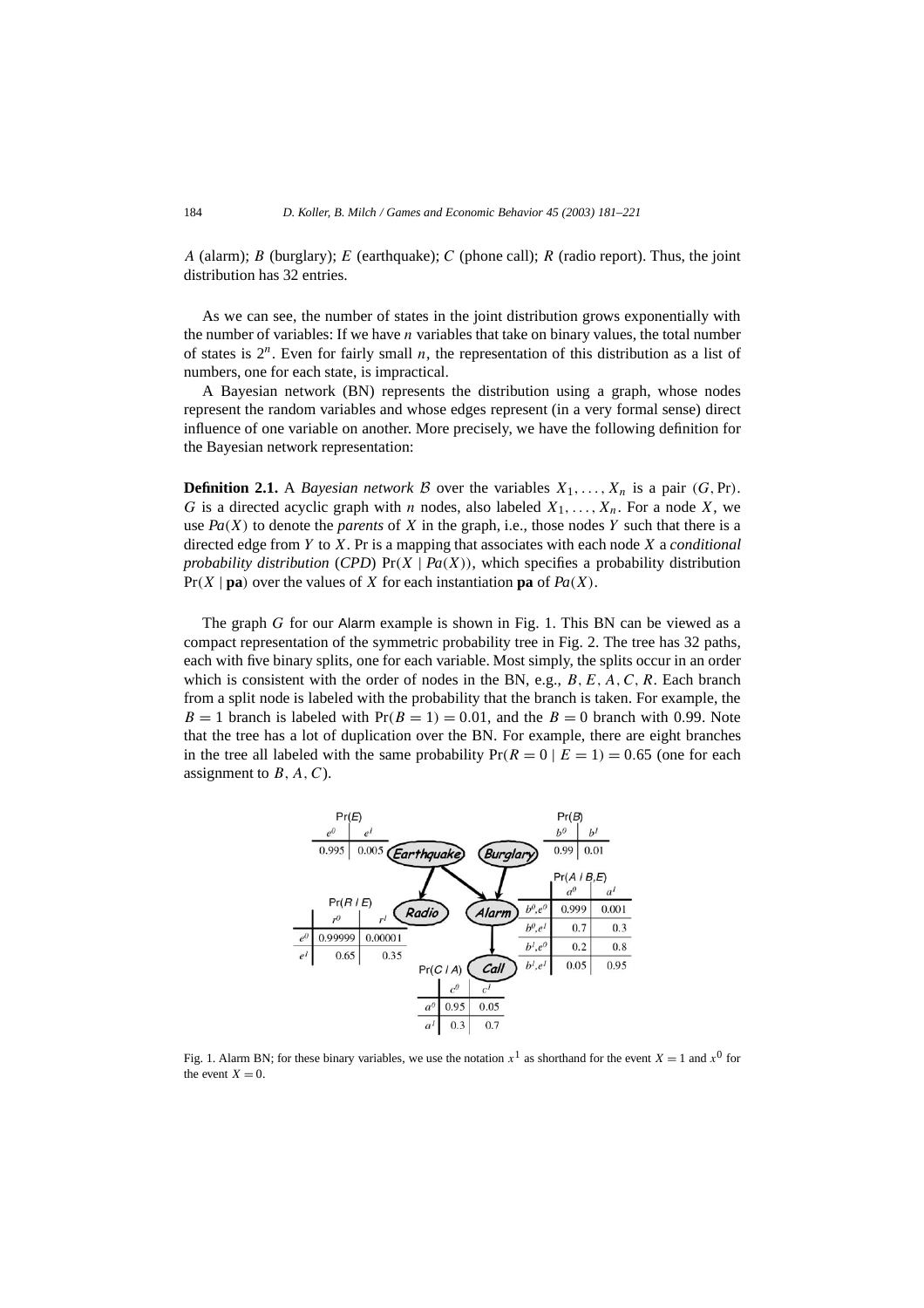

Fig. 2. Probability tree for the Alarm example.

The graph structure encodes our intuition about the way the world works, and thus lets us avoid writing the same probabilities many times:

- There either is or is not a burglary, but that event does not depend on any of the other variables in the model.
- Similarly, an earthquake either happens or does not happen, separately from everything else.
- The alarm can be set off either by a burglary or by an earthquake, and therefore it depends on both.
- Whether the neighbor calls depends only on whether the alarm went off: we can determine the probabilities of the  $C = 0$  and  $C = 1$  branches at a node in the probability tree just by looking at the value of *A*.
- The radio report depends only on whether there was an earthquake.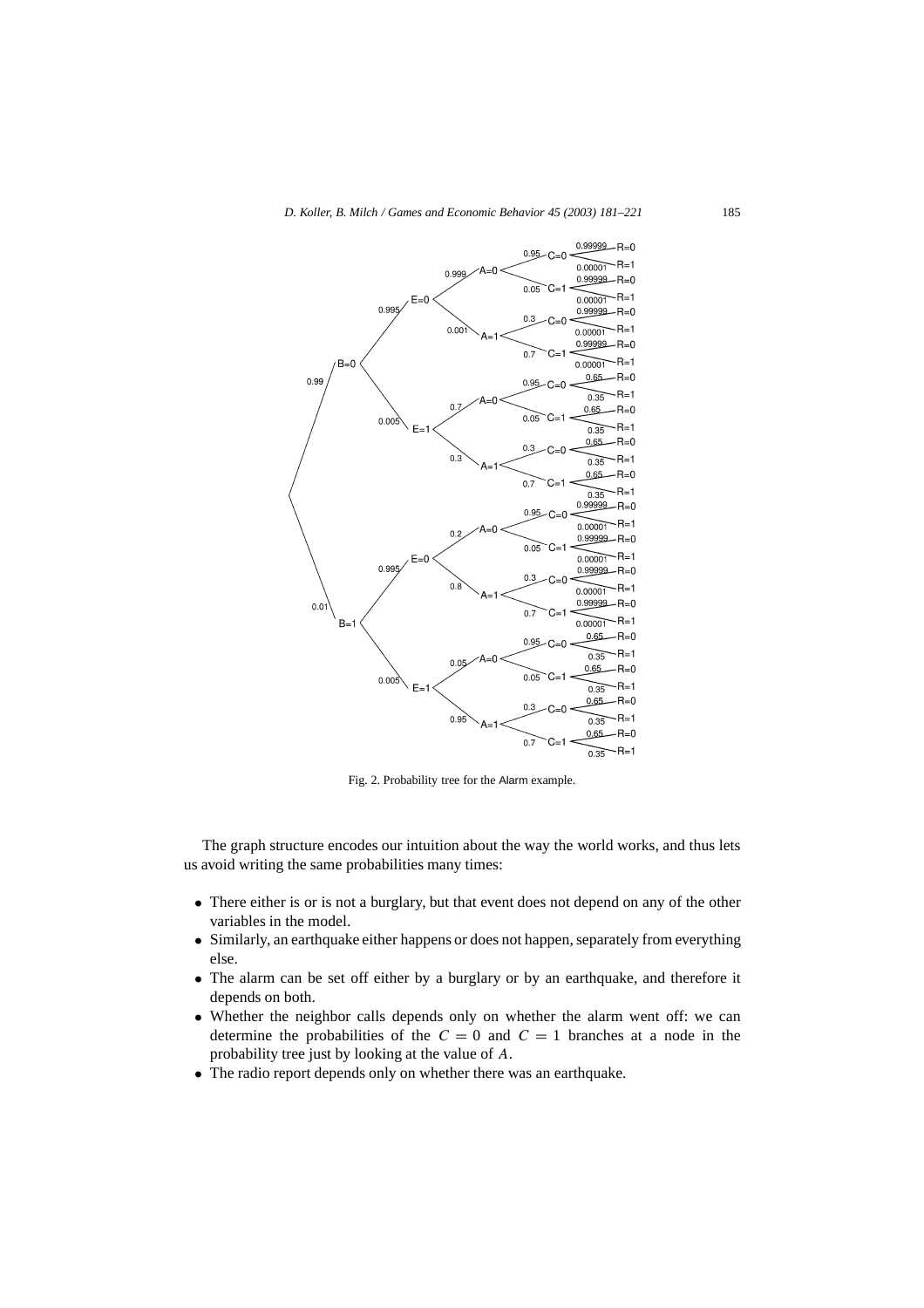The CPDs associated with the nodes represent the local probability models for the different variables. One such model—Pr*(B)*—specifies the prior probability of a burglary, i.e., it specifies the prior probabilities of the events  $B = 1$  and  $B = 0$ . Similarly,  $Pr(E)$ specifies the prior probability of a minor earthquake. The probability of the alarm going off is a *conditional* probability distribution Pr*(A* | *B,E)*; it specifies the probability of the alarm going off in any of the relevant circumstances: a burglary and an earthquake  $(B = 1, E = 1)$ , a burglary and no earthquake  $(B = 1, E = 0)$ , no burglary and an earthquake ( $B = 0, E = 1$ ), and no burglary and no earthquake ( $B = 0, E = 0$ ). The other models are similar. One possible choice of CPDs for this domain is shown in Fig.  $1<sup>1</sup>$ 

# *2.2. Semantics*

The semantics of a BN is as a joint distribution over  $dom(\mathcal{X})$ :

**Definition 2.2.** A BN  $\mathcal{B} = (G, Pr)$  over  $X_1, \ldots, X_n$  defines a joint distribution over  $X_1, \ldots, X_n$  via the *chain rule for Bayesian networks*:

$$
P(X_1, ..., X_n) = \prod_{i=1}^{n} \Pr(X_i \mid Pa(X_i)).
$$
 (1)

The chain rule gives us the ability to compute the probability of any state in  $dom(X)$ . For example:

$$
P(B = 1, E = 0, A = 1, C = 1, R = 0)
$$
  
= Pr(B = 1) Pr(E = 0) Pr(A = 1 | B = 1, E = 0) Pr(C = 1 | A = 1)  

$$
\times Pr(R = 0 | E = 0) = 0.01 \cdot 0.995 \cdot 0.8 \cdot 0.7 \cdot 0.99999 = 0.005566428.
$$

Thus, a BN is a full representation of a joint distribution. As such, it can be used to answer any query that can be answered with a joint distribution. In particular, we can assess the probability distribution over any variable conditioned on any assignment of values to a subset of others. For example, the prior probability that our neighbor calls is 0*.*0568. The probability that he calls in case of a burglary— $P(C = 1 | B = 1)$ —is 0*.57*. Conversely, the probability of a burglary given that the neighbor called— $P(B = 1 | C = 1)$ —is 0.1. Now, assume that we turn on the radio and hear a report of an earthquake in our neighborhood. The probability of an earthquake goes up substantially— $P(E = 1 | C = 1, R = 1) = 0.999$ as compared to  $P(E = 1 \mid C = 1) = 0.021$ . More interestingly, the probability of a burglary goes  $down-P(B=1 | C=1, R=1) = 0.027$ . Note that burglary and earthquake are not mutually exclusive; indeed, they occur independently. Hence, there is nothing about the increased probability of an earthquake that, by itself, reduces our beliefs in a burglary. Rather, the earthquake provides an explanation for the neighbor's phone call; therefore, our basis for believing the alternative explanation (namely the burglary) is no longer as active.

<sup>&</sup>lt;sup>1</sup> Our choice of probabilities is somewhat unrealistic, as the probabilities of various unlikely events (e.g., an earthquake) are higher than is plausible.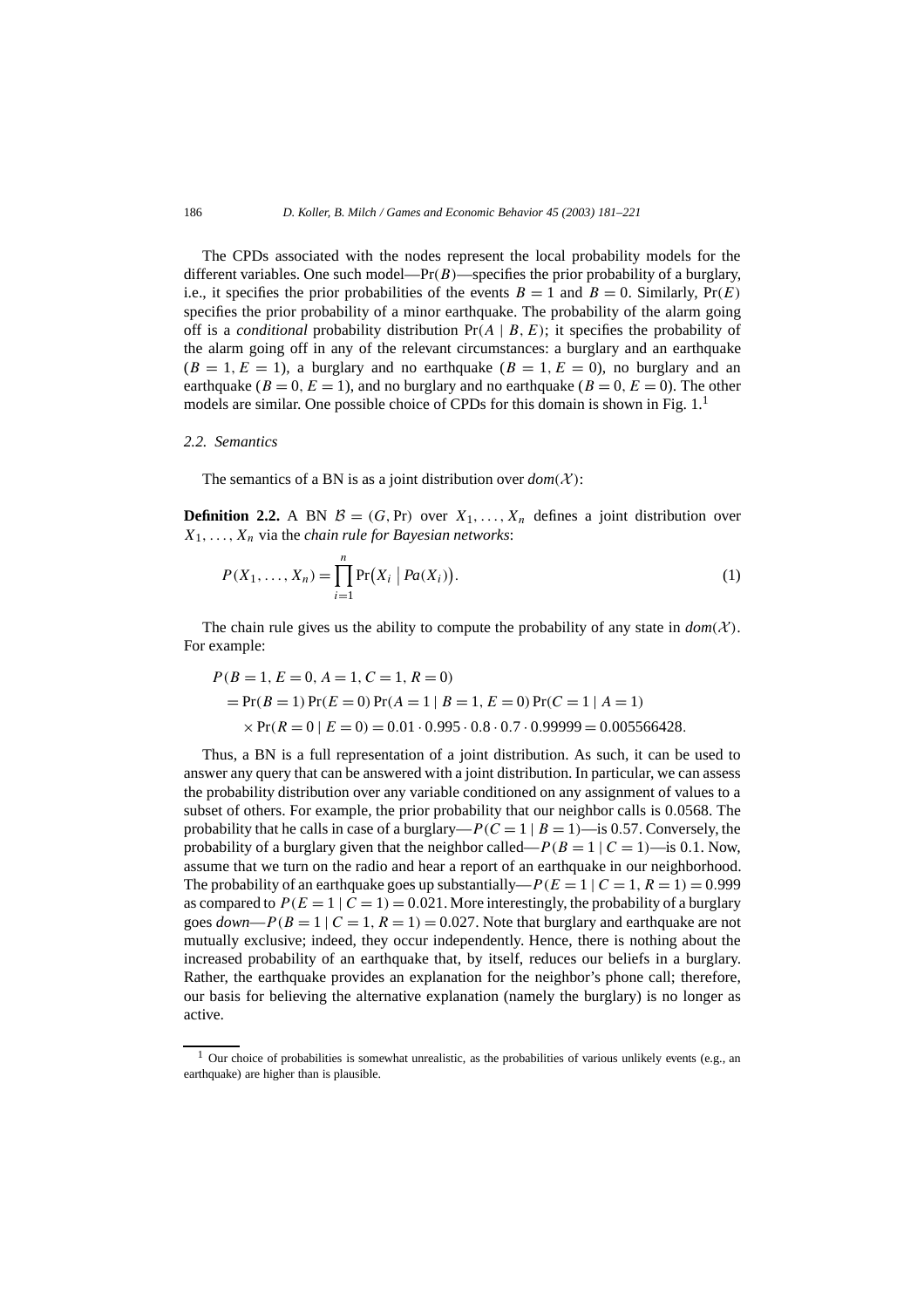These are examples of conclusions that we can extract from the joint distribution. Of course, explicitly enumerating the joint distribution is a computationally expensive operation, except for the smallest networks. Fortunately, there are algorithms (e.g., Lauritzen and Spiegelhalter, 1988) that exploit the sparsity of the network structure to perform this type of reasoning without enumerating the joint distribution explicitly. These algorithms can work effectively even for very large networks, as long as there are not too many direct connections between the variables in the network (more precisely, as long as it is possible to construct a junction tree for the network that has small cliques—see (Lauritzen and Spiegelhalter, 1988) for details).

#### *2.3. Independence*

The BN structure induces a set of independence assumptions about the variables  $X_1, \ldots, X_n$ . These are assumptions that are a direct consequence of the definition of the joint distribution using the chain rule. They hold for any parameterization Pr of the graph *G*. These independencies are critical to our analysis, so we review them here.

We first define the basic notion of *conditional independence* of random variables.

**Definition 2.3.** Let *P* be a distribution over *X*, and let *X*, *Y*, and **Z** be three pairwise disjoint subsets of  $X$ . We say that  $X$  *is conditionally independent of*  $Y$  *given*  $Z$  *in*  $P$ , denoted *P*  $\models$  *I*(*X*; *Y* | *Z*), if, for any *z* ∈ *dom*(*Z*) such that *P*(*z*) > 0, and for any  $x \in dom(X), y \in dom(Y)$ , we have that

 $P(x | y, z) = P(x | z)$ ,

or, equivalently, that

$$
P(y | x, z) = P(y | z),
$$
  $P(x, y | z) = P(x | z) \cdot P(y | z).$ 

This notion of conditional independence is quite strong, as it implies conditional independence for every assignment of values to the variables involved. Conversely, note that conditional independence is very different from the more standard notion of marginal independence. For example, in the distribution represented by Fig. 1, we have that *C* is conditionally independent of *B* given *A*—once we know whether the alarm sounded or not, knowledge about a possible burglary no longer gives us any information about the chances of a phone call. This independence is very natural; it reflects our intuition that the neighbor decides whether to call based only on hearing the alarm; he has no direct knowledge of the burglary. However, *B* and *C* are *not* marginally independent: the presence of a burglary makes the phone call more likely.

It turns out that we can use the graph structure to provide a qualitative criterion for determining independence properties of the distribution associated with the graph. At an intuitive level, we can show that probabilistic influence between the variables "flows" along paths in the graph, but can be "blocked" somewhere along the path. In our example above, influence can flow from *B* to *C*, but can be blocked if we condition on *A*.

The basic notion in this analysis is that of an *active path*, i.e., one along which influence can "flow." It helps to first analyze the simplest case, where one node *X* can influence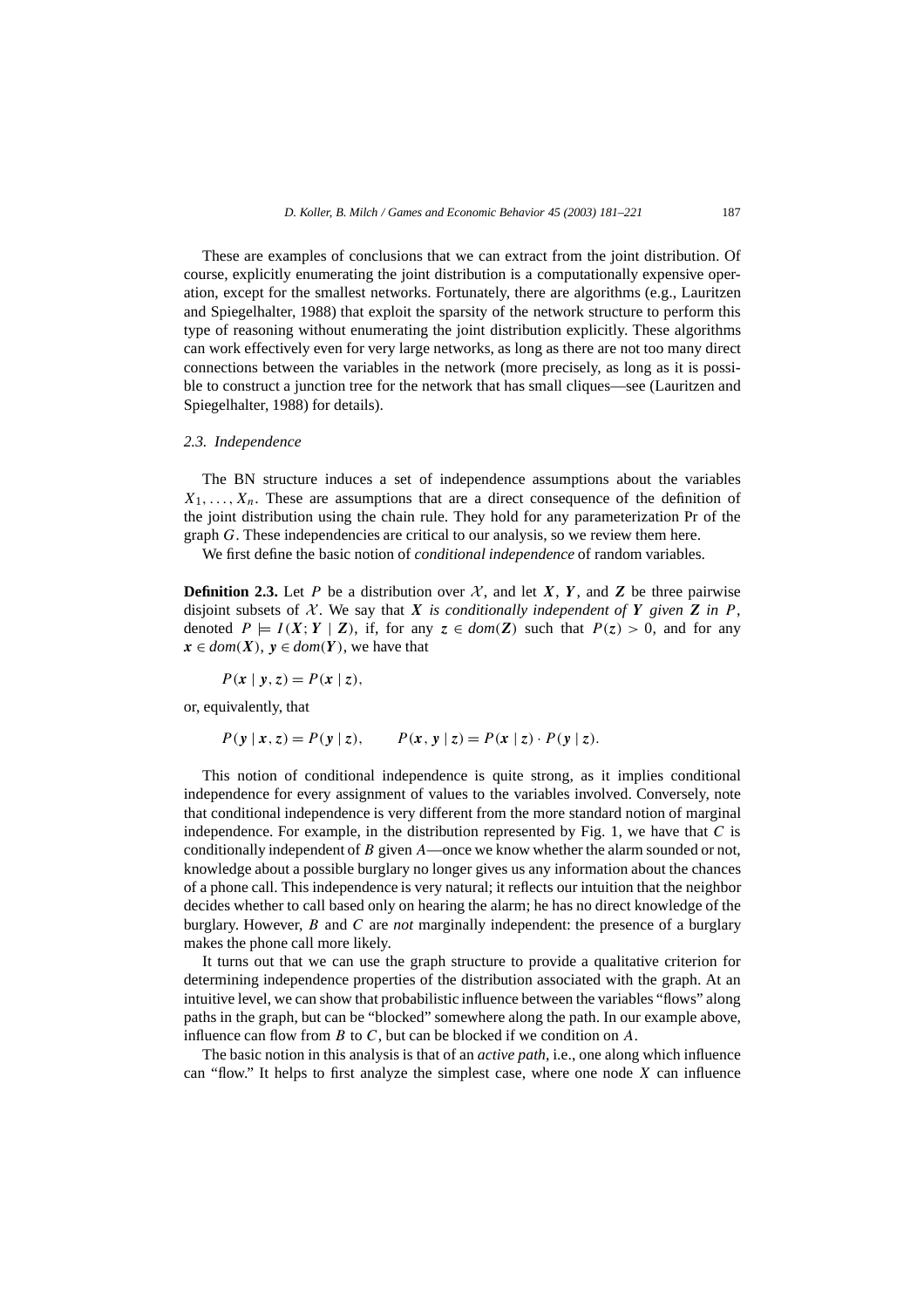another *Y* via a third node *Z*. As we discussed, this depends on what our evidence is, i.e., what we are conditioning on. Let  $E$  be the set of variables on which we are conditioning; i.e., assume that our evidence is  $E = e$  for some assignment  $e$ , and we are trying to analyze the independencies in the distribution *P* conditioned on  $E = e$ . There are four cases to consider:

- (1) The path has the form  $X \to Z \to Y$ . This case is the same as our example  $B \to Y$ *A*  $\rightarrow$  *C*. In this case, we say that the path is *active* if *Z* is not observed, i.e., *Z*  $\notin$  *E*. If  $Z \in E$ , we say that the path is *blocked*.
- (2) The path has the form  $X \leftarrow Z \leftarrow Y$ . As probabilistic dependence is symmetrical, this case is precisely analogous to the first.
- (3) The path has the form  $X \leftarrow Z \rightarrow Y$ . This case represents a situation where a common cause has two effects, for example, the earthquake causing both the alarm and the news report. It seems fairly intuitive that observing a news report about an earthquake will change our beliefs about whether the alarm has gone off. However, if we know that there is an earthquake, the news report gives us no additional information. In light of this intuition, we say that this path is active if  $Z \notin E$  and blocked otherwise.
- (4) The path has the form  $X \to Z \leftarrow Y$ . This case, known as a *v-structure*, is the most interesting. An example in our simple network is the path from *B* through *A* to *E*. Note that, in the prior distribution *P*, *B* and *E* are marginally independent. Hence, when *A* is not observed, the path is not active, by contrast to the three previous cases. More interestingly, consider what happens when we observe that the alarm sounded. In this case, *B* and *E* become correlated. Intuitively, if we observe that an earthquake occurred, then that provides an explanation for the alarm, and reduces the probability of a burglary. (It is easy to verify this behavior by examining the probability distribution  $P$  given above.) Thus, the path is active if  $A$  is in  $E$ . A similar phenomenon occurs if we observe *C*. These examples lead us to define a path  $X \to Z \leftarrow Y$  to be active if *Z* or one of *Z*'s descendants in *G* is in *E*, and blocked otherwise.

The definition of active for longer paths is a simple composition of the definition for the paths of length two. Intuitively, influence flows from *X* to *Y* via a long path if it flows through every intervening node. Thus, following Pearl (1988), we define a general active path as follows:

**Definition 2.4.** Let *G* be a BN structure, and  $X_1 - \cdots - X_n$  an undirected path in *G*. Let *E* be a subset of nodes of *G*. The path  $X_1$ — $\cdots$ — $X_n$  is *active* given evidence *E* if

- whenever we have a configuration  $X_{i-1} \to X_i \leftarrow X_{i+1}$ , then  $X_i$  or one of its descendants is in *E*;
- no other node along the path is in *E*.

A path which is not active is *blocked*. We say that *X* and *Y* are *d-separated* in *G* given *E* if every path between them is blocked.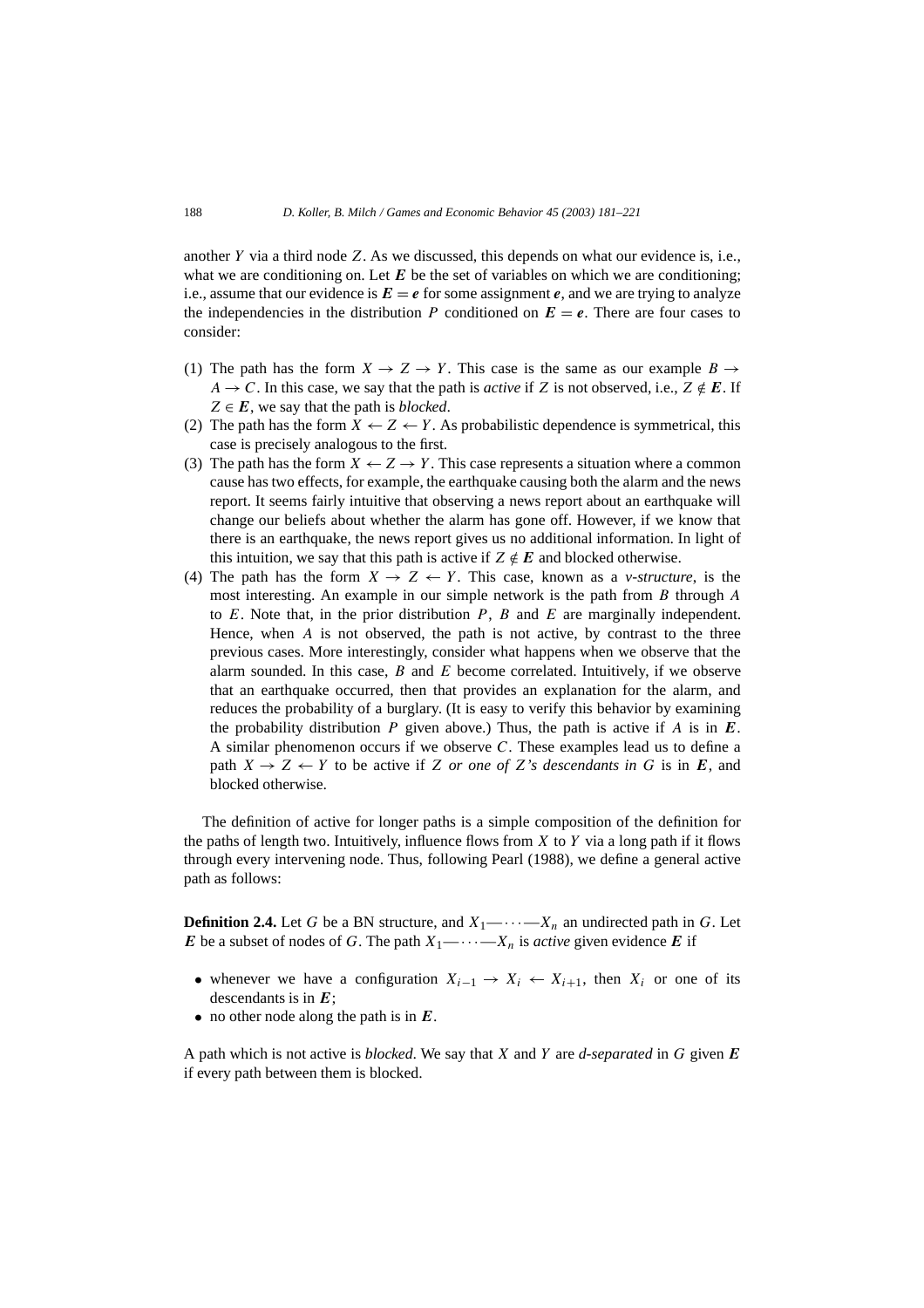In our Alarm example, we have that *R* and *B* are d-separated, because the v-structure blocks the only possible path. On the other hand, *R* and *B* are not d-separated given *C*, as observing *C* activates the path. But, *R* and *B are* d-separated given *E* and *C*, as observing *E* blocks the path again. We note that d-separation can be computed in linear time, using, for example, Shachter's Bayes-Ball algorithm (Shachter, 1998).

So far, we have defined d-separation based purely on intuitive arguments. However, these intuitive arguments correspond to provably correct statements about independencies in the distribution. As shown by Verma and Pearl (1990), d-separation is *sound*: d-separation in *G* implies conditional independence for any Bayesian network  $\mathcal{B} = (G, Pr)$ .

**Theorem 2.1** (Verma and Pearl (1990): soundness). *Let G be a Bayesian network structure, and let X and Y be nodes in G and E a set of nodes such that*  $X, Y \notin E$ *. If X and Y are d-separated in G given* **E***, then for any Bayesian network*  $\mathcal{B} = (G, Pr)$ *, we have that*  $\mathcal{B} \models I(X; Y | E)$ *.* 

In other words, the independencies that we derive qualitatively from the graph structure via d-separation hold for *every* parameterization of the network structure with CPDs.

The d-separation criterion is also *complete*, but in a weaker sense. It is not the case that if  $\mathcal{B} = I(X; Y | E)$  then we can necessarily detect that from the network structure. We might choose parameters that create spurious independencies, simply because two different probability expressions happen to be equal to each other. However, as shown by Geiger and Pearl (1990), if an independence does not follow from the d-separation criterion, then there is at least one counterexample to it.

**Theorem 2.2** (Geiger and Pearl (1990): completeness). *Let G be a Bayesian network structure, and let X and Y be nodes in G and E a set of nodes such that*  $X, Y \notin E$ *. If*  $X$ *and Y are not d-separated in G given E, then there exists a Bayesian network*  $B = (G, Pr)$ *such that*  $\mathcal{B} \not\models I(X;Y \mid E)$ *.* 

In fact, Meek (1995) has proved an even stronger version: in *almost all* Bayesian networks  $\mathcal{B} = (G, Pr)$  (i.e., in all except for a set of measure zero), we have that  $\mathcal{B} \not\models$  $I(X;Y|E)$ .

Thus, Bayesian networks provide us with a formal framework for representing independence structure in a joint distribution. They allow us to exploit this structure in order to provide a compact representation of complex joint distributions. They also provide us with a qualitative method for determining the presence and absence of independence relations in the joint distribution.

### **3. Multi-agent influence diagrams (MAIDs)**

*Influence diagrams* augment the Bayesian network framework with the notions of agents that make decisions strategically, to maximize their utility. Influence diagrams were introduced by Howard (Howard and Matheson, 1984), and have been investigated almost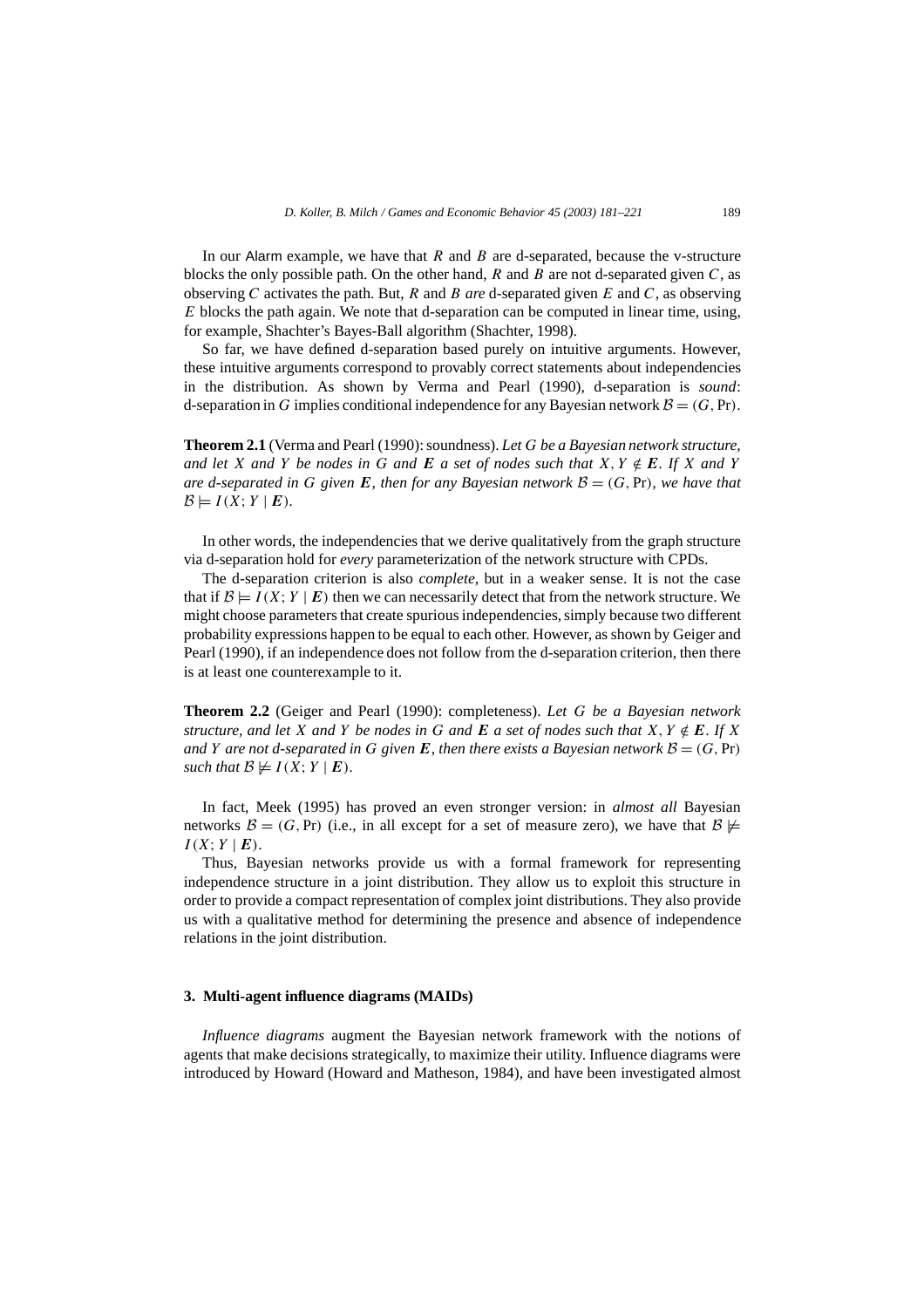entirely in a single-agent setting. In this section, we present *multi-agent influence diagrams* (MAIDs), which extend the influence diagram framework to the multi-agent case.

We will introduce MAIDs using a simple two-agent scenario:

**Example 3.1.** Alice is considering building a patio behind her house, and the patio would be more valuable to her if she could get a clear view of the ocean. Unfortunately, there is a tree in her neighbor Bob's yard that blocks her view. Being somewhat unscrupulous, Alice considers poisoning Bob's tree, which would cost her some effort but might cause the tree to become sick. Bob cannot tell whether Alice has poisoned his tree, but he can tell if the tree is getting sick, and he has the option of calling in a tree doctor (at some cost). The attention of a tree doctor reduces the chance that the tree will die during the coming winter. Meanwhile, Alice must make a decision about building her patio before the weather gets too cold. When she makes this decision, she knows whether a tree doctor has come, but she cannot observe the health of the tree directly. A MAID for this scenario is shown in Fig. 3.

To define a MAID more formally, we begin with a set  $A$  of agents. The world in which the agents act is represented by the set X of *chance variables*, and a set  $\mathcal{D}_a$  of *decision variables* for each agent  $a \in \mathcal{A}$ . Chance variables correspond to decisions of nature, as in the Bayesian network formalism. They are represented in the diagram as ovals. The decision variables for agent *a* are variables whose values *a* gets to choose, and are represented as rectangles in the diagram. We use  $D$  to denote  $\bigcup_{a \in A} D_a$ . The agents' utility functions are specified using *utility variables*: For each agent  $a \in A$ , we have a set  $\mathcal{U}_a$  of utility variables, represented as diamonds in the diagram. The domain of a utility variable is always a finite set of real numbers (a chance or decision variable can have any finite domain). We use U to denote  $\bigcup_{a \in \mathcal{A}} U_a$ , and V to denote  $\mathcal{X} \cup \mathcal{D} \cup \mathcal{U}$ .

Like a BN, a MAID defines a directed acyclic graph with its variables as the nodes, where each variable *X* is associated with a set of parents  $Pa(X) \subset \mathcal{X} \cup \mathcal{D}$ . Note that utility variables cannot be parents of other variables—they represent components of a utility function, not actual state variables that can influence other variables or be observed by agents. For each chance variable  $X \in \mathcal{X}$ , the MAID specifies a CPD Pr $(X \mid Pa(X))$ , as in a BN. For a decision variable  $D \in \mathcal{D}_a$ ,  $Pa(D)$  is the set of variables whose values agent *a* knows when he chooses a value for *D*. Thus, the choice agent *a* makes for



Fig. 3. A MAID for the Tree Killer example; Alice's decision and utility variables are in dark gray and Bob's in light gray.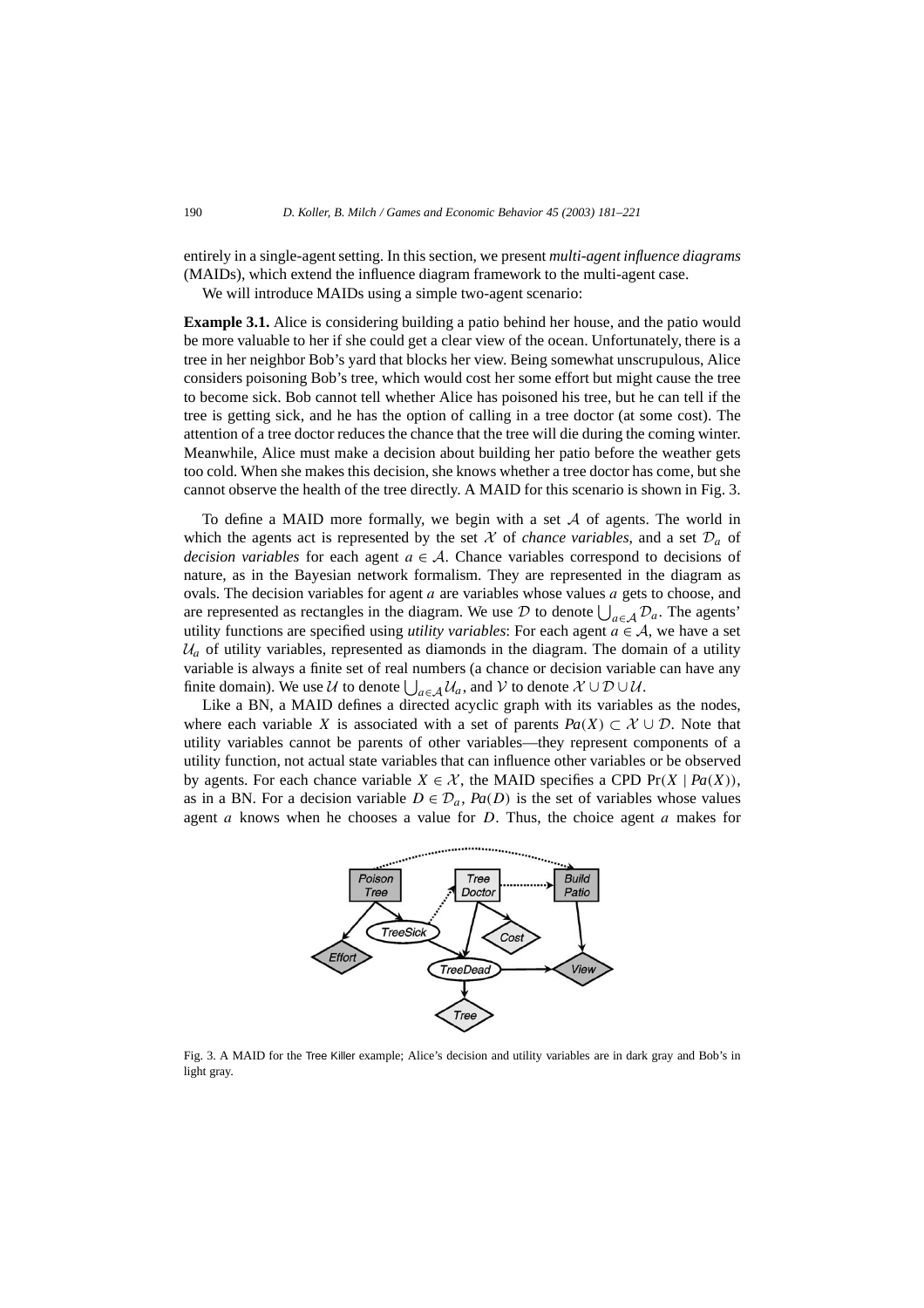*D* can be contingent only on these variables. (See Definition 3.1 below.) Edges into a decision variable are drawn as dotted lines. For a utility variable *U*, the MAID also specifies a CPD Pr $(U | pa)$  for each instantiation **pa** of  $Pa(U)$ . However, we require that the value of a utility variable be a deterministic function of the values of its parents: for each  $\mathbf{pa} \in dom(Pa(U))$ , there is one value of *U* that has probability 1, and all other values of *U* have probability 0. We use  $U$  (pa) to denote the value of node *U* that has probability 1 when  $Pa(U) =$  **pa**. The total utility that an agent *a* derives from an instantiation of  $V$  is the sum of the values of  $\mathcal{U}_a$  in this instantiation. Thus, by breaking an agent's utility function into several variables, we are simply defining an additive decomposition of the agent's utility function (Howard and Matheson, 1984; Keeney and Raiffa, 1976).

The agents get to select their behavior at each of their decision nodes. An agent's decision at a variable *D* can depend on the variables that the agent observes prior to making *D*—*D*'s parents. The agent's choice of strategy is specified via a set of *decision rules*.

**Definition 3.1.** A *decision rule* for a decision variable *D* is a function that maps each instantiation **pa** of  $Pa(D)$  to a probability distribution over  $dom(D)$ . An assignment of decision rules to every decision  $D \in \mathcal{D}_a$  for a particular agent  $a \in \mathcal{A}$  is called a *strategy*.

Thus, a decision rule may be deterministic, or it may specify that there is some randomness in the agent's behavior.

**Definition 3.2.** A decision rule  $\delta$  for *D* is *fully mixed* if, for every instantiation **pa** of *Pa*(*D*) and every  $d \in dom(D)$ , we have  $\delta(d | \mathbf{pa}) > 0$ .

An assignment  $\sigma$  of decision rules to every decision  $D \in \mathcal{D}$  is called a *strategy profile*. A *partial strategy profile*  $\sigma_{\mathcal{E}}$  is an assignment of decision rules to a subset  $\mathcal{E}$  of  $\mathcal{D}$ . We will also use  $\sigma_{\mathcal{E}}$  to denote the restriction of  $\sigma$  to  $\mathcal{E}$ , and  $\sigma_{-\mathcal{E}}$  to denote the restriction of  $\sigma$  to variables not in  $\mathcal{E}$ .

Note that a decision rule has exactly the same form as a CPD. Thus, if we have a MAID M, then a partial strategy profile  $\sigma$  that assigns decision rules to a set  $\mathcal E$  of decision variables induces a new MAID  $\mathcal{M}[\sigma]$  where the elements of  $\mathcal E$  have become chance variables. That is, each  $D \in \mathcal{E}$  corresponds to a chance variable in  $\mathcal{M}[\sigma]$  with  $\sigma(D)$ as its CPD. When  $\sigma$  assigns a decision rule to every decision variable in  $M$ , the induced MAID is simply a BN: it has no more decision variables (recall that the utility variables are just BN variables with domains consisting of real numbers, and with deterministic CPDs). This BN defines a joint probability distribution  $P_{\mathcal{M}[\sigma]}$  over all the variables in M.

**Definition 3.3.** If M is a MAID and  $\sigma$  is a strategy profile for M, then the *joint distribution for* M *induced by*  $\sigma$ , denoted  $P_{\mathcal{M}[\sigma]}$ , is the joint distribution over V defined by the Bayes net where:

- the set of variables is  $V$ ;
- for *X*,  $Y \in V$ , there is an edge  $X \to Y$  if and only if  $X \in Pa(Y)$ ;
- for all  $X \in \mathcal{X} \cup \mathcal{U}$ , the CPD for *X* is Pr(*X*);
- for all  $D \in \mathcal{D}$ , the CPD for *D* is  $\sigma(D)$ .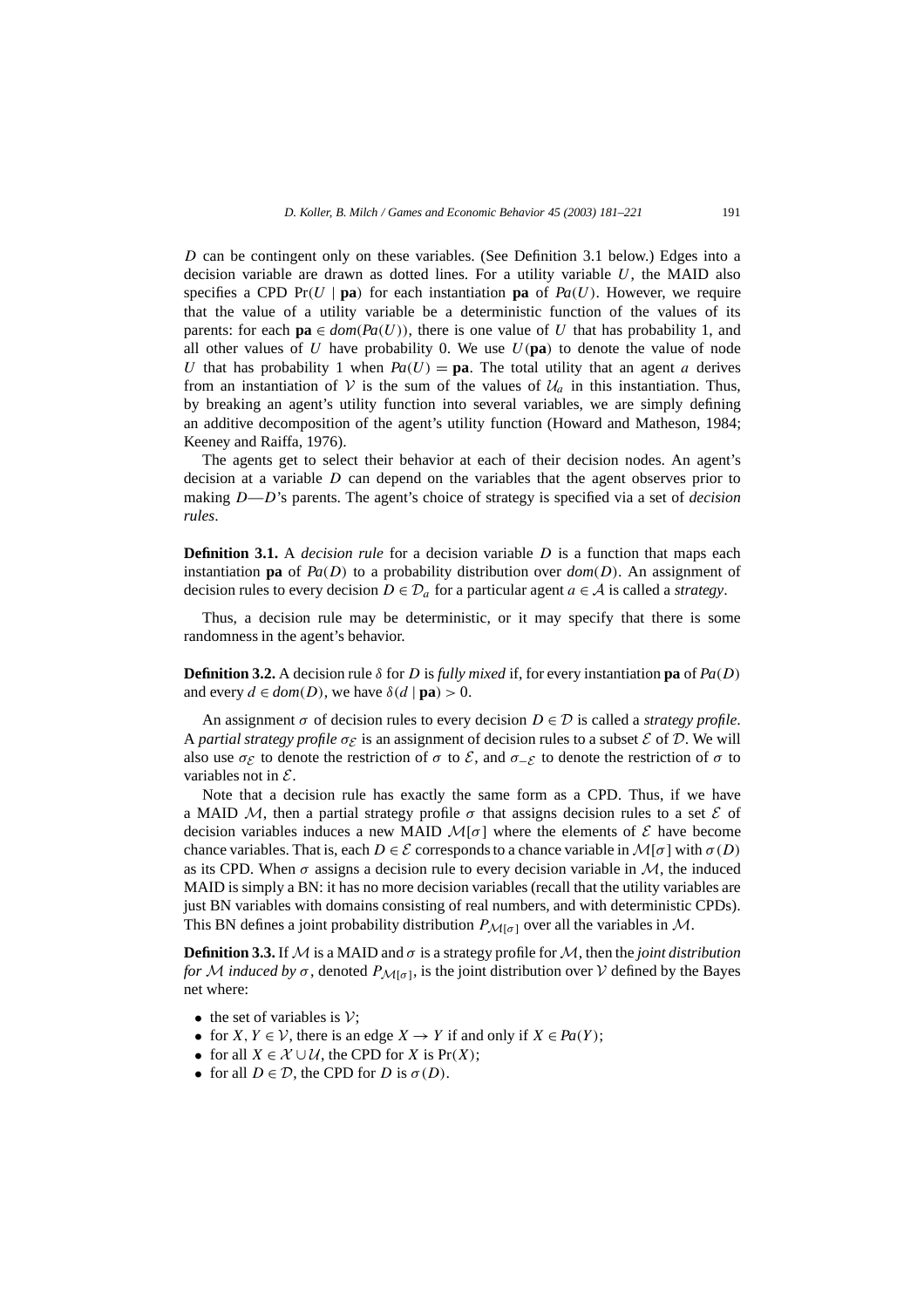With this probability distribution, we can now write an equation for the utility that agent *a* expects to receive in a MAID M if the agents play a given strategy profile *σ* . Suppose  $U_a = \{U_1, \ldots, U_m\}$ . Then:

$$
EU_a(\sigma) = \sum_{(u_1,\ldots,u_m)\in dom(\mathcal{U}_a)} P_{\mathcal{M}[\sigma]}(u_1,\ldots,u_m) \sum_{i=1}^m u_i
$$
 (2)

where  $dom(\mathcal{U}_a)$  is the joint domain of  $\mathcal{U}_a$ . Because the expectation of a sum of random variables is the same as the sum of the expectations of the individual random variables, we can also write this equation as:

$$
EU_a(\sigma) = \sum_{U \in \mathcal{U}_a} \sum_{u \in dom(U)} P_{\mathcal{M}[\sigma]}(U = u) \cdot u.
$$
 (3)

Having defined the notion of an expected utility, we can now define what it means for an agent to optimize his decision at one or more of his decision rules, relative to a given set of decision rules for the other variables.

**Definition 3.4.** Let  $\mathcal{E}$  be a subset of  $\mathcal{D}_a$ , and let  $\sigma$  be a strategy profile. We say that  $\sigma^*_{\mathcal{E}}$ is *optimal for the strategy profile*  $\sigma$  if, in the induced MAID  $\mathcal{M}[\sigma_{-\mathcal{E}}]$ , where the only remaining decisions are those in  $\mathcal{E}$ , the strategy  $\sigma_{\mathcal{E}}^*$  is optimal, i.e., for all strategies  $\sigma_{\mathcal{E}}'$ :

$$
\mathrm{EU}_a((\sigma_{-\mathcal{E}}, \sigma_{\mathcal{E}}^*)) \geqslant \mathrm{EU}_a((\sigma_{-\mathcal{E}}, \sigma_{\mathcal{E}}')).
$$

Note that, in this definition, it does not matter what decision rules  $\sigma$  assigns to the variables in  $\mathcal{E}$ .

In the game-theoretic framework, we typically consider a strategy profile to represent rational behavior if it is a *Nash equilibrium* (Nash, 1950). Intuitively, a strategy profile is a Nash equilibrium if no agent has an incentive to deviate from the strategy specified for him by the profile, as long as the other agents do not deviate from their specified strategies.

**Definition 3.5.** A strategy profile  $\sigma$  is a *Nash equilibrium* for a MAID M if for all agents  $a \in \mathcal{A}$ ,  $\sigma_{\mathcal{D}_a}$  is optimal for the strategy profile  $\sigma$ .

The task of finding a Nash equilibrium for a game is arguably the most fundamental task in noncooperative game theory.

# **4. MAIDs and games**

A MAID provides a compact representation of a scenario that can also be represented as a game in strategic or extensive form. In this section, we discuss how to convert a MAID into an extensive-form game. We also show how, once we have found an equilibrium strategy profile for a MAID, we can convert it into a behavior strategy profile for the extensive form game. The word "node" in this section refers solely to a node in the tree, as distinguished from the nodes in the MAID.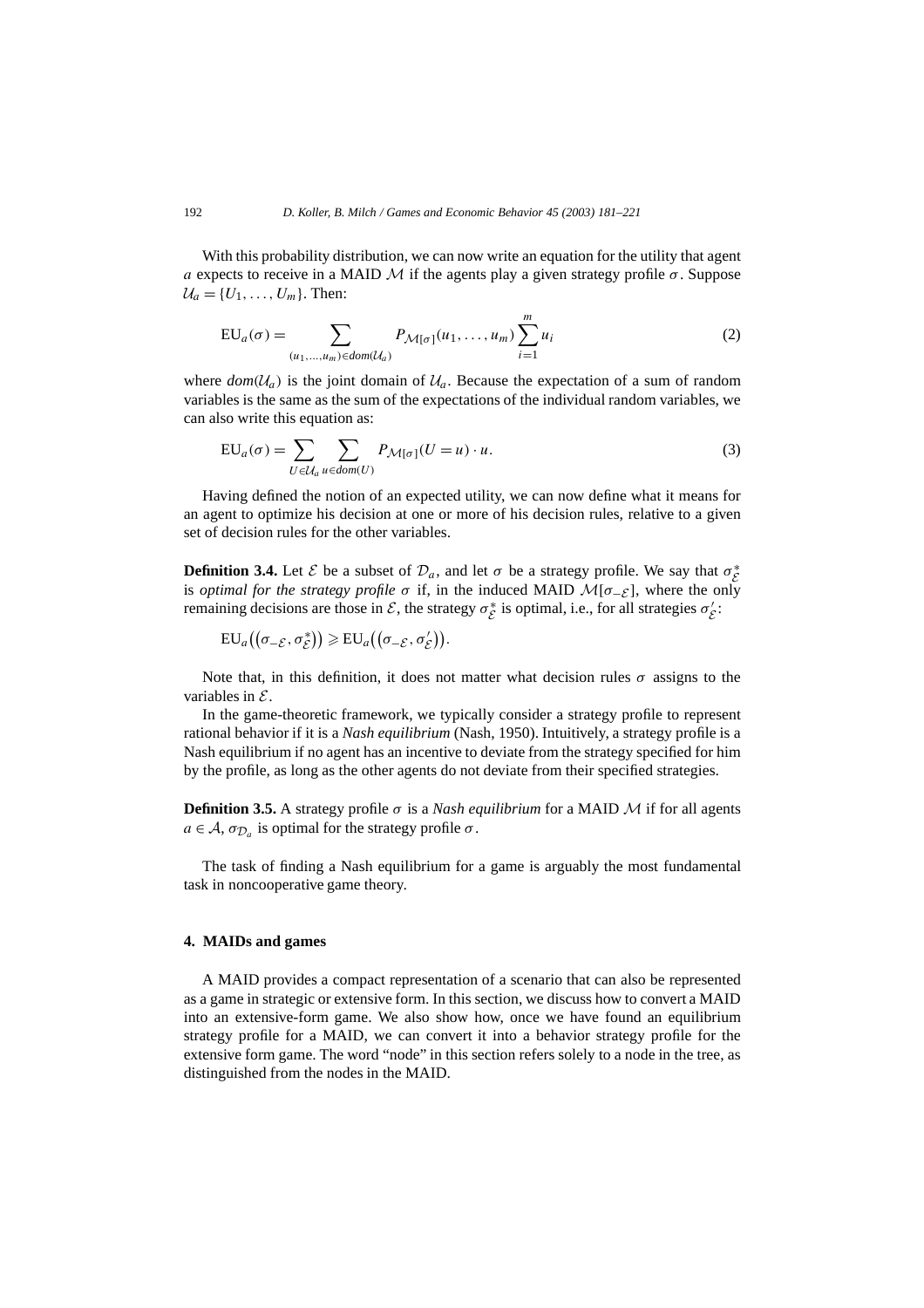There are many ways to convert a MAID into a game tree, all of which are equivalent from a semantic perspective, but which differ dramatically in their computational costs. To understand this point, consider a MAID with *n* binary-valued chance variables  $C_1, \ldots, C_n$ , with  $C_i$  the sole parent of  $C_{i+1}$ , and a single decision *D* whose sole parent is  $C_n$ . One naive approach is to generate a symmetric tree where the root is a chance node splitting on  $C_1$ ; its two children are both chance nodes splitting on  $C_2$ ; etc. Each path down the tree will thus contain *n* splits (one for each of  $C_1, \ldots, C_n$ ), and then have a final split for *D*, belonging to the agent. To preserve the information structure, the tree will have two information sets, one for  $C_n$  = *true* and one for  $C_n$  = *false*; thus, all of the  $2^{n-1}$  nodes where  $C_n$  = *true* would be in the first information set. The advantage of this tree is that the probabilities associated with the chance-splits are simply extracted from the CPDs in the MAID. The disadvantage is that the size of the tree grows exponentially with the number of chance variables in the MAID, even when this blowup is extraneous.

A alternative approach (based on the construction of Pearl (1988, p. 311) is to generate a tree that has only the minimal set of splits. In our example, we only need a single split for  $C_n$ , and then another split for *D*. The probabilities of the  $C_n$  split must now be computed from the MAID using probabilistic inference; i.e., we want to compute  $P(C_n)$  in the joint distribution over  $C_1, \ldots, C_n$  defined by the MAID. Similarly, we must now compute the expected utilities at the leaves.

More generally, we need to split on a chance variable before its value is observed by some decision node. Furthermore, we need only split on chance variables that are observed at some point in the process. Thus, the set of variables included in our game tree is  $G = D \cup \bigcup_{D \in \mathcal{D}} Pa(D)$ . We present the construction below, referring the reader to (Pearl, 1988) for a complete discussion.

We begin by defining a total ordering  $\prec$  over  $\mathcal G$  that is consistent with the topological order of the MAID: if there is a directed path from *X* to *Y*, then  $X \prec Y$ . Our tree  $T$  is a symmetric tree, with each path containing splits over all the variables in  $G$  in the order defined by  $\prec$ . Each node is labeled with a partial instantiation *inst*(*N*) of *G*, in the obvious way. For each agent *a*, the nodes corresponding to variables  $D \in \mathcal{D}_a$  are decision nodes for *a*; the other nodes are all chance nodes. To define the information sets, consider two decision nodes  $M$  and  $M'$  that correspond to a variable  $D$ . We place  $M$  and  $M'$  into the same information set if and only if  $inst(M)$  and  $inst(M')$  assign the same values to  $Pa(D)$ .

Our next task is to determine the split probabilities at the chance nodes. Consider a chance node *N* corresponding to a chance variable *C*. For each value  $c \in dom(C)$ , let  $N_c$ be the child of *N* corresponding to the choice  $C = c$ . We want to compute the probability of going from *N* to *Nc*. The problem, of course, is that a MAID does not define a full joint probability distribution until decision rules for the agents are selected. It turns out that we can choose an arbitrary fully mixed strategy profile  $\sigma$  (one where every decision rule satisfies Definition 3.2) for our MAID M, and do inference in the BN M[*σ*] induced by this strategy profile. Specifically, we can compute:

$$
P_{\mathcal{M}[\sigma]}(inst(N_c) \mid inst(N)). \tag{4}
$$

We can do this computation for any instantiation *inst*(N) that has nonzero probability under  $P_{\mathcal{M}[\sigma]}$ . Since  $\sigma$  is fully mixed, any instantiation that has zero probability under  $P_{\mathcal{M}[\sigma]}$  will have zero probability under every other strategy profile as well.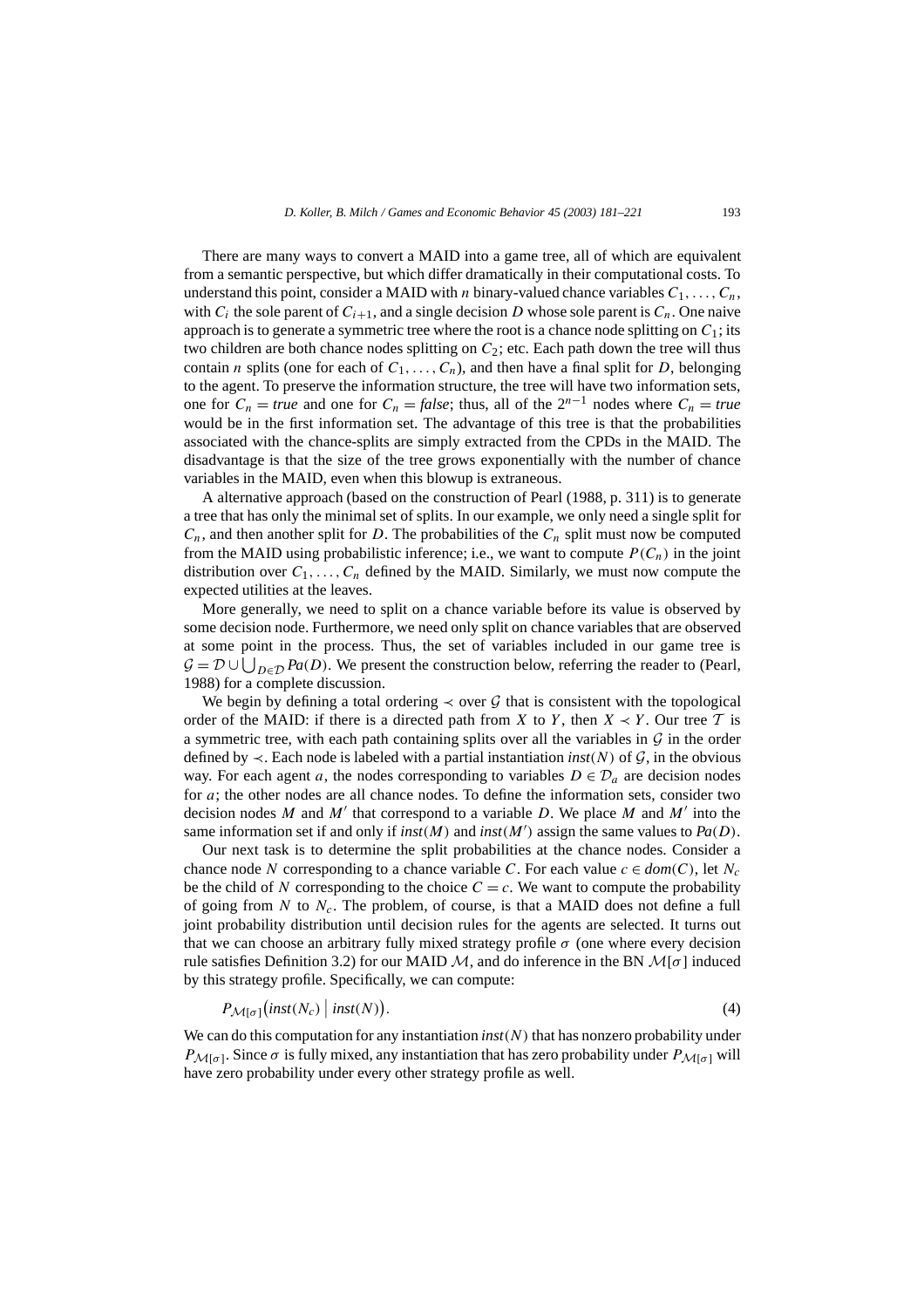#### **Lemma 4.1.** *The value of* (4) *does not depend on our choice of*  $\sigma$ *.*

**Proof.** We provide only a brief sketch of the proof. Note that if we split on a decision variable *D* before *C*, then the decision rule  $\sigma_D$  does not affect the computation of  $P_{M[\sigma]}(inst(N_c) | inst(N))$ , because *inst*(*N)* includes values for *D* and all its parents. If we split on *D* after *C*, then *D* cannot be an ancestor of *C* in the MAID. Also, because the order of splitting is a topological ordering of the MAID, *inst(N)* cannot specify evidence on any of *D*'s descendants. Therefore,  $\sigma_D$  cannot affect the computation. Hence, the value of this expression does not depend on our choice of  $\sigma$ .  $\Box$ 

Hence, the probabilities of the chance nodes are well-defined.

We define the payoffs at the leaves by computing a distribution over the utility nodes, given an instantiation of G. For a leaf *N*, the payoff for agent *a* is:

$$
\sum_{U \in \mathcal{U}_a} \sum_{u \in dom(U)} P_{\mathcal{M}[\sigma]}(U = u \mid inst(N)) \cdot u.
$$
\n(5)

**Lemma 4.2.** *The value of* (5) *does not depend on our choice of*  $\sigma$ *.* 

**Proof.** The basic idea here is that *inst(N)* determines the values of *D* and *Pa(D)* for each decision variable *D*. Hence, the agents' moves and information are all fully determined, and the probabilities with which different actions are chosen in  $\sigma$  are irrelevant. We omit details.  $\square$ 

The mapping between MAIDs and trees also induces an obvious mapping between strategy profiles in the different representations. A MAID strategy profile specifies a probability distribution over *dom(D)* for each pair *(D,***pa***)*, where **pa** is an instantiation of *Pa(D)*. The information sets in the game tree correspond one-to-one with these pairs, and a behavior strategy in the game tree is a mapping from information sets to probability distributions. Clearly the two are equivalent.

Based on this construction, we can now state the following equivalence proposition:

**Proposition 4.1.** *Let* M *be a MAID and* T *be its corresponding game tree. Then for any strategy profile*  $\sigma$ *, the payoff vector for*  $\sigma$  *in*  $M$  *is the same as the payoff vector for*  $\sigma$  *in*  $T$ *.* 

The number of nodes in  $T$  is exponential in the number of decision variables, and in the number of chance variables that are observed during the course of the game. While this blowup is unavoidable in a tree representation, it can be quite significant in certain games. As we now show, a MAID can be exponentially smaller than the extensive game it corresponds to.

**Example 4.1.** Suppose a road is being built from north to south through undeveloped land, and *n* agents have purchased plots of land along the road. As the road reaches each agent's plot, the agent needs to choose what to build on his land. His utility depends on what he builds, on some private information about the suitability of his land for various purposes,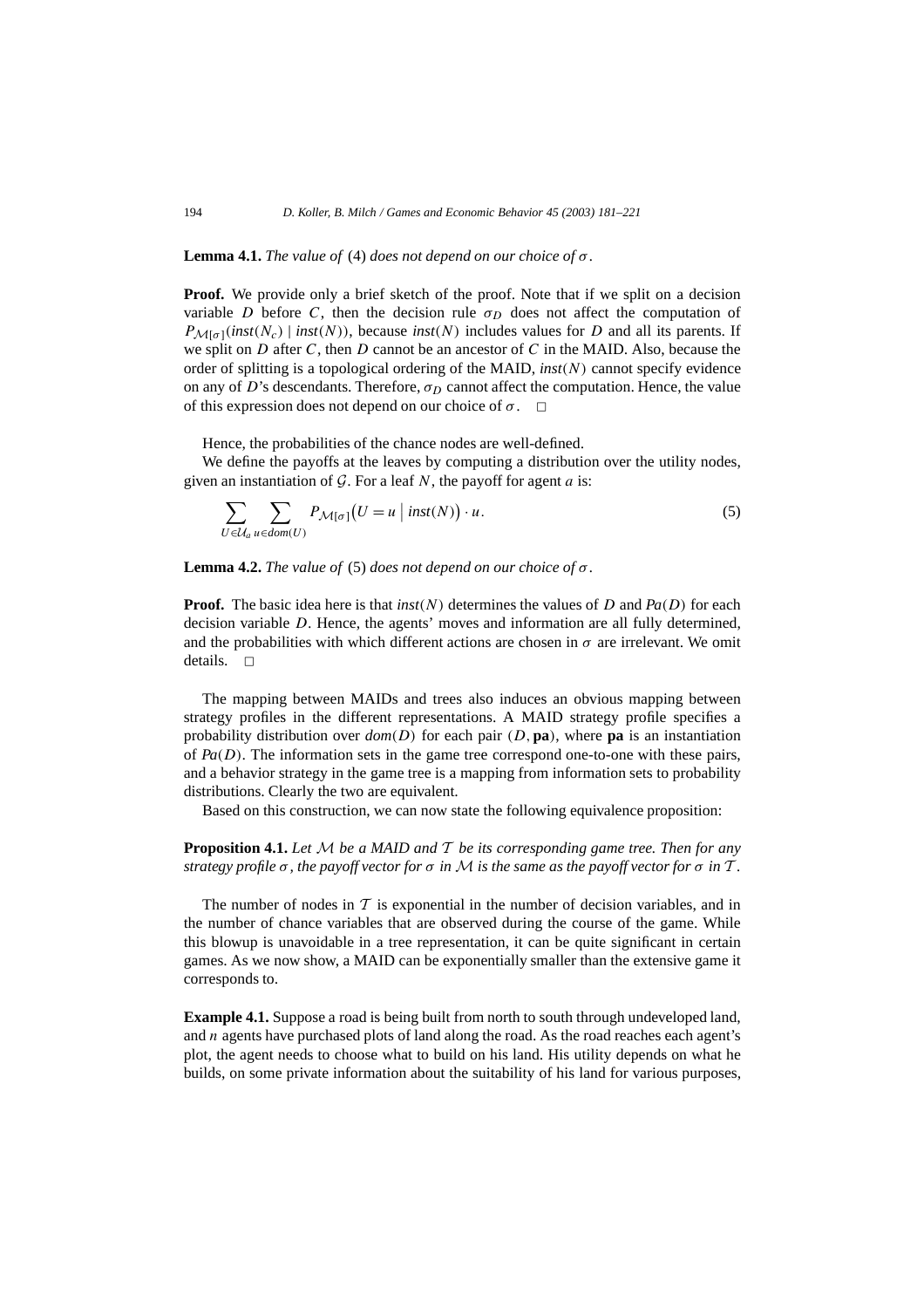

Fig. 4. A MAID for the Road example with  $n = 6$ .

and on what is built north, south, and across the road from his land. The agent can observe what has already been built immediately to the north of his land (on both sides of the road), but he cannot observe further north; nor can he observe what will be built across from his land or south of it.

The MAID representation, shown in Fig. 4 for  $n = 6$ , is very compact. There are *n* chance nodes, corresponding to the private information about each agent's land; *n* decision variables; and *n* utility variables. The chance nodes have no parents, and each utility variable has at most five parents: the agent's private information, the agent's own decision, and the decisions of the agents north, south, and across the road from this agent. Thus, the size of the MAID—including CPDs for the chance and utility nodes—is linear in *n*. Conversely, any game tree for this situation must split on each of the *n* chance nodes and each of the *n* decisions, leading to a representation that is exponential in *n*. Concretely, suppose the chance and decision variables each have three possible values, corresponding to three types of buildings. Then the game tree corresponding to the Road MAID has  $3^{2n}$ leaves.

A MAID representation is not always more compact. If the game tree is naturally asymmetric, a naive MAID representation can be exponentially larger than the tree.

**Example 4.2.** Consider, for example, a standard centipede game, a perfect information two-player game. The agents take turns moving, each move consisting of either "right" or "down"; the game ends as soon as any agent decides to move "down." An agent's utility is equal to the number of times he moved right, plus 2 points if he moved down. We can view the agents' decisions as variables  $D_1, \ldots, D_n$ , each of which takes one of two values. An agent's utility depends on  $D_n$ , but only if none of  $D_1, \ldots, D_{n-1}$  have the value "down." Thus, there must be a utility node with all of  $D_1, \ldots, D_n$  as parents. So a naive representation of the MAID (with its CPDs) grows exponentially in this example, despite the fact that the tree only has *n* decisions, and can be represented very compactly.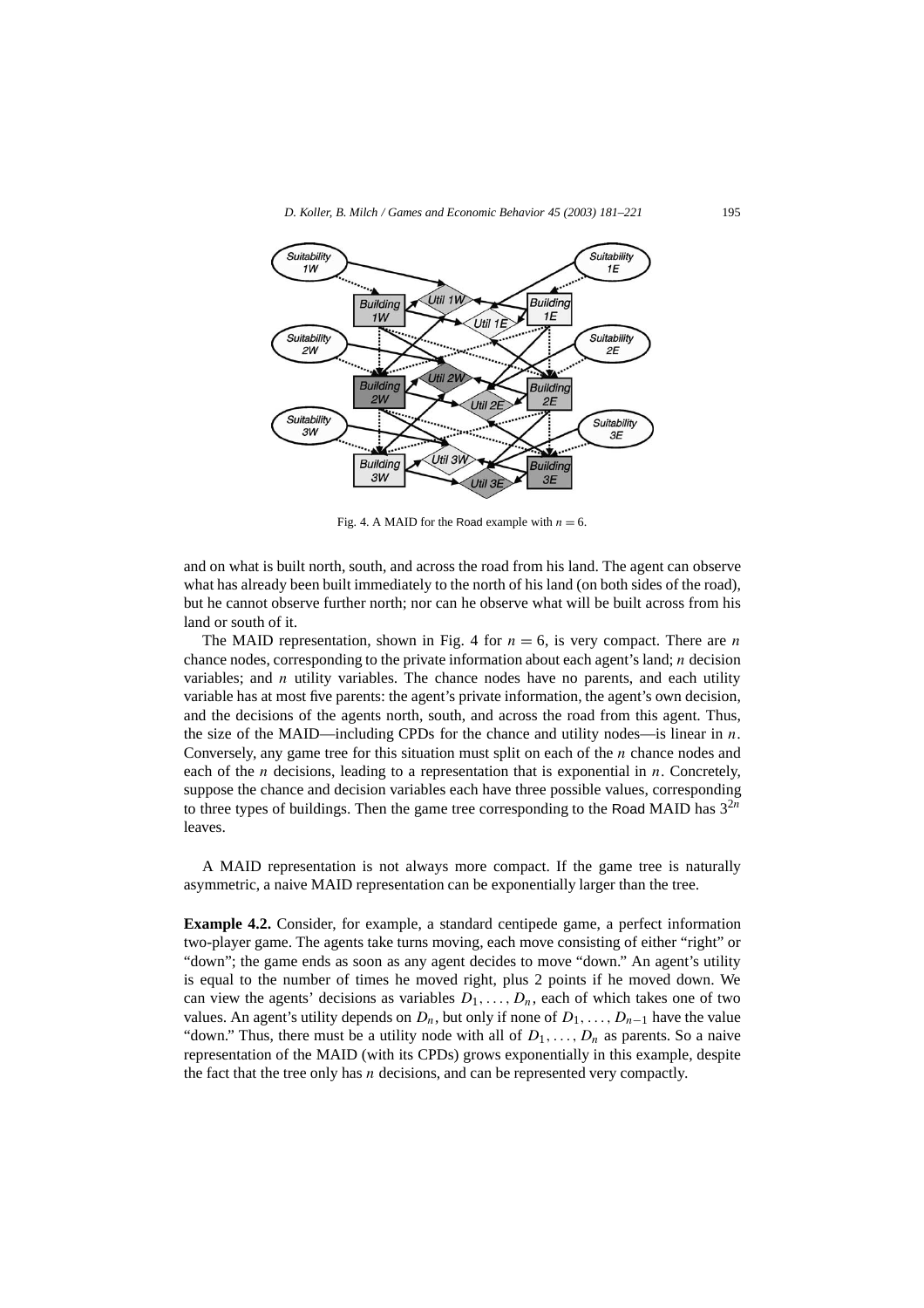It is possible to avoid this problem by representing CPDs and decision rules more compactly (Boutilier et al., 1996; Poole, 1997). Rather than representing CPDs as tables, we can represent them as trees, only considering combinations of parents that represent achievable paths in the game. Using ideas along these lines, it is fairly straightforward to provide a transformation from game trees to MAIDs which causes no blowup, i.e., so that the size of the MAID is the same as that of the game tree. The transformation is somewhat technical, and brings no real insight into MAIDs, so we omit it from this paper. However, it has the following important consequence: We can state that the MAID representation of a decision-making situation is no larger than the extensive form representation, and is exponentially smaller in many cases.

## **5. Strategic relevance**

To take advantage of the independence structure in a MAID, we would like to find a global equilibrium through a series of relatively simple local computations. The difficulty is that, in order to determine the optimal decision rule for a single decision variable, we usually need to know the decision rules for some other variables. In Example 3.1, when Alice is deciding whether to poison Bob's tree, she needs to compare the expected utilities of her two alternatives. The expected utility of poisoning the tree depends on the probability of the tree dying, given that it has been poisoned. However, this probability depends on the probability of Bob calling a tree doctor if he observes that the tree is sick. Thus, we need to know the decision rule for *TreeDoctor* to determine the optimal decision rule for *PoisonTree*. In such situations, we will say that *PoisonTree* (*strategically*) *relies on TreeDoctor*, or that *TreeDoctor* is *relevant to PoisonTree*. On the other hand, *TreeDoctor* does not rely on *PoisonTree*. The cost of hiring a tree doctor does not depend on whether the tree was poisoned, and if we know whether the tree is sick, the probability of it dying is independent of whether it was poisoned. So Bob does not need to know the probability of poisoning to compute the expected utilities of his choices, given that he can observe *TreeSick*.

# *5.1. Definition of strategic relevance*

We will now formalize this intuitive discussion of strategic relevance. Suppose we have a strategy profile  $\sigma$ , and we would like to find a decision rule  $\delta$  for a single decision variable  $D \in \mathcal{D}_a$  that maximizes *a*'s expected utility, assuming the rest of the strategy profile remains fixed.

Recall that in Definition 3.4, to determine whether  $\delta$  is optimal for  $\sigma$ , we construct the induced MAID where all decision nodes except *D* are turned into chance nodes, with their CPDs specified by  $\sigma$ . The decision rule  $\delta$  is optimal for  $\sigma$  if it maximizes *a*'s expected utility in this single-decision MAID. The key question that motivates our definition of strategic relevance is the following: Which decision rules in  $\sigma$  are relevant for optimizing the decision rule at *D*? We begin with a draft definition of strategic relevance, then explain why it needs to be refined somewhat.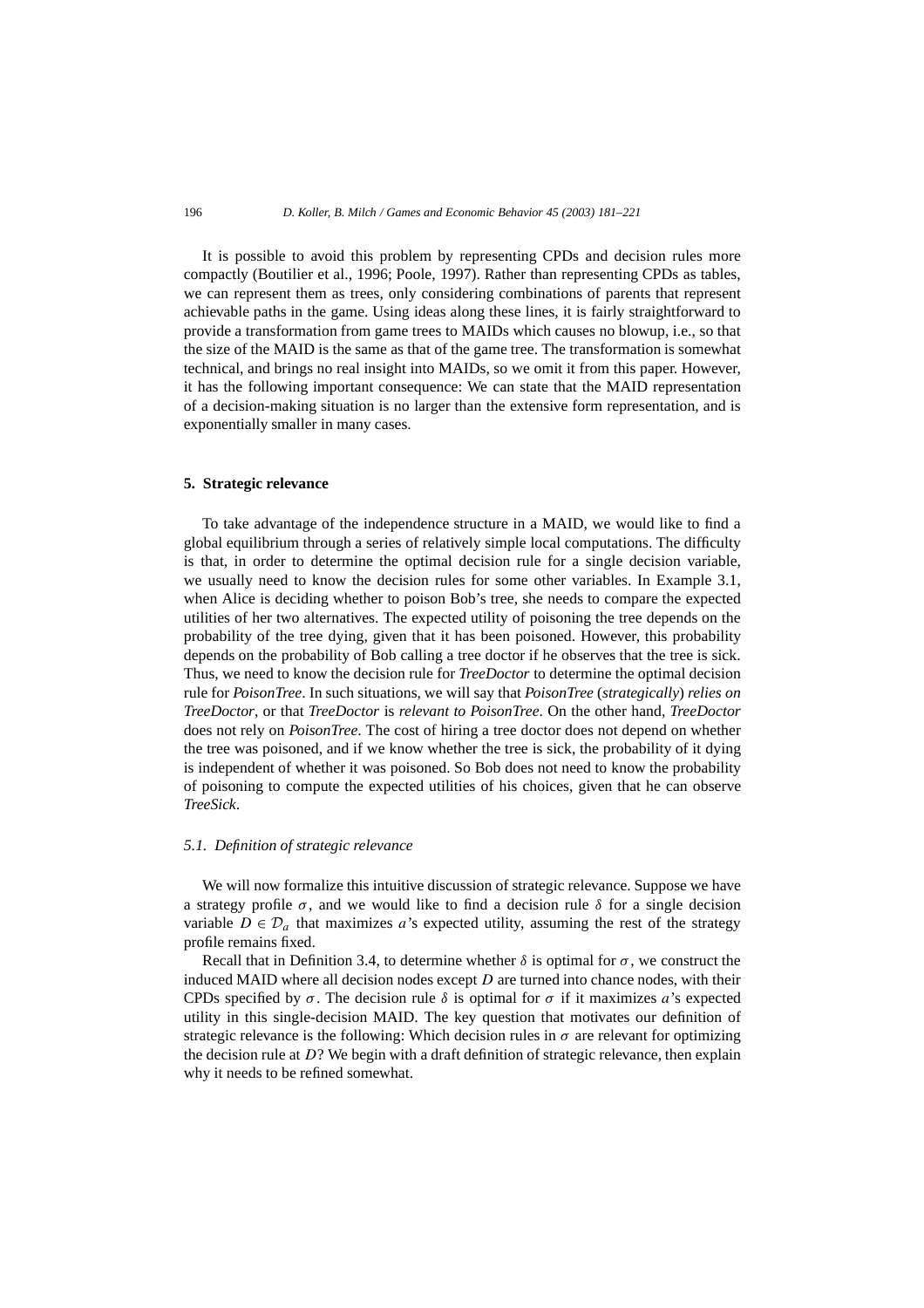**Draft Definition 5.1.** Let *D* and *D'* be decision nodes in a MAID *M. D strategically relies on D'* if there exist two strategy profiles  $\sigma$  and  $\sigma'$  and a decision rule  $\delta$  for *D* such that:

- $\bullet$  *δ* is optimal for  $\sigma$ ;
- $\sigma'$  differs from  $\sigma$  only at *D'*;

but  $\delta$  is not optimal for  $\sigma'$ .

In other words, if a decision rule *δ* for *D* is optimal for a strategy profile *σ* , and *D* does not rely on *D'*, then *δ* is also optimal for any strategy profile  $\sigma'$  that differs from *σ* only at  $D'$ .

The reason why this definition is insufficient is one that arises in many other places in game theory—the problem of suboptimal decisions in response to probability zero moves by the other agent.

**Example 5.1.** Consider a very simple scenario in which Alice chooses whether to go north or south, and then Bob gets to observe her action and choose whether he will go north or south. Both agents receive positive utility if they end up in the same place, and negative utility otherwise. We can model this scenario with the MAID  $M$  shown in Fig. 5. Intuitively, Bob's decision *D* does not rely on Alice's decision *D'*: regardless of Alice's decision rule, it is optimal for Bob to adopt a decision rule that says, "go north if Alice goes north; go south if she goes south." But suppose  $\sigma$  is a strategy profile in which Alice goes north with probability 1, and *δ* is a decision rule for *D* that has Bob go north regardless of Alice's action. Then  $\delta$  is optimal for  $\sigma$ : even though going north would be a suboptimal action for Bob if Alice ever went south, Bob does not have an incentive to deviate to any other decision rule in  $\mathcal{M}[\sigma]$  because the probability of Alice going south is zero. However, if  $\sigma'$  has Alice go south with probability 0.5, then  $\delta$  is not optimal for  $\sigma'$ . So, by our draft definition, *D* relies on *D'*.

Intuitively, we do not want  $D$  to rely on  $D'$ . We now revise our definition of strategic relevance to exclude cases such as this one.

**Definition 5.1.** Let *D* and *D'* be decision nodes in a MAID *M*. *D strategically relies on D*<sup>'</sup> if there exist two strategy profiles *σ* and *σ*<sup>'</sup> and a decision rule *δ* for *D* such that:



Fig. 5. A MAID in which Bob can observe Alice's action  $D'$  when he makes his decision  $D$ .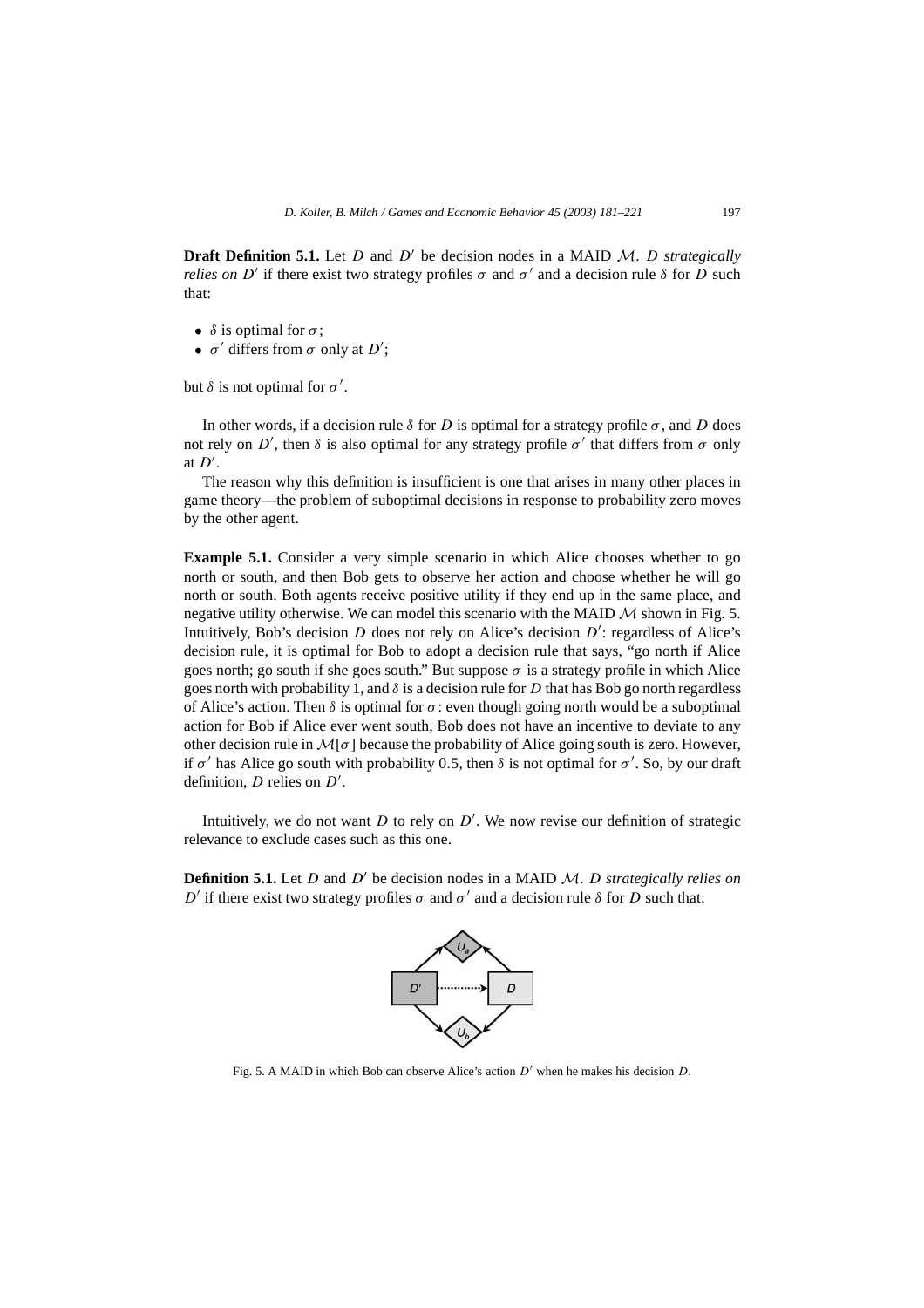- $\bullet$  *δ* is optimal for  $\sigma$ ;
- $\sigma'$  differs from  $\sigma$  only at *D'*;

but no decision rule *δ*<sup>∗</sup> that agrees with *δ* on all parent instantiations **pa** ∈ *dom(Pa(D))* where  $P_{\mathcal{M}[\sigma]}(\mathbf{pa}) > 0$  is optimal for  $\sigma'$ .

Continuing our example, we can construct a decision rule *δ*<sup>∗</sup> for *D* that differs from *δ* only on the parent instantiation  $D' = south$ , and this  $\delta^*$  will be optimal for  $\sigma'$ . So under the revised definition,  $D$  does not rely on  $D'$ .

#### *5.2. S-reachability*

Relevance is a numeric criterion that depends on the specific probabilities and utilities in the MAID. It is not obvious how we would check for strategic relevance without testing all possible pairs of strategy profiles  $\sigma$  and  $\sigma'$ . We would like to find a qualitative criterion, which can help us determine strategic relevance purely from the structure of the graph. In other words, we would like to find a criterion which is analogous to the d-separation criterion for determining conditional independence in Bayesian networks.

To begin with, suppose we have a strategy profile  $\sigma$  for a MAID  $M$ , and consider finding a decision rule for *D* that is optimal for  $\sigma$ . The following lemma specifies the maximization problems we must solve to find this optimal decision rule.

**Lemma 5.1.** Let  $\delta$  be a decision rule for a decision variable  $D \in \mathcal{D}_a$  in a MAID M, *and let σ be a strategy profile for* M*. Then δ is optimal for σ if and only if for every instantiation*  $\mathbf{pa}_D$  *of Pa(D)* where  $P_{\mathcal{M}[\sigma]}(\mathbf{pa}_D) > 0$ , the probability distribution  $\delta(D \mid \mathbf{pa}_D)$  *is a solution to the maximization problem:* 

$$
\underset{P^*}{\text{argmax}} \sum_{d \in dom(D)} P^*(d) \sum_{U \in \mathcal{U}_D} \sum_{u \in dom(U)} P_{\mathcal{M}[\sigma]}(u \mid d, \mathbf{pa}_D) \cdot u \tag{6}
$$

*where*  $U_D$  *is the set of utility nodes in*  $U_a$  *that are descendants of*  $D$  *in the MAID.* 

**Proof.** By Definition 3.4,  $\delta$  is optimal for  $\sigma$  if and only if  $\delta$  maximizes agent *a*'s expected utility in  $M[\sigma_{D}]$ . So *δ* is optimal for *σ* if and only if *δ* is a solution for:

$$
\underset{\delta^*}{\text{argmax}} \mathbf{EU}_{\mathcal{M}}(\sigma_{-D}, \delta^*).
$$

By (3), this is equivalent to:

$$
\underset{\delta^*}{\text{argmax}} \sum_{U \in \mathcal{U}_a} \sum_{u \in dom(U)} P_{\mathcal{M}[(\sigma_{-D}, \delta^*)]}(U = u) \cdot u.
$$

The events  $(U = u, D = d, Pa(D) = pa_D)$  for  $d \in dom(D), pa_D \in dom(Pa(D))$  form a partition of the event  $U = u$ , so we can express  $P_{\mathcal{M}[(\sigma_{-D},\delta^*)]}(U = u)$  as the sum of the probabilities of these more specific events. Then breaking up the joint probability expression yields: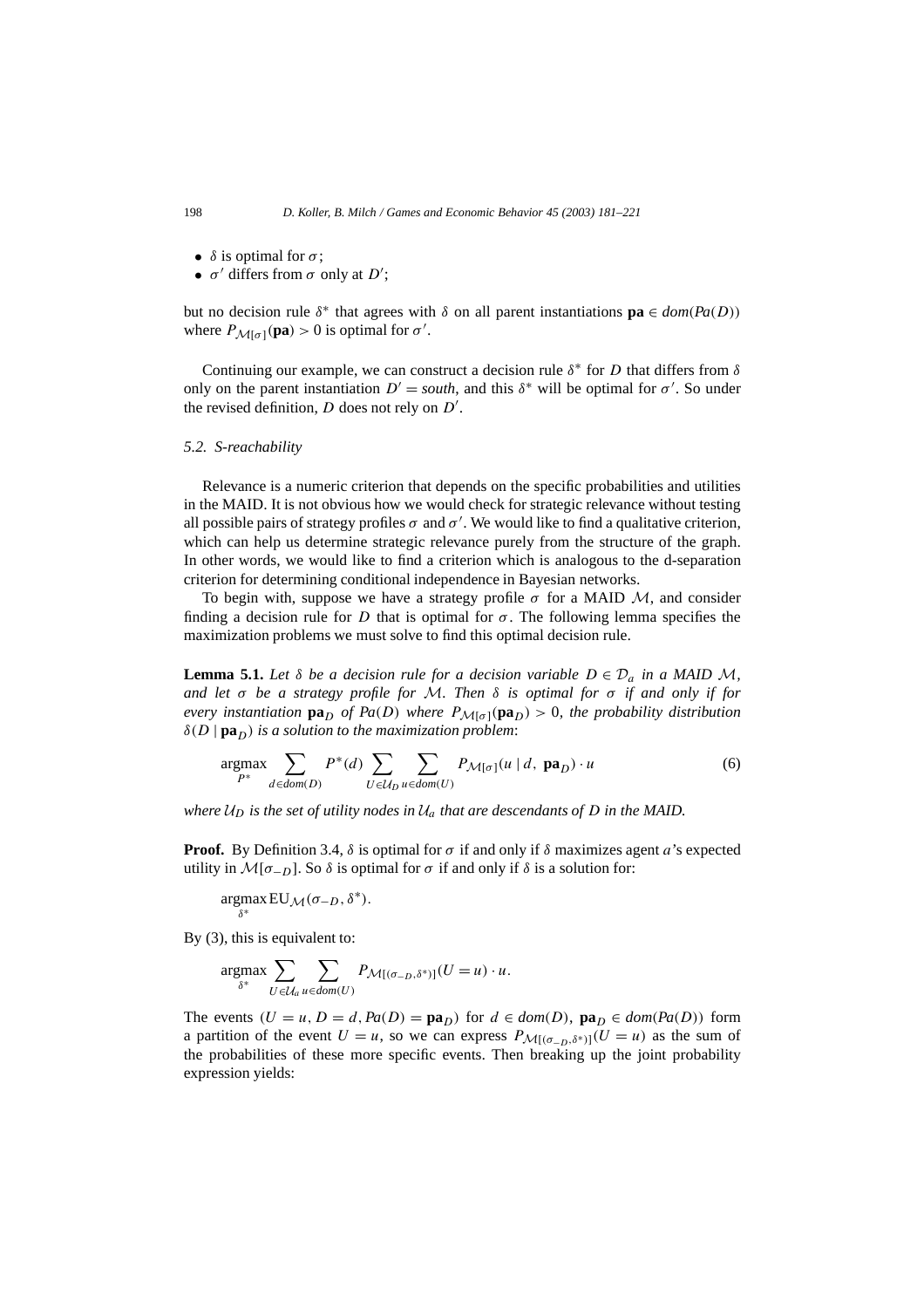$$
P_{\mathcal{M}[(\sigma_{-D},\delta^*)]}(U = u)
$$
  
= 
$$
\sum_{\mathbf{pa}_D \in dom(Pa(D))} P_{\mathcal{M}[(\sigma_{-D},\delta^*)]}(\mathbf{pa}_D)
$$
  

$$
\times \sum_{d \in dom(D)} P_{\mathcal{M}[(\sigma_{-D},\delta^*)]}(d | \mathbf{pa}_D) P_{\mathcal{M}[(\sigma_{-D},\delta^*)]}(U = u | d, \mathbf{pa}_D).
$$

The CPD for a node in a Bayesian network has no effect on the prior distribution over its parents, so  $P_{\mathcal{M}[(\sigma_{-D},\delta^*)]}(\mathbf{pa}_D) = P_{\mathcal{M}[\sigma]}(\mathbf{pa}_D)$ . Also,  $P_{\mathcal{M}[(\sigma_{-D},\delta^*)]}(d | \mathbf{pa}_D)$  is simply  $\delta^*(d | \mathbf{pa}_D)$ . And  $P_{\mathcal{M}[(\sigma_D, \delta^*)]}(U = u | d, \mathbf{pa}_D) = P_{\mathcal{M}[\sigma]}(U = u | d, \mathbf{pa}_D)$ , because a distribution does not depend on the CPD for *D* given values for *D* and its parents. So we find that:

$$
P_{\mathcal{M}[\sigma_{-D},\delta^*]}(U=u) = \sum_{\substack{\mathbf{pa}_D \in dom(Pa(D)) \\ \times \sum_{d \in dom(D)}} \delta^*(d \mid \mathbf{pa}_D) P_{\mathcal{M}[\sigma]}(U=u \mid d, \mathbf{pa}_D).
$$

Thus,  $\delta$  is optimal for  $\sigma$  if and only if it is a solution for:

$$
\underset{\delta^*}{\operatorname{argmax}} \sum_{U \in \mathcal{U}_a} \sum_{u \in dom(U)} \sum_{\mathbf{pa}_D \in dom(Pa(D))} P_{\mathcal{M}[\sigma]}(\mathbf{pa}_D) \\ \times \sum_{d \in dom(D)} \delta^*(d \mid \mathbf{pa}_D) P_{\mathcal{M}[\sigma]}(U = u \mid d, \mathbf{pa}_D) \cdot u.
$$

Rearranging the summations, we get:

$$
\underset{\delta^*}{\operatorname{argmax}} \sum_{\mathbf{pa}_D \in dom(Pa(D))} P_{\mathcal{M}[\sigma]}(\mathbf{pa}_D) \sum_{d \in dom(D)} \delta^*(d \mid \mathbf{pa}_D) \\ \times \sum_{U \in \mathcal{U}_a} \sum_{u \in dom(U)} P_{\mathcal{M}[\sigma]}(U = u \mid d, \mathbf{pa}_D) \cdot u.
$$

Because we can set  $\delta^*(D \mid \mathbf{pa}_D)$  separately for each  $\mathbf{pa}_D$ , it is clear that we have a separate maximization problem for each **pa**<sub>*D*</sub>. If  $P_{\mathcal{M}[\sigma]}(\mathbf{p}a_D) = 0$ , the maximization problem is trivial: all distributions  $\delta^*(D \mid \mathbf{pa}_D)$  yield a value of zero. Thus, it is necessary and sufficient that for all  $\mathbf{pa}_D$  such that  $P_{\mathcal{M}[\sigma]}(\mathbf{pa}_D) > 0$ , the distribution  $\delta(D \mid \mathbf{pa}_D)$  be a solution of the following maximization problem:

$$
\underset{P^*}{\text{argmax}} \sum_{d \in dom(D)} P^*(d) \sum_{U \in \mathcal{U}_a} \sum_{u \in dom(U)} P_{\mathcal{M}[\sigma]}(U = u \mid d, \mathbf{pa}_D) \cdot u.
$$

Now, let  $U_D$  be the utility nodes in  $U_a$  that are descendants of *D*, and let  $U_{\tilde{D}} = U_a - U_D$ . Since a node in a BN is independent of its nondescendants given its parents, we know that for  $U \in \mathcal{U}_{\tilde{D}}$ ,  $P_{\mathcal{M}[\sigma]}(U = u \mid d, \mathbf{pa}_D) = P_{\mathcal{M}[\sigma]}(U = u \mid \mathbf{pa}_D)$ . Thus, we can split up the summation over  $U_a$  into two summations, then move the summation over  $U_{\tilde{D}}$  outside the summation over *dom(D)*. The resulting maximization problem is: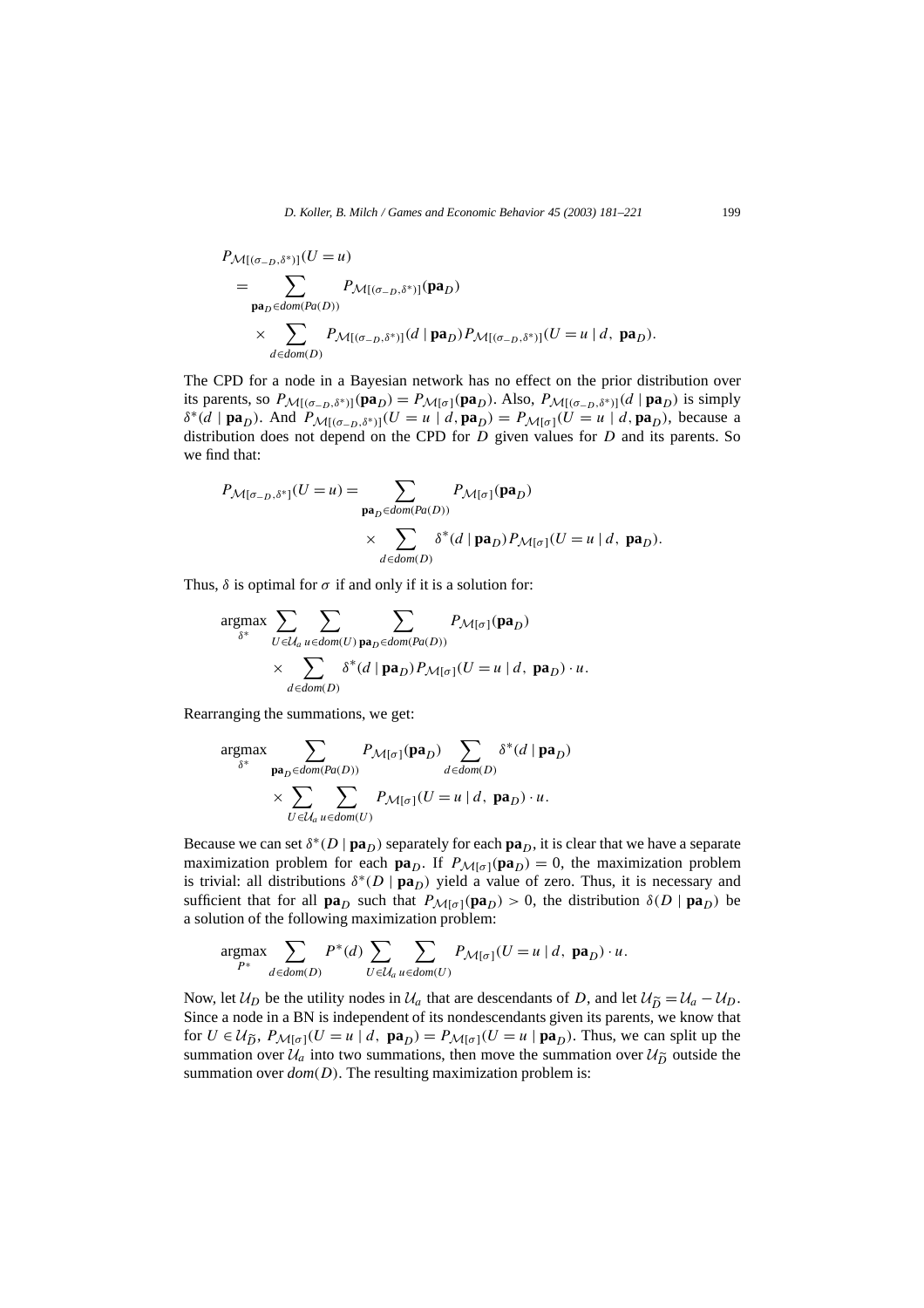$$
\underset{P^*}{\operatorname{argmax}} \bigg( \bigg( \sum_{U \in \mathcal{U}_{\widetilde{D}}} \sum_{u \in dom(U)} P_{\mathcal{M}[\sigma]}(U = u \mid \mathbf{pa}_D) \cdot u \bigg) + \bigg( \sum_{d \in dom(D)} P^*(d) \sum_{U \in \mathcal{U}_D} \sum_{u \in dom(U)} P_{\mathcal{M}[\sigma]}(U = u \mid d, \mathbf{pa}_D) \cdot u \bigg) \bigg).
$$

The summation over  $U_{\tilde{D}}$  is irrelevant to the maximization, so we can remove it, yielding:

$$
\underset{P^*}{\text{argmax}} \sum_{d \in dom(D)} P^*(d) \sum_{U \in \mathcal{U}_D} \sum_{u \in dom(U)} P_{\mathcal{M}[\sigma]}(U = u \mid d, \textbf{pa}_D) \cdot u,
$$

which is precisely (6), as required.  $\Box$ 

So, to be optimal for a strategy profile  $\sigma$ , a decision rule  $\delta$  only has to satisfy (6). If the expression being maximized in (6) is independent of the decision rule that  $\sigma$  assigns to another decision variable  $D'$ , then  $D$  does not rely on  $D'$ .

Consider, for example, the *TreeDoctor* decision variable in our example. To find an optimal decision rule for this variable, we only need to evaluate two probabilistic queries: *<sup>P</sup>*M[*σ*]*(Tree* <sup>|</sup> *TreeSick,TreeDoctor)* and *<sup>P</sup>*M[*σ*]*(Cost* <sup>|</sup> *TreeSick,TreeDoctor)*. The second query is obviously trivial since *TreeDoctor* is the sole parent of *Cost*; the first can be evaluated without referring to the decision rules for *PoisonTree* or *BuildPatio* (because of the independence relations in the MAID). Thus, if we change  $\sigma$  to another strategy profile *σ*- that assigns different decision rules to *PoisonTree* or *BuildPatio*, *δ* will still be optimal for  $\sigma'$ .

The problem of determining which nodes' CPDs might affect the evaluation of a probabilistic query is a standard one in the Bayesian network literature, so that we can build on a graphical criterion already defined for Bayesian networks, that of a *requisite probability node*:

**Definition 5.2.** Let *G* be a BN structure, and let *X* and *Y* be sets of variables in the BN. Then a node *Z* is a *requisite probability node* for the query  $P(X | Y)$  if there exist two Bayesian networks  $B_1$  and  $B_2$  over G, that are identical except in the CPD they assign to *Z*, but  $P_{\mathcal{B}_1}(X | Y) \neq P_{\mathcal{B}_2}(X | Y)$ .

As we will see, the decision rule at  $D'$  is only relevant to  $D$  if  $D'$  (viewed as a chance node) is a requisite probability node for  $P(\mathcal{U}_D | D, Pa(D))$ .

Geiger et al. (1990) provide a graphical criterion for testing whether a node *Z* is a requisite probability node for a query *P (X* | *Y)*. We add to *Z* a new "dummy" parent *Z* whose values correspond to CPDs for *Z*, selected from some set of possible CPDs. Then *Z* is a requisite probability node for  $P(X | Y)$  if and only if  $\hat{Z}$  can influence  $X$  given  $Y$ . More formally:

**Lemma 5.2** (Geiger et al., 1990). Let  $\mathcal{B}_1$  and  $\mathcal{B}_2$  be two Bayesian networks over the same *set of variables, that are identical except in the CPDs they assign to a set of nodes Z. Let X* and *Y* be arbitrary sets of nodes in these networks. Suppose there is no  $Z \in \mathbb{Z}$  such that *if a new parent Z were added to Z, there would be an active path from Z to X given Y. Then*  $P_{\mathcal{B}_1}(X | Y) = P_{\mathcal{B}_2}(X | Y)$ *.*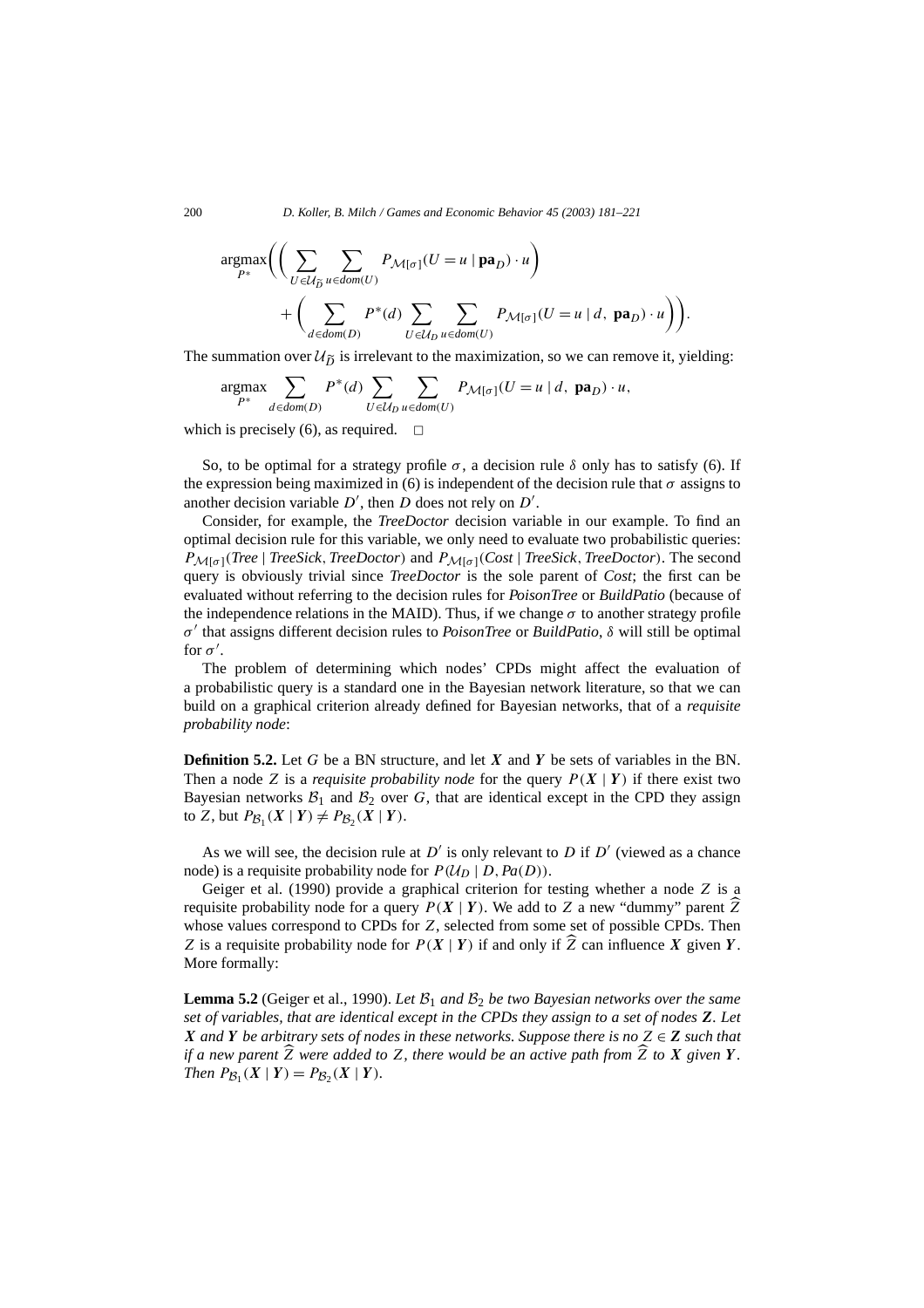Based on this lemma and (6), we can define *s-reachability*, a graphical criterion for detecting strategic relevance. Note that unlike d-separation in Bayesian networks, s-reachability is not necessarily a symmetric relation.

**Definition 5.3.** A node *D'* is *s-reachable* from a node *D* in a MAID *M* if there is some utility node  $U \in U_D$  such that if a new parent  $\widehat{D}$  were added to *D'*, there would be an active path in M from  $\widehat{D'}$  to U given  $Pa(D) \cup \{D\}$ , where a path is active in a MAID if it is active in the same graph, viewed as a BN.

As we now show, s-reachability is sound and complete for strategic relevance (almost) in the same sense that d-separation is sound and complete for independence in Bayesian networks. As for d-separation, the soundness result is very strong: without s-reachability, one decision cannot be relevant to another.

**Theorem 5.1** (Soundness). If *D* and *D'* are two decision nodes in a MAID  $\mathcal M$  and  $D'$  is *not s-reachable from <sup>D</sup> in* <sup>M</sup>*, then <sup>D</sup> does not strategically rely on <sup>D</sup>*- *.*

**Proof.** Let  $\sigma$  be a strategy profile for M, and let  $\delta$  be a decision rule for D that is optimal for  $\sigma$ . By Lemma 5.1, for every  $\mathbf{pa}_D \in dom(Pa(D))$  such that  $P_{\mathcal{M}[\sigma]}(\mathbf{pa}_D) > 0$ , the distribution  $\delta(D \mid \mathbf{pa}_D)$  must be a solution of the maximization problem:

$$
\underset{P^*}{\text{argmax}} \sum_{d \in dom(D)} P^*(d) \sum_{U \in \mathcal{U}_D} \sum_{u \in dom(U)} P_{M[\sigma]}(u \mid d, \mathbf{pa}_D) \cdot u. \tag{7}
$$

Now, let  $\sigma'$  be any strategy profile for M that differs from  $\sigma$  only at D'. We must construct a decision rule  $\delta^*$  for *D* that agrees with  $\delta$  on all  $\mathbf{pa}_D$  where  $P_{\mathcal{M}[\sigma]}(\mathbf{pa}_D) > 0$ , and that is optimal for  $\sigma'$ . By Lemma 5.1, it suffices to show that for every  $\mathbf{p}a_D$  where  $P_{\mathcal{M}[\sigma']}(\mathbf{pa}_D) > 0$ ,  $\delta^*(D | \mathbf{pa}_D)$  is a solution of:

$$
\underset{P^*}{\text{argmax}} \sum_{d \in dom(D)} P^*(d) \sum_{U \in \mathcal{U}_D} \sum_{u \in dom(U)} P_{M[\sigma']}(u \mid d, \textbf{pa}_D) \cdot u. \tag{8}
$$

If  $P_{\mathcal{M}[\sigma]}(\mathbf{pa}_D) = 0$ , then our choice of  $\delta^*(D | \mathbf{pa}_D)$  is unconstrained; we can simply select a distribution that satisfies (8). For other  $\mathbf{pa}_D$ , we must let  $\delta^*(D \mid \mathbf{pa}_D) = \delta(D \mid \mathbf{pa}_D)$ , but we know  $\delta(D \mid \mathbf{pa}_D)$  is a solution of (7). Assume for contradiction that  $\delta(D \mid \mathbf{pa}_D)$  is not also a solution of *(*8*)*. Then the two optimization problems must be different. Specifically, there must be some  $d \in dom(D)$ ,  $U \in U_D$ , and  $u \in dom(U)$  such that:

$$
P_{M[\sigma]}(u \mid d, \mathbf{pa}_D) \neq P_{M[\sigma']}(u \mid d, \mathbf{pa}_D).
$$

But the induced MAIDs  $M[\sigma]$  and  $M[\sigma']$  are Bayesian networks that differ only in the CPD that they assign to  $D'$ . Because  $D'$  is not s-reachable from  $D$ , we know there would not be an active path from a new parent  $\widehat{D'}$  of  $D'$  to  $U$  given  $D$  and  $Pa(D)$ . So by Lemma 5.2

$$
P_{M[\sigma]}(u \mid d, \mathbf{pa}_D) = P_{M[\sigma']}(u \mid d, \mathbf{pa}_D)
$$

and we have a contradiction. So  $\delta^*$  must be optimal for  $\sigma'$ , and thus *D* does not rely on  $D'$ .  $\Box$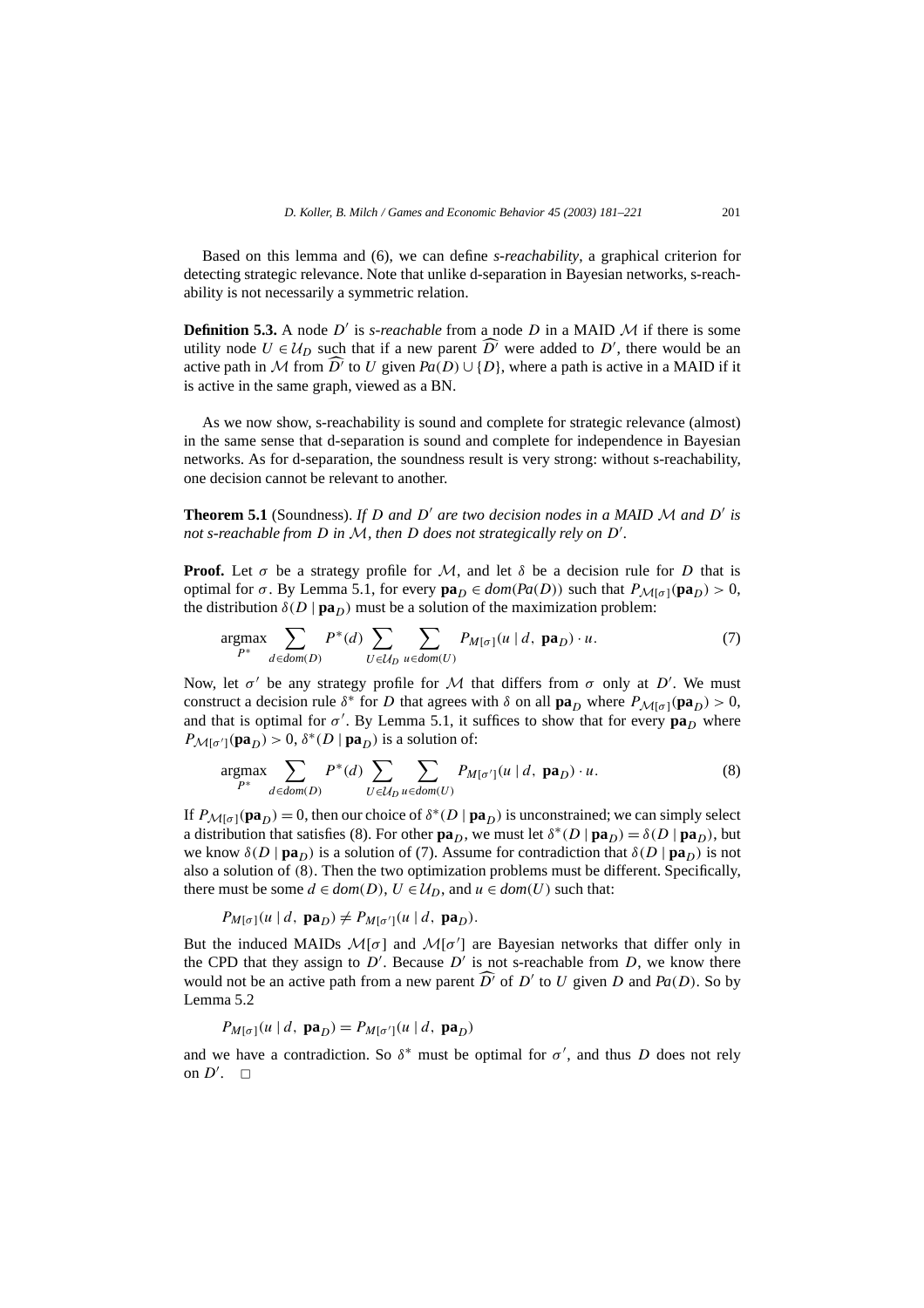#### 202 *D. Koller, B. Milch / Games and Economic Behavior 45 (2003) 181–221*

As for BNs, the result is not as strong in the other direction: s-reachability does not imply relevance in *every* MAID. We can choose the probabilities and utilities in the MAID in such a way that the influence of one decision rule on another does not manifest itself. However, s-reachability is the most precise graphical criterion we can use: it will not identify a strategic relevance unless that relevance actually exists in some MAID that has the given graph structure. We say that two MAIDs have the same graph structure when the two MAIDs have the same sets of variables and agents, each variable has the same parents in the two MAIDs, and the assignment of decision and utility variables to agents is the same in both MAIDs. The chance and decision variables must have the same domains in both MAIDs, but we allow the actual utility values of the utility variables (their domains) to vary. The CPDs in the two MAIDS may also be different.

# **Theorem 5.2** (Completeness). *If a node D*- *is s-reachable from a node D in a MAID, then there is some MAID with the same graph structure in which D relies on D*- *.*

**Proof.** Our goal is to construct a set of parameters for this MAID structure where *D* relies on D'. In other words, we want a construction of a MAID, and two strategy profiles differing only at  $D'$ , such that the optimal decision rule at  $D$  will be different in the two cases. We begin by assuming that all nonutility variables are binary (with {0*,* 1} as their domains); we show at the end that this assumption is easy to relax.

Since  $D'$  is s-reachable from  $D$ , we know that there is a path from an imaginary parent  $\widehat{D'}$  of *D'* to some utility node *U* that is a descendant of *D*, and this path is active given *D* and *Pa*(*D*). Let  $Y_0, \ldots, Y_{m+1}$  be this active path from  $\widehat{D'}$  to *U*, with  $Y_0 = \widehat{D'}$  and  $Y_{m+1} = U$ . Let  $Y_k$  be the first node on this path such that  $Y_k$  is not a descendant of *D* but  $Y_{k+1}$  is a descendant of *D*. Since  $Y_0 = \widehat{D}$  has no parents, it cannot be a descendant of *D*; conversely, *U* is, by assumption, a descendant of *D*. Hence, such a node  $Y_k$  has to exist. We will refer to the directed path from *D* to  $Y_{k+1}$  as  $X_0 = D, \ldots, X_\ell, X_{\ell+1} = Y_{k+1}$ .

We first prove that the path  $Y_k, \ldots, Y_{m+1}$  is also a directed path  $Y_k \to \cdots \to Y_{m+1}$ . By contradiction, assume otherwise, and let  $i$  be the first place in the path where  $Y_{i+1}$  is not a child of *Y<sub>i</sub>*. Then, we have a triple of nodes  $Y_{i-1}$  →  $Y_i$  ←  $Y_{i+1}$ , for  $i \ge k$ . For the path from  $Y_0$  to  $Y_{m+1}$  to be active in a given context,  $Y_i$  or one of its descendants must be observed in that context. In other words,  $Y_i$  or one of its descendants must be in the set  $D \cup Pa(D)$ . But note that, as  $Y_{k+1}$  is a descendant of *D*, and all edges on the path from  $Y_k$  to  $Y_i$  are downstream edges,  $Y_i$  is also a descendant of *D*. Hence, we conclude  $Y_i$  is a descendant of *D*, but it or one of its descendants is either *D* or a parent of *D*, violating the assumption that the graph is acyclic, and reaching the desired contradiction.

As a consequence, we conclude that  $U$  must be a descendant of  $Y_k$ . Therefore, there exists a path from *D* to *U* of the form

$$
X_0 = D, \ldots, X_{\ell}, X_{\ell+1} = Y_{k+1}, Y_{k+2}, \ldots, Y_{m+1} = U
$$

with one of the two segments potentially empty. We split the remainder of the proof into three cases, based on the value of *k*. The three cases are illustrated in Fig. 6.

In all cases, we construct a parameterization of the MAID  $M$  and two strategy profiles  $\sigma_1$  and  $\sigma_2$  that differ only at *D'*. We always set the CPDs for the nodes along the paths  $X_0, \ldots, X_\ell$  and  $Y_{k+2}, \ldots, Y_m$  to copy the values of their parents along the path. That is,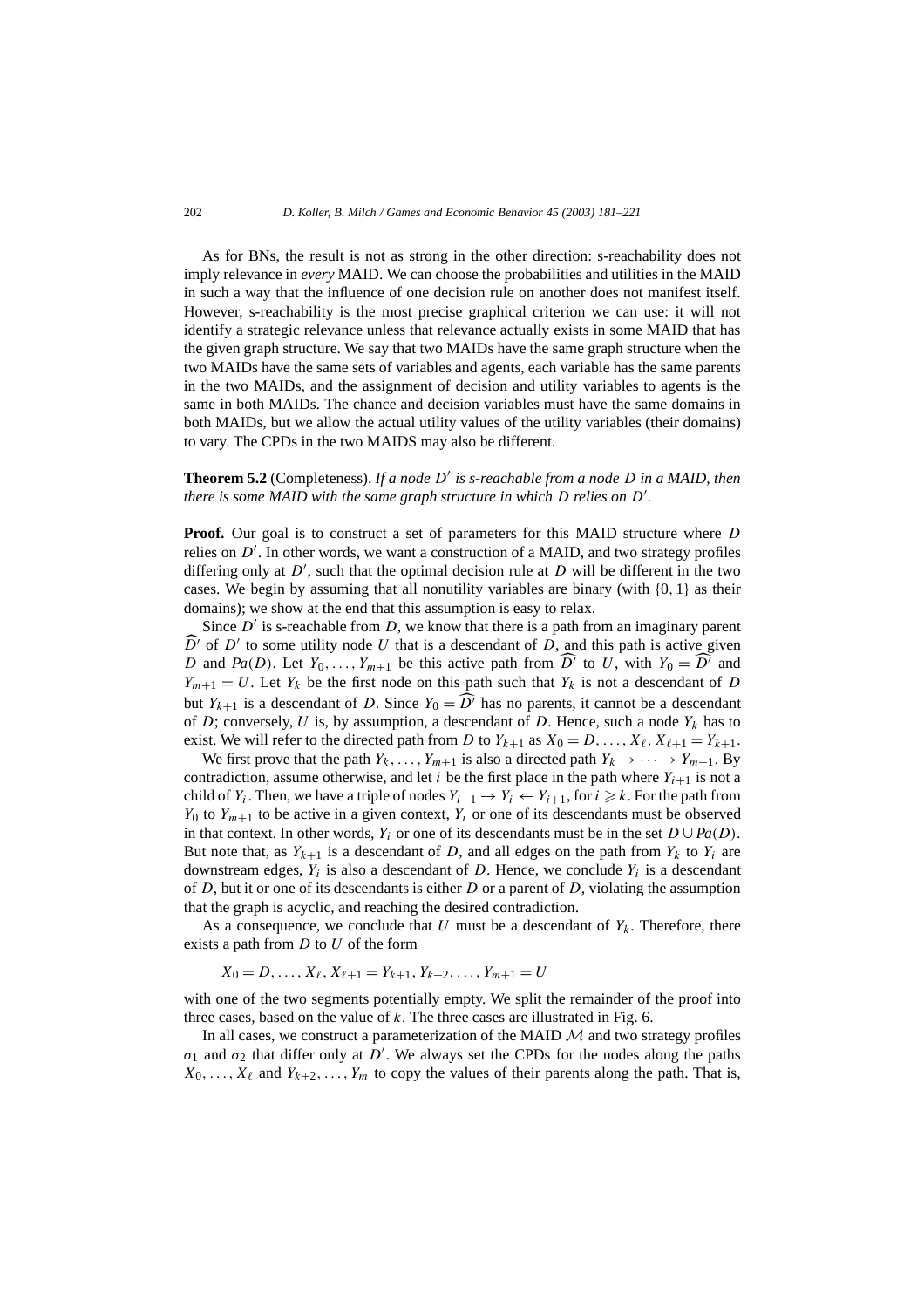

Fig. 6. The three cases of the completeness proof.

for *i* ∈ {1,...,  $\ell$ },  $X_i = X_{i-1}$  with probability 1, and for  $i \in \{k+1, ..., m\}$ ,  $Y_i = Y_{i-1}$ with probability 1. These CPDs are specified by  $M$  for chance nodes, and by  $\sigma_1$  and  $\sigma_2$ for decision nodes. The CPD for  $Y_{k+1}$  will vary from case to case. We also set the utility functions in M so that if the agent who controls *D* is *a*, all utility nodes in  $U_a - \{U\}$  take on the value zero given all instantiations of their parents.

We will construct  $\sigma_1$  and  $\sigma_2$  so that there is some instantiation  $\mathbf{pa}_D$  of  $Pa(D)$  such that  $P_{M[\sigma_i]}(\mathbf{pa}_D) > 0$  for both  $i = 1$  and  $i = 2$ . We can apply Lemma 5.1 to conclude that the optimal distribution for *D* given  $\mathbf{pa}_D$ , in the context of the strategy profile  $\sigma_i$ , must be

$$
\underset{P^*}{\text{argmax}} \sum_{d \in dom(D)} P^*(d) \sum_{U' \in \mathcal{U}_D} \sum_{u \in dom(U')} P_{M[\sigma_i]}(U' = u \mid D = d, \textbf{ pa}_D) \cdot u.
$$

As the other utility variables except for *U* are identically zero, the second summation disappears. Now, consider the utility value for a particular decision *d* for *D*, and recall that the chain from *D* to  $X_\ell$  has the effect of copying *D*'s value. Thus, we get that:

$$
\sum_{u \in dom(U)} P_{M[\sigma_i]}(U = u \mid D = d, \mathbf{pa}_D) \cdot u
$$
\n
$$
= \sum_{u \in dom(U)} P_{M[\sigma_i]}(U = u \mid X_\ell = d, D = d, \mathbf{pa}_D) \cdot u
$$
\n
$$
= \sum_{\mathbf{pa}_U \in dom(Pa(U))} P_{M[\sigma_i]}(\mathbf{pa}_U \mid X_\ell = d, D = d, \mathbf{pa}_D)U(\mathbf{pa}_U).
$$

**Case (1).**  $k = 0$ , that is,  $Y_{k+1} = D'$ . We let  $\sigma_1$  specify a decision rule  $\delta_1$  for  $D'$  such that  $D'$ depends only on  $X_{\ell}$  (ignoring any other parents), as follows:

$$
\delta_1(D'=1 | X_\ell = 1) = 0.75,
$$
  $\delta_1(D'=1 | X_\ell = 0) = 0.25.$ 

All the remaining CPDs in  $M$  and  $\sigma_1$  are set arbitrarily. The utility function at  $U$  depends only on *Ym*, as follows:

$$
U(Y_m = 1) = 1,
$$
  $U(Y_m = 0) = 0.$ 

So the expected utility for an action  $d$  at  $D$  given  $\mathbf{pa}_D$  becomes: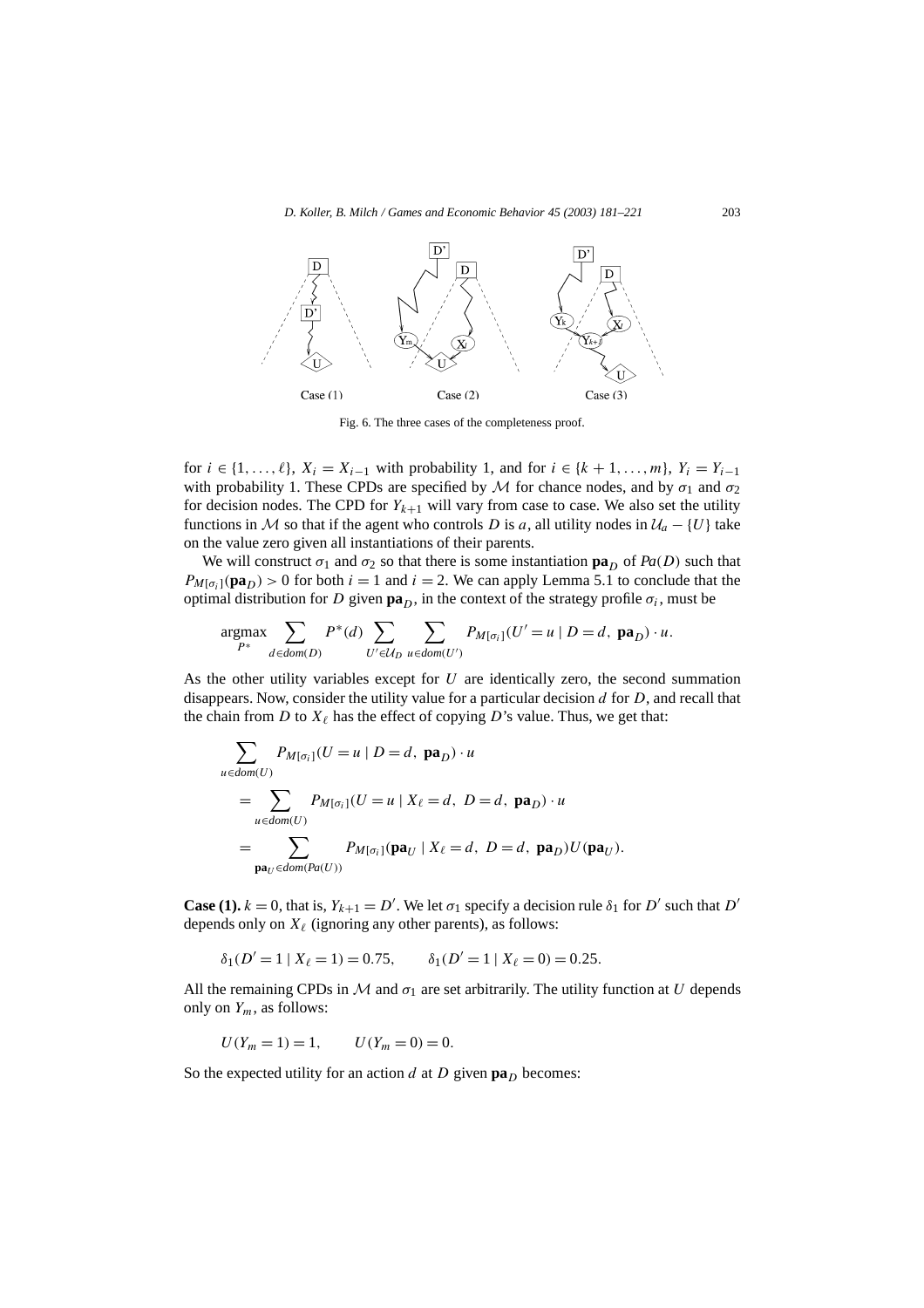$$
\sum_{\mathbf{pa}_U \in dom(Pa(U))} P_{M[\sigma_i]}(\mathbf{pa}_U | X_\ell = d, D = d, \mathbf{pa}_D)U(\mathbf{pa}_U)
$$
  
=  $P_{\mathcal{M}[\sigma_i]}(Y_m = 1 | X_\ell = d, D = d, \mathbf{pa}_D)$   
=  $P_{\mathcal{M}[\sigma_i]}(D' = 1 | X_\ell = d, D = d, \mathbf{pa}_D)$   
=  $P_{\mathcal{M}[\sigma_i]}(D' = 1 | X_\ell = d).$ 

In the steps above, we can eliminate the summation because  $U(Y_m = 0) = 0$  and  $U(Y_m = 1) = 1$ . Then we can replace  $Y_m$  with  $D' = Y_{k+1}$  because of the way the CPDs are defined along the path  $Y_{k+1}, \ldots, Y_m$ . Finally, we can simplify the probability statement because *D'* is independent of *D* and *Pa*(*D*) given  $X_{\ell}$ . Given this equation, it is clear that in  $\mathcal{M}[\sigma_1]$ , the expected utility of  $D = 1$  given **pa**<sub>*D*</sub> is 0.75, while the expected utility of  $D = 0$ given **pa**<sub>*D*</sub> is 0.25. So the optimal decision rule is to choose  $D = 1$  with probability 1. However, if we let  $\sigma_2$  assign the following decision rule to  $D'$ :

$$
\delta_2(D'=1 | X_\ell = 1) = 0.25
$$
,  $\delta_2(D'=1 | X_\ell = 0) = 0.75$ 

then the expected utilities are exactly reversed in  $\mathcal{M}[\sigma_2]$ . So the unique optimal decision rule is to choose  $D = 0$  with probability 1. Since these decision rules differ on parent instantiations that have positive probability in  $M[\sigma]$ , *D* relies on *D'*.

Next, we consider the cases where  $D'$  is not a descendant of *D*. Let  $V'$  be the set consisting of all of the chance and decision nodes in the MAID except for *D* and its descendants. This set is a "prefix" of the graph—if  $X \in \mathcal{V}'$  then so are *X*'s parents. Let *B* be a Bayesian network which duplicates the structure of the MAID over  $V'$ , and includes the dummy parent  $\widehat{D}$ <sup>*'*</sup> of *D'*. It is easy to see that the path from  $\widehat{D}$ <sup>*'*</sup> to *Y<sub>k</sub>* is an active path in *B* given  $Pa(D)$ : the set  $V'$  contains all of the nodes in the path, and all of the ancestors of any observed nodes (only *Pa(D)* are observed). Hence, by the completeness result of Geiger et al. (1990), there must be a parameterization of the CPDs in  $\mathcal{B}$ , and some assignment **pa**<sub>*D*</sub> to *Pa*(*D*), such that  $P_B$ (**pa**<sub>*D*</sub>) > 0, and:

$$
P_{\mathcal{B}}(Y_k | \mathbf{pa}_D, \widehat{D'} = e_1) \neq P_{\mathcal{B}}(Y_k | \mathbf{pa}_D, \widehat{D'} = e_2)
$$

where  $e_1$  and  $e_2$  are two possible values of  $\widehat{D}'$ . Since these two distributions are different, we can choose *y* to be some particular value of  $Y_k$  such that

$$
P_{\mathcal{B}}(Y_k = y \mid Pa(D) = \mathbf{pa}_D, \ \widehat{D'} = e_1) = p_1,
$$
  

$$
P_{\mathcal{B}}(Y_k = y \mid Pa(D) = \mathbf{pa}_D, \ \widehat{D'} = e_2) = p_2
$$

and  $p_1 > p_2$ . Let  $p^*$  be some value between  $p_1$  and  $p_2$ .

We use the CPDs of  $\beta$  to specify the CPDs and decision rules of all of the nodes in  $\mathcal M$ that are not descendants of  $D$ . For any chance node except  $D'$ , we simply copy the CPDs from B to M. For any decision node except  $D'$ , we simply use its CPD in B (where we viewed it as a chance node) as a decision rule. For  $D'$ , we introduce two decision rules: *δ*<sub>1</sub>, which is the CPD of *D'* conditioned on the context  $\widehat{D'} = e_1$ , and *δ*<sub>2</sub>, which is the same CPD conditioned on the context  $\widehat{D'} = e_2$ . Let  $\sigma_1(D') = \delta_1$  and  $\sigma_2(D') = \delta_2$ .

**Case (2).**  $k = m$ , that is, the only node in the path  $Y_0, \ldots, Y_{m+1}$  that is a descendant of *D* is the utility node  $Y_{m+1} = U$ . In this case, the parents of *U* include  $Y_m$  and  $X_\ell$  (the parent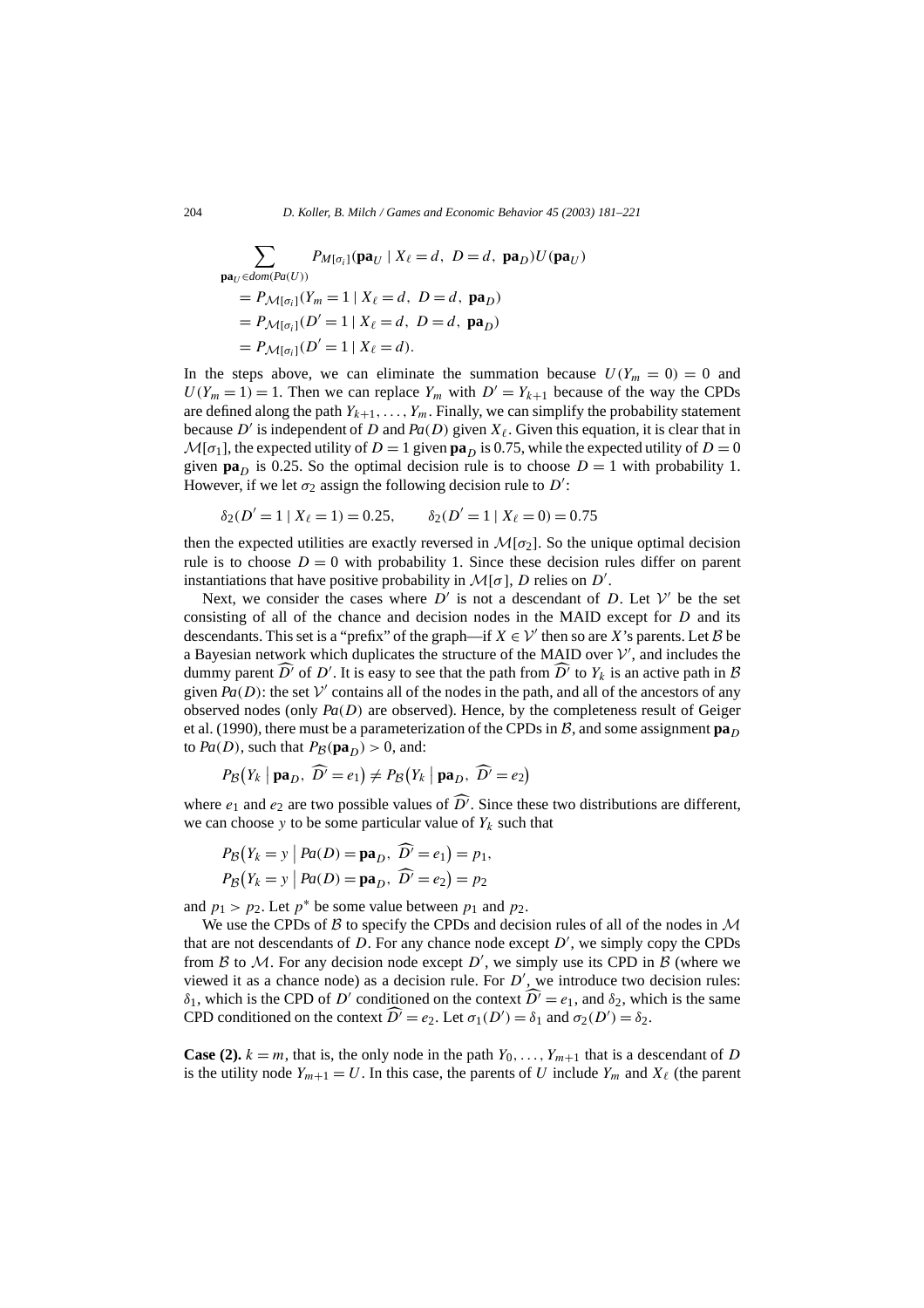of  $Y_{k+1}$  in the chain  $D, \ldots, Y_{k+1}$ ). We set the utility function at U to ignore all parents except  $X_\ell$  and  $Y_m$ , and for those variables, to take the following values:

$$
U(X_{\ell} = 1, Y_m = 1) = p^*, \qquad U(X_{\ell} = 0, Y_m = 1) = 1,
$$
  

$$
U(X_{\ell} = 1, Y_m = 0) = p^*, \qquad U(X_{\ell} = 0, Y_m = 0) = 0.
$$

Using the equations above, we find that the expected utility of choosing *d* given  $\mathbf{p}a_D$  in  $\mathcal{M}[\sigma_i]$  is:

$$
\sum_{y=0,1} P_{\mathcal{M}[\sigma_i]}(Y_m = y \mid X_\ell = d, \ D = d, \ \mathbf{pa}_D)U(X_\ell = d, \ Y_m = y)
$$
  
= 
$$
\sum_{y=0,1} P_{\mathcal{M}[\sigma_i]}(Y_m = y \mid \mathbf{pa}_D)U(X_\ell = d, \ Y_m = y)
$$
  
= 
$$
\sum_{y=0,1} P_{\mathcal{B}}(Y_m = y \mid \widehat{D'} = e_i, \ \mathbf{pa}_D)U(X_\ell = d, \ Y_m = y)
$$
  
= 
$$
\sum_{y=0,1} P_{\mathcal{B}}(Y_m = y \mid \widehat{D'} = e_i, \ \mathbf{pa}_D)U(X_\ell = d, \ Y_m = y)
$$

where the first equality follows from the fact that  $Y_m$  is independent of *D* and  $X_\ell$ given  $Pa(D)$ , and the last from the definition of the MAID using the BN. Note that, as  $k + 1 = m + 1$ , then  $m = k$ . So for the case where  $d = 1$ , we get an expected value of  $p^*$ , and for the case where  $d = 0$  we obtain an expected value of  $p_i$ . Since  $p_1 < p^* < p_2$ , we have that the optimal decision rule for *D* relative to the strategy profile  $\sigma_1$  must have  $\delta(D \mid \mathbf{pa}_D)$  be 1 with probability 1, whereas the optimal decision rule for *D* relative to the strategy profile  $\sigma_2$  must have  $\delta(D | \mathbf{pa}_D)$  be 0 with probability 1. Since  $\mathbf{pa}_D$  has positive probability in  $\mathcal{M}[\sigma]$ , we have shown that *D* strategically relies on *D'*.

**Case (3).**  $1 < k < m$ , that is, the two paths from *D* to *U* and from  $\widehat{D'}$  to *U* intersect in the middle. This case is only slightly more complicated. In this case,  $Y_{k+1}$  has both  $Y_k$  and  $X_\ell$ as parents. We define the CPD for  $Y_{k+1}$  as follows:  $Y_{k+1}$  depends only on the two parents  $X_{\ell}$  and  $Y_k$ ; its dependence on these two parents is as follows:

$$
\Pr(Y_{k+1} = 1 \mid X_{\ell} = 1, Y_k = 1) = p^*, \qquad \Pr(Y_{k+1} = 1 \mid X_{\ell} = 0, Y_k = 1) = 1,
$$
  

$$
\Pr(Y_{k+1} = 1 \mid X_{\ell} = 1, Y_k = 0) = p^*, \qquad \Pr(Y_{k+1} = 1 \mid X_{\ell} = 0, Y_k = 0) = 0.
$$

The utility node  $U$  now depends only on its parent  $Y_m$ . We have

$$
U(Y_m = 1) = 1,
$$
  $U(Y_m = 0) = 0.$ 

A straightforward analysis, similar to the one above, shows that, in the context  $\mathbf{p} \mathbf{a}_D$  and relative to the strategy profile  $\sigma_i$ , the expected utility of the decision *d* is  $p^*$  for  $d = 1$  and  $p_i$  for  $d = 0$ . Hence, we again conclude that *D* strategically relies on *D'*.

At the beginning of the proof, we assumed that all the variables are binary. To extend the proof to variables with arbitrary domains, we simply choose one value in the domain of each variable and label it "1." Then, we replace all references in the proof to  $X = 0$ (where *X* is some variable) with  $X \neq 1$ . The probability mass assigned to  $X \neq 1$  in a CPD is uniformly distributed over the values in  $dom(X) - \{1\}$ . It is easy to check that the proof still holds.  $\square$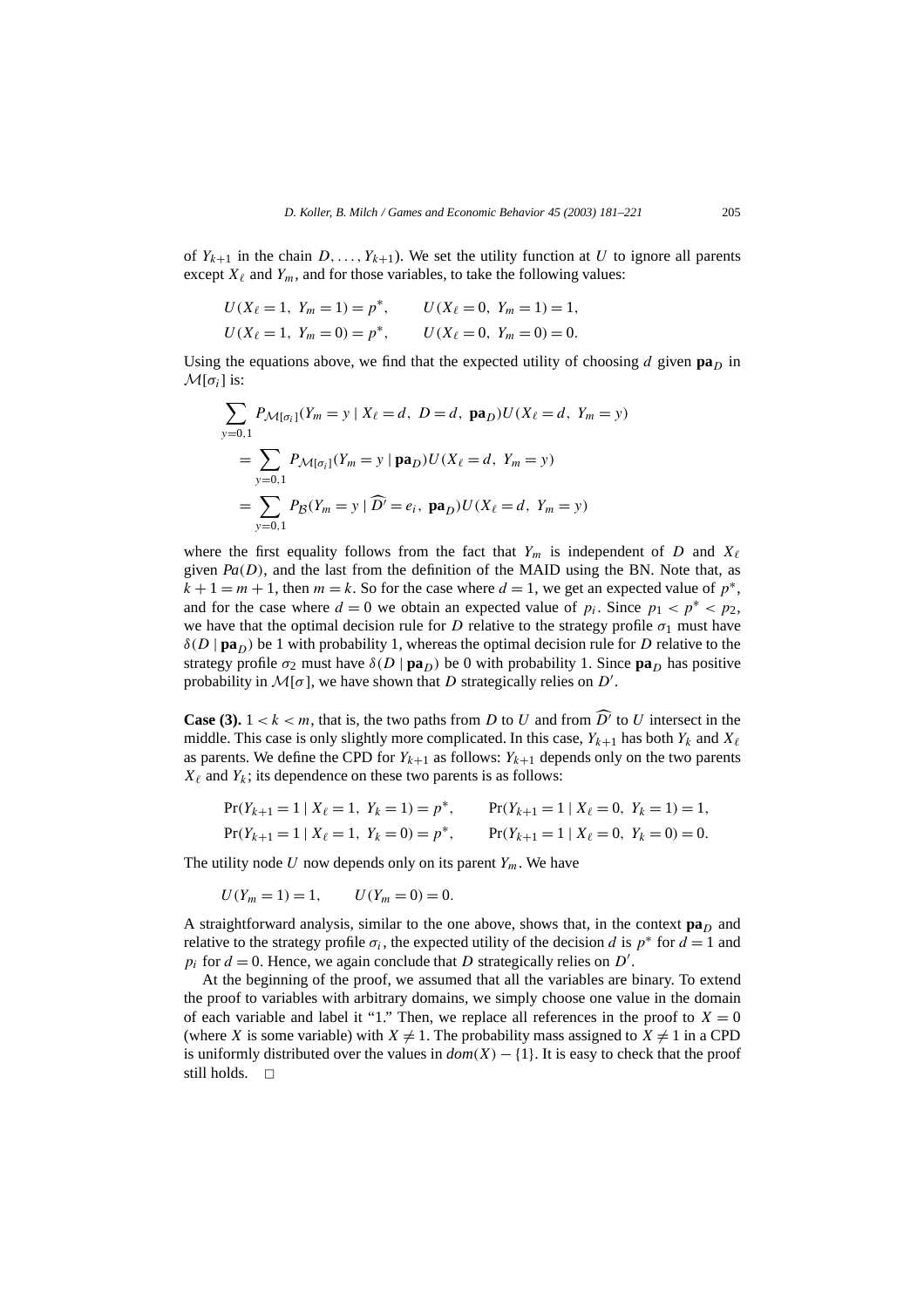#### *5.3. The relevance graph*

Since s-reachability is a binary relation, we can represent it as a directed graph. As we show below, this graph turns out to be extremely useful.

**Definition 5.4.** The *relevance graph* for a MAID  $M$  is a directed graph whose nodes are the decision nodes of M, and which contains an edge  $D' \rightarrow D$  if and only if  $D'$  is s-reachable from *D*. 2

The relevance graph for the Tree Killer example is shown in Fig. 8(a). By Theorem 5.1, if *D* relies on  $D'$ , then  $D'$  is a parent of *D* in the graph.

To construct the graph for a given MAID, we need to determine, for each decision node *D*, the set of nodes  $D'$  that are s-reachable from *D*. Using an algorithm such as Shachter's Bayes-Ball (Shachter, 1998), we can find this set for any given *D* in time linear in the number of nodes in the MAID. By repeating the algorithm for each *D*, we can derive the relevance graph in time quadratic in the number of MAID nodes.

Recall our original statement that a decision node *D* strategically relies on a decision node  $D'$  if one needs to know the decision rule for  $D'$  in order to evaluate possible decision rules for *D*. Although we now have a graph-theoretic characterization of strategic relevance, it will be helpful to develop some intuition by examining some simple MAIDs, and seeing when one decision node relies on another. In the five examples shown in Fig. 7, the decision node  $D$  belongs to agent  $a$ , and  $D'$  belongs to agent  $b$ . Example (a) represents a perfect-information game. Since agent *b* can observe the value of *D*, he does not need to know the decision rule for  $D$  in order to evaluate his options. Thus,  $D'$  does not rely on  $D$ . On the other hand, agent *a* cannot observe  $D'$  when she makes decision  $D$ , and  $D'$  is relevant to  $a$ 's utility, so  $D$  relies on  $D'$ . Example (b) represents a game where the agents



Fig. 7. Five simple MAIDs (top), and their relevance graphs (bottom). A two-color diamond represents a pair of utility nodes, one for each agent, with the same parents.

<sup>&</sup>lt;sup>2</sup> The edges in this definition are the reverse of those in (Koller and Milch, 2001); the definition was changed to make the parent relationship more analogous to the parent relationship in BNs.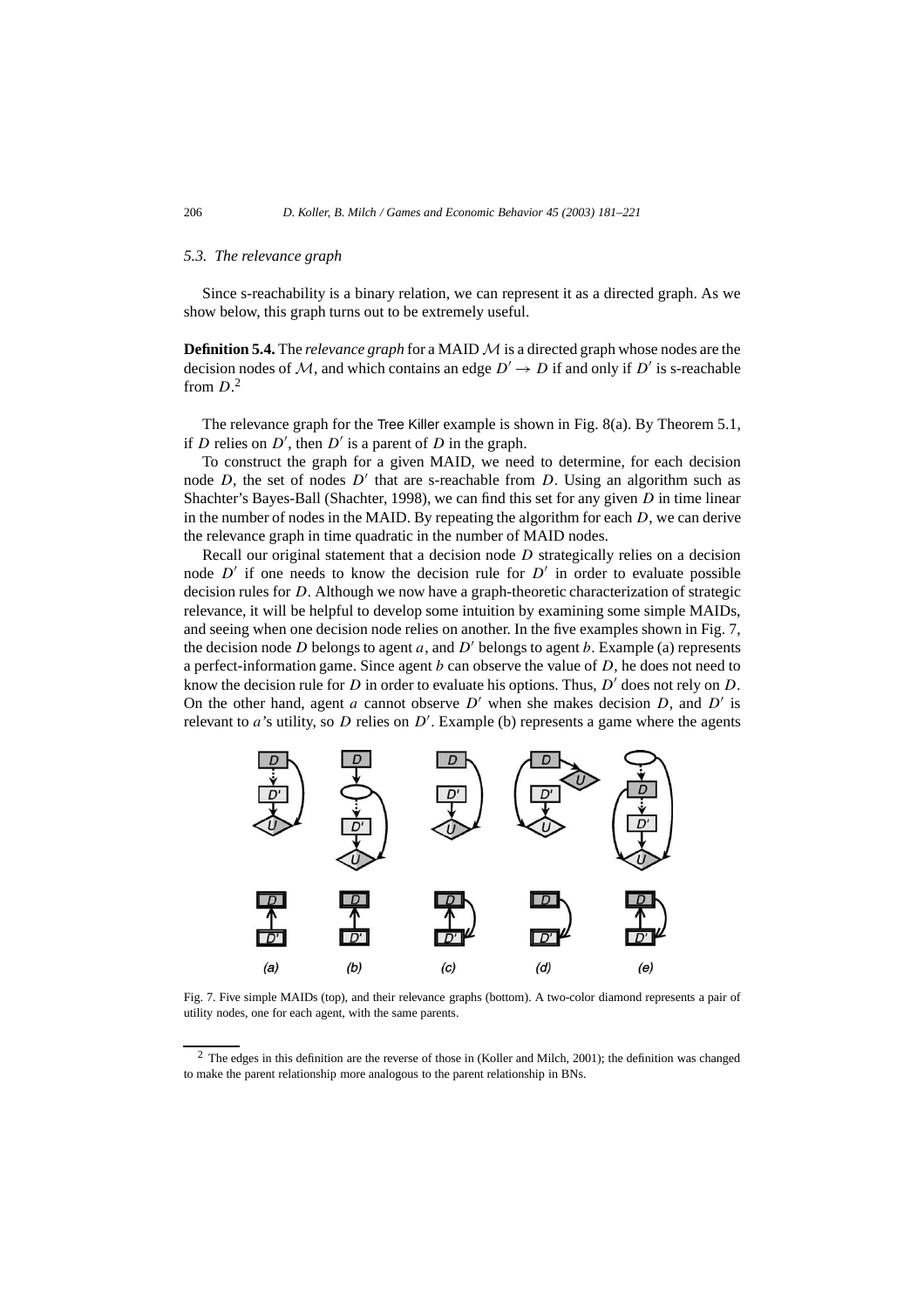do not have perfect information: agent  $b$  cannot observe  $D$  when making decision  $D'$ . However, the information is "perfect enough": the utility for *b* does not depend on *D* directly, but only on the chance node, which *b* can observe. Hence *D'* does not rely on *D*.

Examples (c) and (d) represent scenarios where the agents move simultaneously, and thus neither can observe the other's move. In (c), each agent's utility node is influenced by both decisions, so  $D$  relies on  $D'$  and  $D'$  relies on  $D$ . Thus, the relevance graph is cyclic. In (d), however, the relevance graph is acyclic despite the fact that the agents move simultaneously. The difference here is that agent *a* no longer cares what agent *b* does, because her utility is not influenced by *b*'s decision. In graphical terms, there is no active path from  $D'$  to  $a$ 's utility node given  $D$ .

One might conclude that a decision node *D'* never relies on a decision node *D* when  $D$  is observed by  $D'$ , but the situation is more subtle. Consider example (e), which represents a simple card game: agent *a* observes a card, and decides whether to bet (*D*); agent *b* observes only agent  $a$ 's bet, and decides whether to bet  $(D')$ ; the utility of both depends on their bets and the value of the card. Even though agent *b* observes the actual decision in *D*, he needs to know the decision rule for *D* in order to know what the value of *D* tells him about the chance node. Thus,  $D'$  relies on  $D$ ; indeed, when  $D$  is observed, there is an active path from *D* (a hypothetical parent of *D*) that runs through the chance node to the utility node.

# **6. Computing equilibria using divide and conquer**

The computation of a Nash equilibrium for a game is arguably the key computational task in game theory. In this section, we show how the structure of the MAID can be exploited to provide efficient algorithms for finding equilibria in certain games.

The key insight behind our algorithms is the use of the relevance graph to break up the task of finding an equilibrium into a series of subtasks, each over a much smaller game. Since algorithms for finding equilibria in general games have complexity that is superlinear in the number of levels in the game tree, breaking the game into smaller games will significantly improve the complexity of finding a global equilibrium. We begin by discussing the relatively simple case where the relevance graph is acyclic, then we extend our algorithm to handle MAIDs with cyclic relevance graphs.

#### *6.1. Backward induction and acyclic relevance graphs*

Our algorithm for acyclic relevance graphs is a generalization of existing backward induction algorithms for decision trees and perfect information games (Zermelo, 1913) and for influence diagrams (Cooper, 1988; Shachter, 1990; Shenoy, 1992; Jensen et al., 1994). The basic idea is as follows: in order to optimize the decision rule for *D*, we need to know the decision rule for all decisions  $D'$  that are relevant for  $D$ . For example, the relevance graph for the Tree Killer example (Fig. 8(a)) shows that to optimize *PoisonTree*, we must first decide on the decision rules for *BuildPatio* and *TreeDoctor*. However, we can optimize *TreeDoctor* without knowing the decision rules for either of the other decision variables. Having decided on the decision rule for *TreeDoctor*, we can now optimize *BuildPatio* and then finally *PoisonTree*.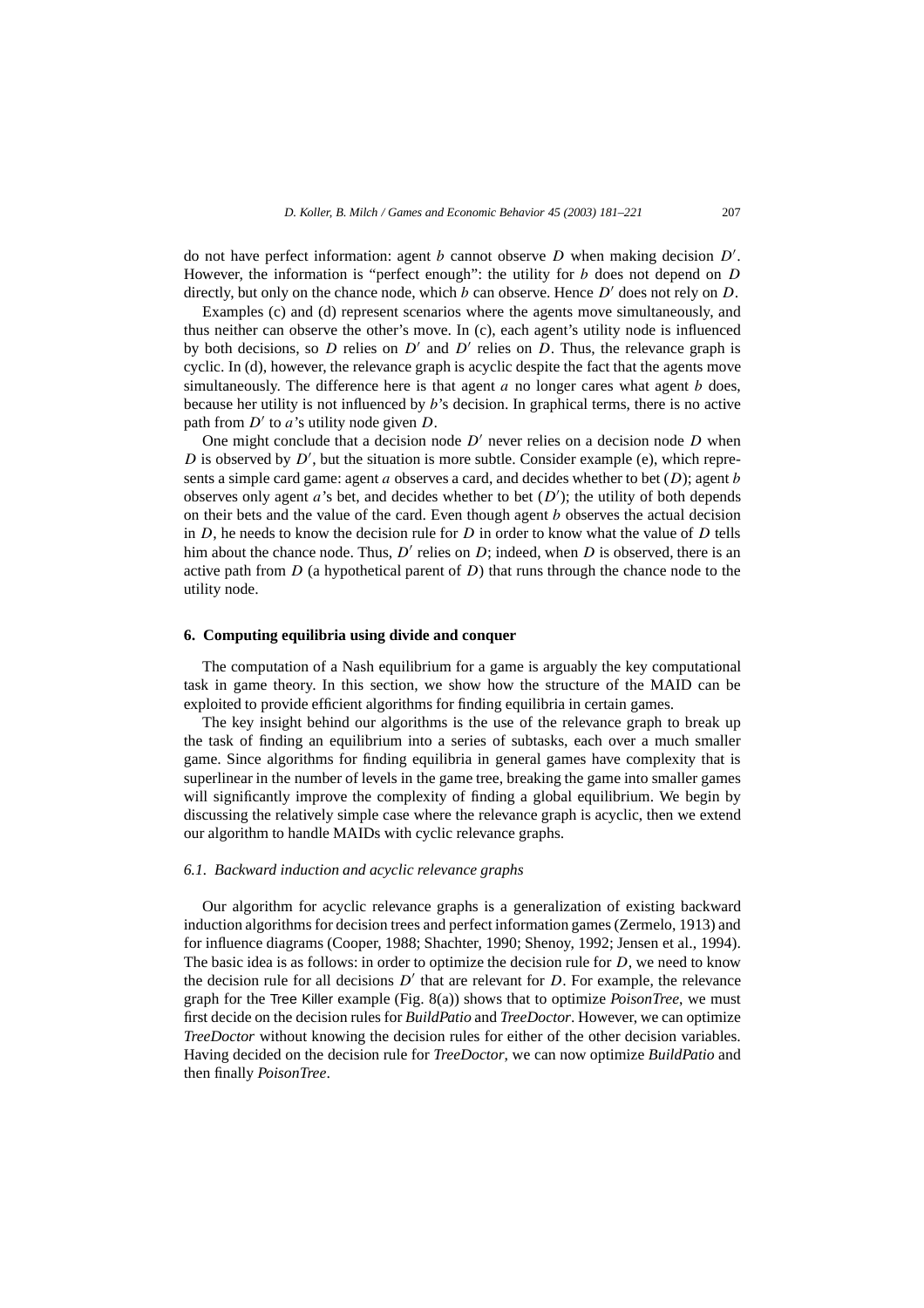

Fig. 8. Relevance graphs for (a) the Tree Killer example; (b) the Road example with  $n = 6$ .

In any acyclic relevance graph, we can construct a topological ordering of the decision nodes: an ordering  $D_1, \ldots, D_n$  such that if  $D_i$  is s-reachable from  $D_i$ , then  $i < j$ . For instance, the relevance graph for the Tree Killer example has only one topological ordering: *TreeDoctor*, *BuildPatio*, *PoisonTree*. Then we can iterate over the decision nodes in this order, deriving an optimal decision rule for each node in turn. Each decision  $D_i$  relies only on the decisions that precede it in the order, and these will have already been processed by the time we have to select the decision rule for  $D_i$ . The formal description of the algorithm is as follows:

# **Algorithm 6.1.**

*Given a MAID M with an acyclic relevance graph, a topological ordering*  $D_1, \ldots, D_n$  *of the relevance graph for* M*.*

- 1. Let  $\sigma^0$  *be an arbitrary fully mixed strategy profile for* M.<br>2. For  $i = 1$  through n.
- $For i = 1 through n:$
- 3. *Let*  $\delta$  *be a decision rule for*  $D_i$  *that is optimal for*  $\sigma^{i-1}$ *.*
- 4*. Let*  $\sigma^{i} = (\sigma_{-D_i}^{i-1}, \delta)$ *.*
- 5. *Output*  $\sigma^n$  *as an equilibrium of*  $M$ .

All the individual steps in this algorithm are trivial except for step 3: finding a decision rule *δ* for *D<sub>i</sub>* that is optimal for  $\sigma^{i-1}$ . By Lemma 5.1, it is sufficient to find a *δ* such that for every instantiation  $\mathbf{pa}_{D_i}$  of  $Pa(D_i)$  where  $P_{M[\sigma^{i-1}]}(\mathbf{pa}_{D_i}) > 0$ , the probability distribution  $\delta(D_i | \mathbf{pa}_{D_i})$  is a solution of:

$$
\operatornamewithlimits{argmax}_{P^*} \sum_{d \in dom(D_i)} P^*(d) \sum_{U \in \mathcal{U}_{D_i}} \sum_{u \in dom(U)} P_{M[\sigma^{i-1}]}(u \mid d, \textbf{ pa}_{D_i}) \cdot u.
$$

It is clear that in order to maximize the expression, it is sufficient to find a value  $d^* \in$  $dom(D_i)$  that maximizes:

$$
\sum_{U \in \mathcal{U}_{D_i}} \sum_{u \in dom(U)} P_{M[\sigma^{i-1}]}(u \mid d, \mathbf{pa}_{D_i}) \cdot u.
$$

Then we let  $P^*$  assign probability 1 to  $d^*$  and 0 to the other possible values of  $D_i$ . This analysis also shows that the resulting strategy profile  $\sigma^n$  is always a pure strategy profile.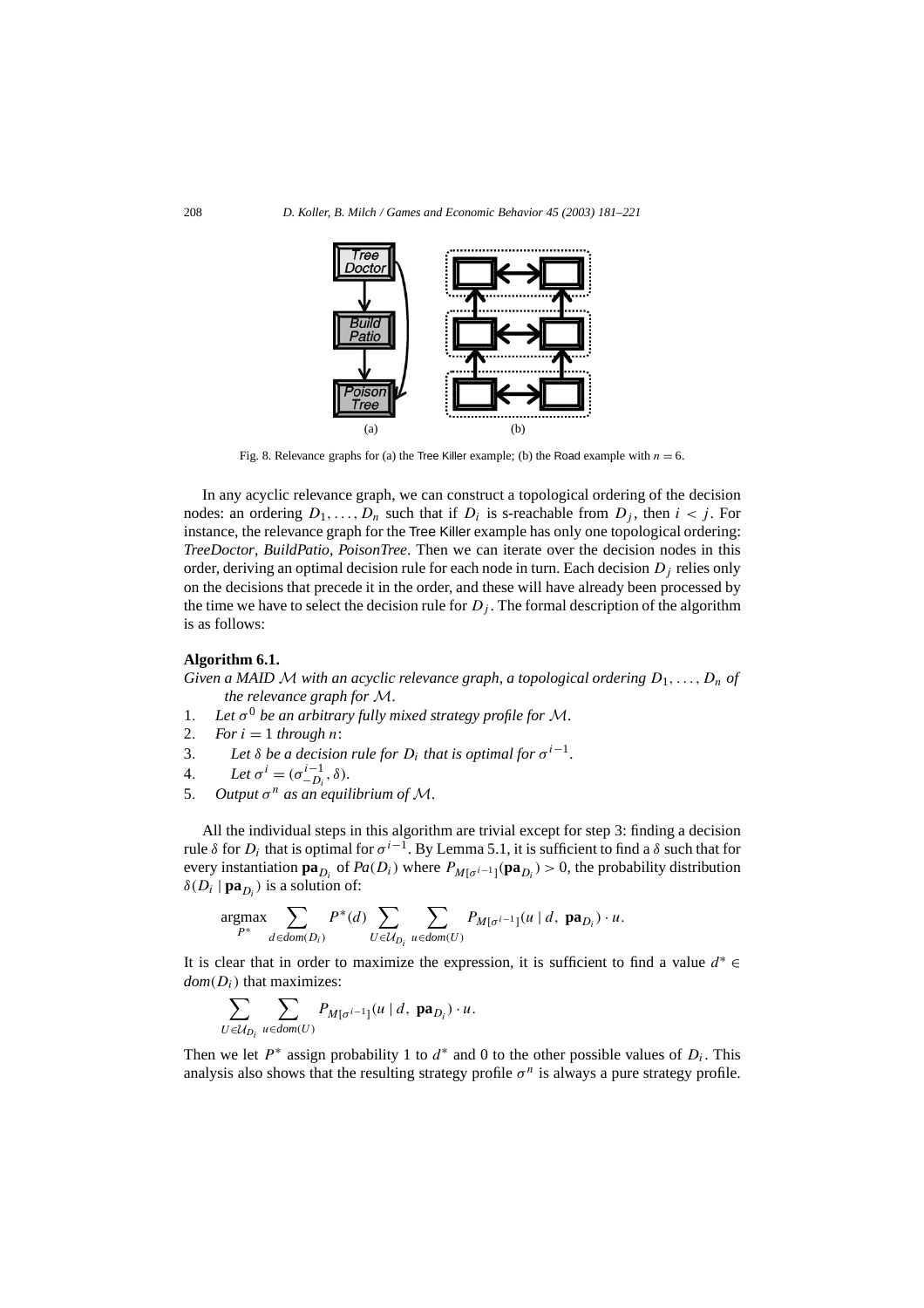To perform this computation, we can use BN inference to obtain the distribution over the parents of each utility node U given each combination of a parent instantiation  $\mathbf{p} \mathbf{a}_D$  and a value  $d \in dom(D_i)$ . From that, we can easily compute the expected utility.

To prove that this algorithm is correct, we must show that regardless of the fully mixed strategy profile  $\sigma^0$  we start with, the final strategy profile  $\sigma^n$  is a Nash equilibrium for M.

We begin with a lemma. Consider a MAID with just three decision nodes, where the topological ordering of the nodes in the relevance graph is  $D_1$ ,  $D_2$ ,  $D_3$ . Suppose  $\delta$  is a decision rule for  $D_1$  that is optimal for  $\sigma^0$ . By our construction of the ordering, neither *D*<sub>2</sub> nor *D*<sub>3</sub> is s-reachable from *D*<sub>1</sub>. So changing  $\sigma$ <sup>0</sup> at either *D*<sub>2</sub> or *D*<sub>3</sub> will not affect the optimality of *δ*. But one might worry that changing  $σ<sup>0</sup>$  at *both*  $D_2$  and  $D_3$  (as we do when we derive  $\sigma^n$  in Algorithm 6.1) might cause  $\delta$  to lose optimality. The following lemma shows that such a thing cannot happen: if we have a set of decisions none of which are individually relevant, then the entire set is not relevant.

**Lemma 6.1.** *Let σ be a strategy profile, D be a decision node, and δ be a decision rule for D that is optimal for σ . Let σ*- *be another strategy profile such that whenever*  $\sigma'(D') \neq \sigma(D')$ , then D' is not s-reachable from D. Then there is some decision rule  $\delta^*$ *for D* such that  $\delta^*$  agrees with  $\delta$  *on all*  $\mathbf{pa} \in dom(Pa(D))$  where  $P_{\mathcal{M}[\sigma]} > 0$ , and  $\delta^*$  is *optimal for*  $σ'$ .

The proof of this lemma involves a straightforward modification of the proof of Theorem 5.1. Instead of considering a single decision node  $D'$ , we consider the entire set  $\mathcal{Z} = \{D' : \sigma'(D') \neq \sigma(D')\}$ . Then we take advantage of the fact that Lemma 5.2 can apply to an entire set of nodes *Z*.

Lemma 6.1 does not state that  $\delta$  itself is optimal for  $\sigma'$ ; it only asserts the existence of a  $\delta^*$  that is appropriately similar to  $\delta$  and is optimal for  $\sigma'$ . The shift from  $\delta$  to  $\delta^*$  will become inconvenient. However, the following lemma shows that we can avoid this shift if  $\sigma$  is fully mixed on the nodes where it differs from  $\sigma'$ .

**Lemma 6.2.** *Let D be a decision node in a MAID*  $M$ *,*  $\delta$  *<i>be a decision rule for D, and σ be a strategy profile such that δ is optimal for σ . Let σ*- *be another strategy profile such that*  $w$ henever  $\sigma'(D') \neq \sigma(D')$ , then  $D'$  is not s-reachable from  $D$ . If  $\sigma$  is fully mixed on all  $D'$ *where*  $\sigma'(D') \neq \sigma(D')$ , then  $\delta$  *is also optimal for*  $\sigma'$ .

**Proof.** Since no decision node where  $\sigma$  and  $\sigma'$  differ is s-reachable from *D*, Lemma 6.1 tells us there is some decision rule  $\delta^*$  for *D* that differs from  $\delta$  only on parent instantiations that have zero probability in  $M[\sigma]$ , and this  $\delta^*$  is optimal for  $\sigma'$ . Since  $\sigma$  is fully mixed on every *D'* where it differs from  $\sigma'$ , the set of  $\mathbf{pa} \in dom(Pa(D))$  such that  $P_{\mathcal{M}[\sigma]}(\mathbf{pa}) > 0$ is a superset of the set of  $\mathbf{pa} \in dom(Pa(D))$  such that  $P_{\mathcal{M}[\sigma']}(\mathbf{pa}) > 0$ . So  $\delta^*$  could only differ from  $\delta$  on parent instantiations that have zero probability in both  $M[\sigma]$  and  $M[\sigma']$ . But the distributions over *D* conditioned on parent instantiations that have zero probability in  $M[\sigma']$  cannot affect  $EU_a(\sigma')$  for any *a*. Since  $\delta$  differs from  $\delta^*$  only on these zeroprobability parent instantiations, and  $\delta^*$  is optimal for  $\sigma'$ ,  $\delta$  must also be optimal for  $\sigma'$ .  $\Box$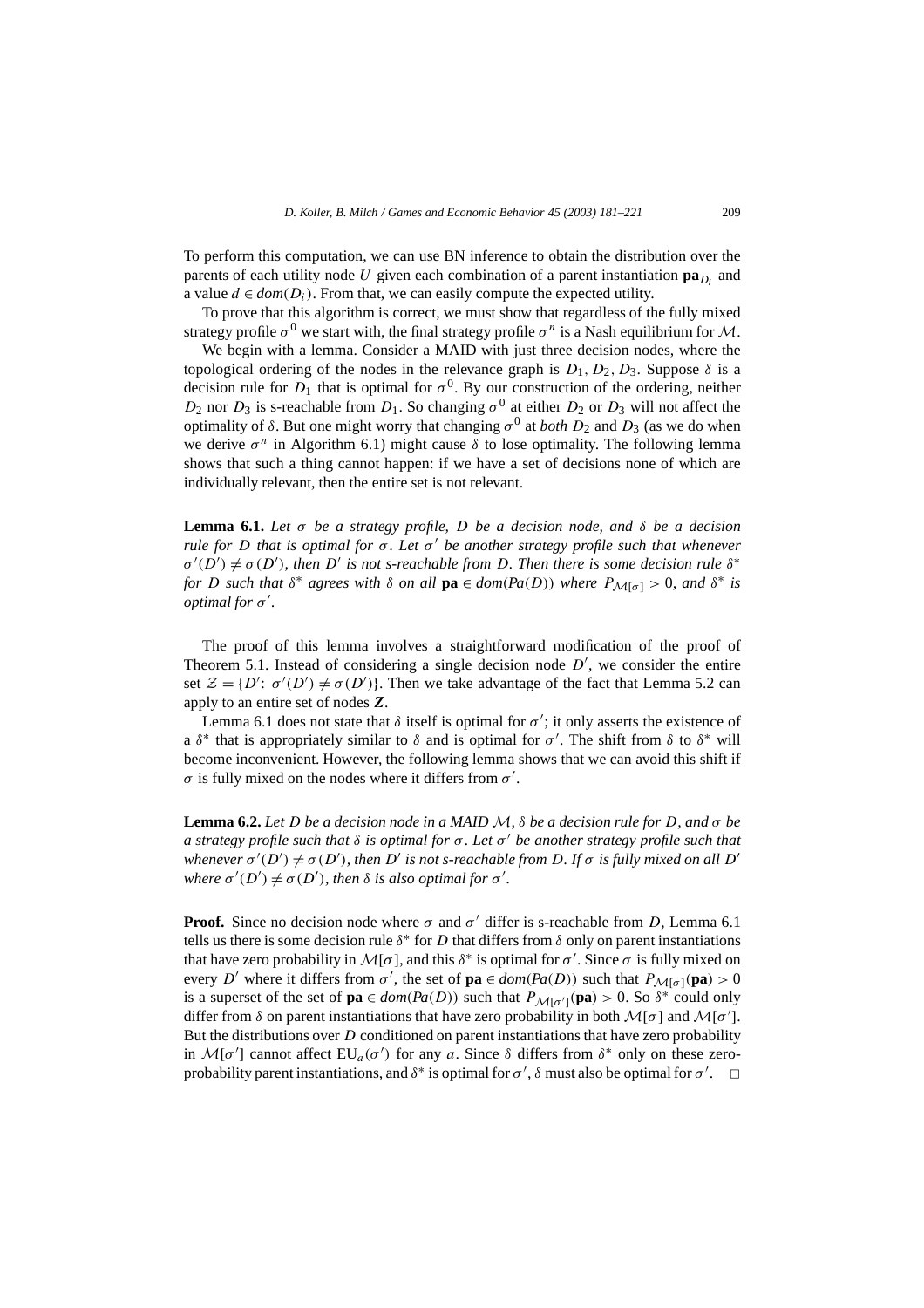Note that neither of the preceding results depends on the relevance graph being acyclic. Indeed, we require acyclicity only to ensure that there exists a topological sort of the relevance graph that we can provide as input to Algorithm 6.1. At this point, we can finally prove the correctness of this algorithm.

It is easy, using Lemma 6.2, to show that each individual decision rule derived in the algorithm is optimal for the final strategy profile  $\sigma^n$ . That is, no agent can gain by deviating from  $\sigma^n$  on a single decision node. However, to guarantee the Nash equilibrium property, we must show that the agent cannot gain by deviating at any combination of his decision nodes simultaneously. In our Tree Killer example, we know that Alice cannot improve her decision rule at *BuildPatio*, nor can she improve her decision rule at *PoisonTree* given her decision rule at *BuildPatio*, but we need to show that she cannot improve her utility by deviating at both decisions simultaneously. This is what we prove in the following theorem.

**Theorem 6.1.** Let M be a MAID whose relevance graph is acyclic, and let  $D_1, \ldots, D_n$ *be a topological ordering of the relevance graph for* <sup>M</sup>*. Then the strategy profile <sup>σ</sup> <sup>n</sup> produced by running Algorithm* 6.1 *with* M *and the ordering*  $D_1, \ldots, D_n$  *as inputs is a Nash equilibrium for* M*.*

**Proof.** To show that  $\sigma^n$  is a Nash equilibrium, we must show that for all agents  $a \in A$  and all other strategies  $\sigma'_a$  for *a*:

 $EU_a(\sigma^n) \geq EU_a((\sigma^n_{-a}, \sigma'_a)).$ 

Consider any agent *a*. We proceed by induction on the number *k* of decisions where  $\sigma_a$ and  $\sigma'_a$  differ. If  $k = 0$ , then  $\sigma_a^n = \sigma'_a$ , so obviously  $EU_a(\sigma^n) = EU_a((\sigma^n_{-a}, \sigma'_a))$ . As an inductive hypothesis, suppose that whenever  $\sigma'_a$  differs from  $\sigma^n_a$  on *k* or fewer nodes,  $EU_a(\sigma^n) \geq EU_a((\sigma^n_{-a}, \sigma'_a)).$ 

Now suppose  $\sigma'_a$  differs from  $\sigma^n_a$  on  $k+1$  nodes. Let *j* be the smallest index in  $\{1,\ldots,n\}$ such that  $\sigma'_a(D_j) \neq \sigma_a^n(D_j)$ . Let  $\delta = \sigma_a^n(D_j)$ . By construction in Algorithm 6.1,  $\delta$  is optimal for  $\sigma^{j-1}$ . Note that  $\sigma^{j-1}$  differs from  $(\sigma^n_{-a}, \sigma'_a)$  only on  $D_j, \ldots, D_n$ . None of these nodes are s-reachable from  $D_j$ , because none of the nodes that come after  $D_j$  in the ordering are s-reachable from  $D_j$ , and neither is  $D_j$  itself. Also,  $\sigma^{j-1}$  agrees with  $\sigma^0$  on  $D_j, \ldots, D_n$ , so it is fully mixed on these nodes. Thus, by Lemma 6.2,  $\delta$  is also optimal for  $(\sigma_{-a}^n, \sigma_a)$ . In particular,  $\delta$  yields at least as much expected utility as  $\sigma_a'(D_j)$  in  $\mathcal{M}[\sigma_{-a}^n, (\sigma_a')_{-D_j}]$ . So:

$$
\operatorname{EU}_a(\sigma_{-a}^n, \left(\sigma_a'\right)_{-D_j}, \delta) \geqslant \operatorname{EU}_a(\sigma_{-a}^n, \sigma_a').
$$

But the strategy  $((\sigma'_a)_{-D_j}, \delta)$  differs from  $\sigma_a^n$  at only *k* decision nodes, so by the inductive hypothesis:

 $\text{EU}_a(\sigma^n) \geq \text{EU}_a(\sigma^n_{-a}, \left(\sigma'_a\right)_{-D_j}, \delta).$ 

So by transitivity:

$$
EU_a(\sigma^n) \geqslant EU_a(\sigma^n_{-a}, \sigma'_a).
$$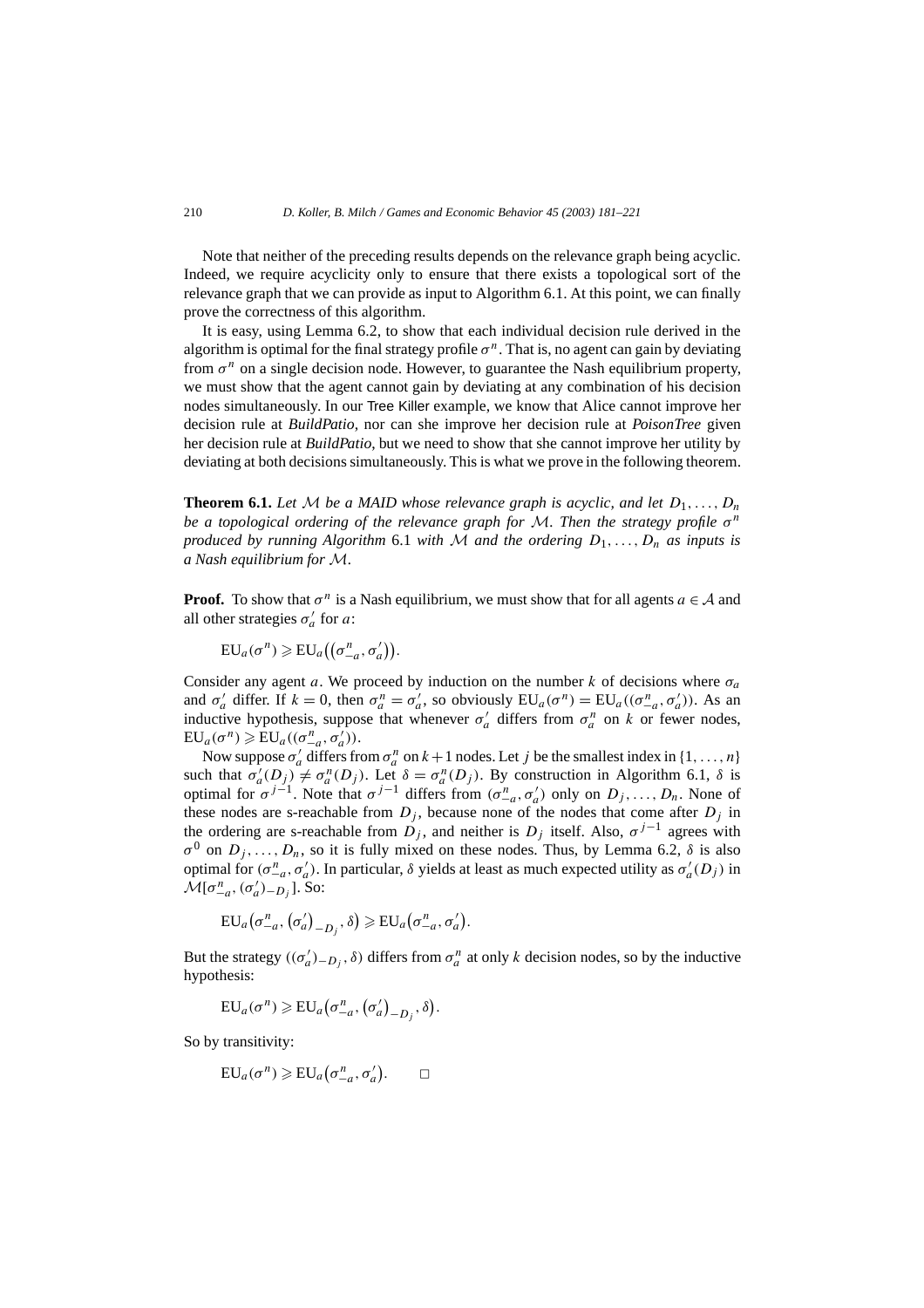Thus, we have shown that our induction process is guaranteed to find a Nash equilibrium. It is easy to show that it generalizes the notion of backward induction in perfect information games.

**Definition 6.1.** A MAID M is said to have *perfect information* relative to an ordering *D*<sub>1</sub>*,..., D<sub>n</sub>* if, for all *j* and  $i < j$ , we have that  $D_i$ ,  $Pa(D_i) \subseteq Pa(D_j)$ .

This definition of perfect information does not require that all of the chance variables are observed, but only that any chance variable that is observed at one point in the game is also observed at subsequent points.

**Lemma 6.3.** *If*  $D_i$  *and*  $D_j$  *are two decisions such that*  $D_i$ *,*  $Pa(D_i) \subseteq Pa(D_i)$ *, then*  $D_i$  *is not s-reachable from Dj .*

**Proof.** By Definition 5.3, we must show that if a new parent  $D_i$  were added to  $D_i$ , there would not be an active path from  $\widehat{D_i}$  to any  $U \in \mathcal{U}_{D_j}$  given  $D_j$  and  $Pa(D_j)$ . By assumption,  $D_i$ ,  $Pa(D_i) \subseteq Pa(D_i)$ . Hence,  $D_i$  and all its parents are observed. Now consider any path starting at  $D_i$ . Since  $D_i$  is the only neighbor of  $D_i$ , the path must continue through  $D_i$ , which is observed. Thus, this path can be active only if  $D_i$  is at the middle of a v-structure. But the path would need to continue through some node in  $Pa(D_i)$ . These parents are all observed as well, and thus block the path. Hence, there is no active path starting at  $\overline{D_i}$ , which means  $D_i$  is not s-reachable from  $D_i$ .  $\Box$ 

**Corollary 6.1.** *If a MAID* M *has perfect information relative to some ordering*  $D_1, \ldots, D_n$ , then the relevance graph for the MAID is acyclic, and  $D_n, \ldots, D_1$  is *a topological ordering for the graph.*

Thus, our backward induction algorithm ("backward" because the topological ordering of the relevance graph is the reverse of the perfect information ordering) applies to all perfect information games. However, we obtain acyclic relevance graphs in a wider range of situations. For example, the relevance graph of the Tree Killer example is acyclic, although the game does not have perfect information.

# *6.2. Divide and conquer in cyclic relevance graphs*

Although acyclic relevance graphs arise even in games of imperfect information, in most games we will encounter cycles in the relevance graph. Consider, for example, any simple two-player simultaneous move game with two decisions  $D_1$  and  $D_2$ , where both players' payoffs depend on the decisions at both  $D_1$  and  $D_2$ , as in Fig. 7(c). In this case, the optimality of one player's decision rule is clearly intertwined with the other player's choice of decision rule, and the two decision rules must "match" in order to be in equilibrium. Indeed, as we discussed, the relevance graph in such a situation is cyclic, and Algorithm 6.1 does not apply.

However, we can often utilize relevance structure even in games where the relevance graph is cyclic.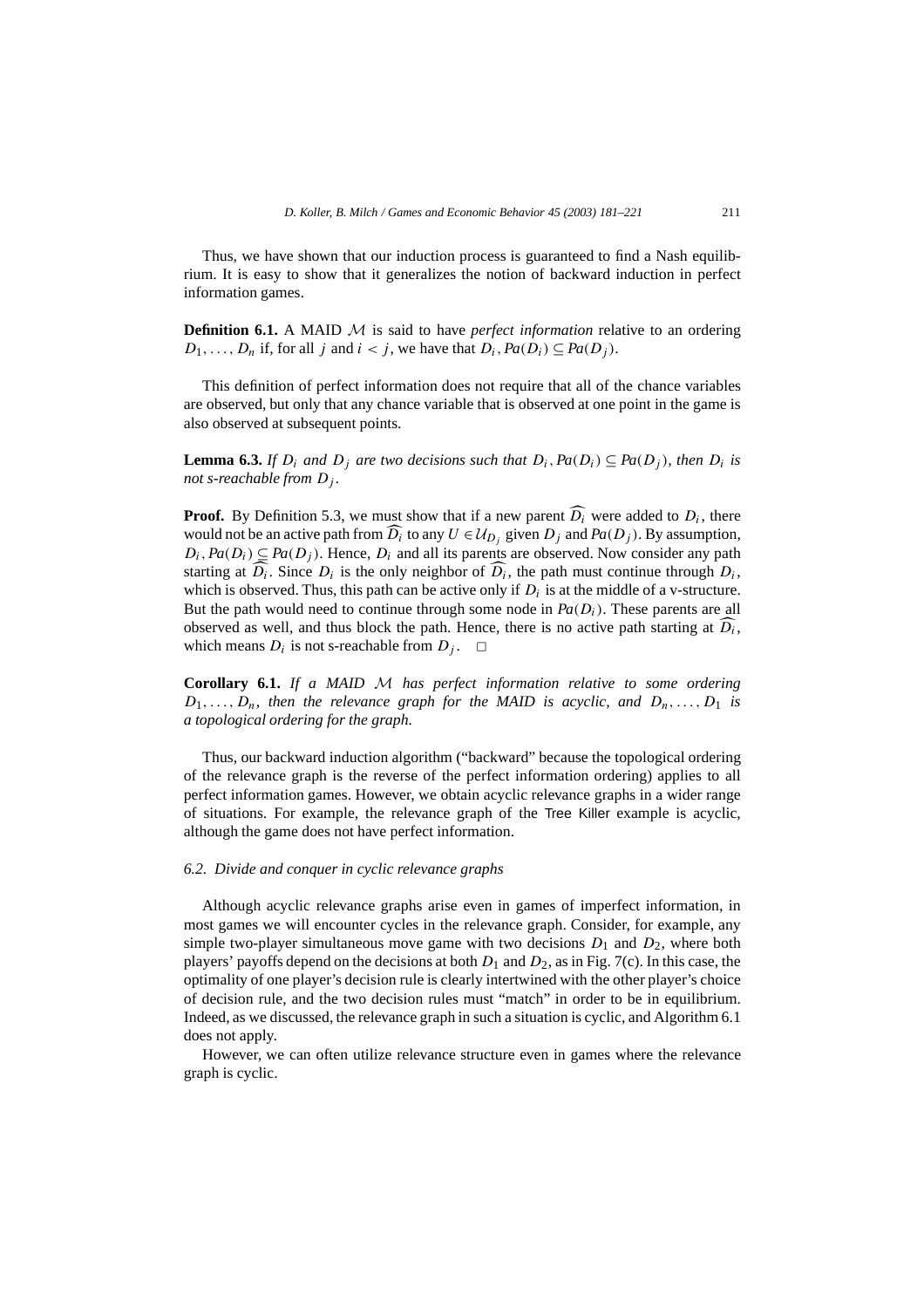**Example 6.1.** Consider the relevance graph for the Road example, shown in Fig. 8(b) for  $n = 6$  agents. We can see that we have pairs of interdependent decision variables, corresponding to the two agents whose lots are across the road from each other. Also, the decision for a given plot relies on the decision for the plot directly to the south. However, it does not rely on the decision about the land directly north of it, because this decision is observed. None of the other decisions affect this agent's utility directly, and therefore they are not s-reachable.

Intuitively, although the southernmost pair of nodes in the relevance graph rely on each other, they rely on nothing else. Hence, we can compute an equilibrium for the pair together, regardless of any other decision rules. Once we have computed an equilibrium for this southernmost pair, the decision variables can be treated as chance nodes, and we can proceed to compute an equilibrium for the next pair.

We can formalize this intuition using the following definition:

**Definition 6.2.** A set S of nodes in a directed graph is a *strongly connected component* (SCC) if for every pair of nodes  $D \neq D' \in S$ , there exists a directed path from *D* to *D'*. A *maximal* SCC is an SCC that is not a strict subset of any other SCC.

The maximal SCCs for the Road example are outlined in Fig. 8(b).

We can find the maximal SCCs of a relevance graph in linear time using an algorithm based on depth-first search (see (Cormen et al., 1990, Section 23.5)). Then we can construct a *component graph* whose nodes are the maximal SCCs of the relevance graph. There is an edge from component  $C$  to component  $C'$  in the component graph if and only if there is an edge in the relevance graph from some element of  $C$  to some element of  $C'$ . The component graph is always acyclic (Cormen et al., 1990). Thus, we can find a topological ordering  $C_1, \ldots, C_m$  over the maximal SCCs of the relevance graph, such that if some element of  $C_i$ is s-reachable from some element of  $C_i$ , then  $i < j$ .

Based on this definition, and our intuition above, we can now provide a divide-andconquer algorithm for computing Nash equilibria in general MAIDs.

# **Algorithm 6.2.**

*Given a MAID M, a topological ordering*  $C_1, \ldots, C_m$  *of the component graph derived from the relevance graph for* M*.*

- 1. Let  $\sigma^0$  be an arbitrary fully mixed strategy profile.
- 2. *For*  $i = 1$  *through*  $m$ :
- 3. Let  $\tau$  *be a partial strategy profile for*  $C_i$  *that is a Nash equilibrium in*  $M[\sigma_{-C_i}^{i-1}]$ .
- 4. Let  $\sigma^i = (\sigma_{-\mathcal{C}_i}^{i-1}, \tau)$ .
- 5. *Output*  $\sigma^m$  *as an equilibrium of*  $M$ .

The algorithm iterates over the SCC's, finding an equilibrium strategy profile for each SCC in the MAID induced by the previously selected decision rules (with arbitrary decision rules for some decisions that are not relevant for this SCC). Finding the equilibrium in this induced MAID requires the use of a subroutine for finding equilibria in games. We simply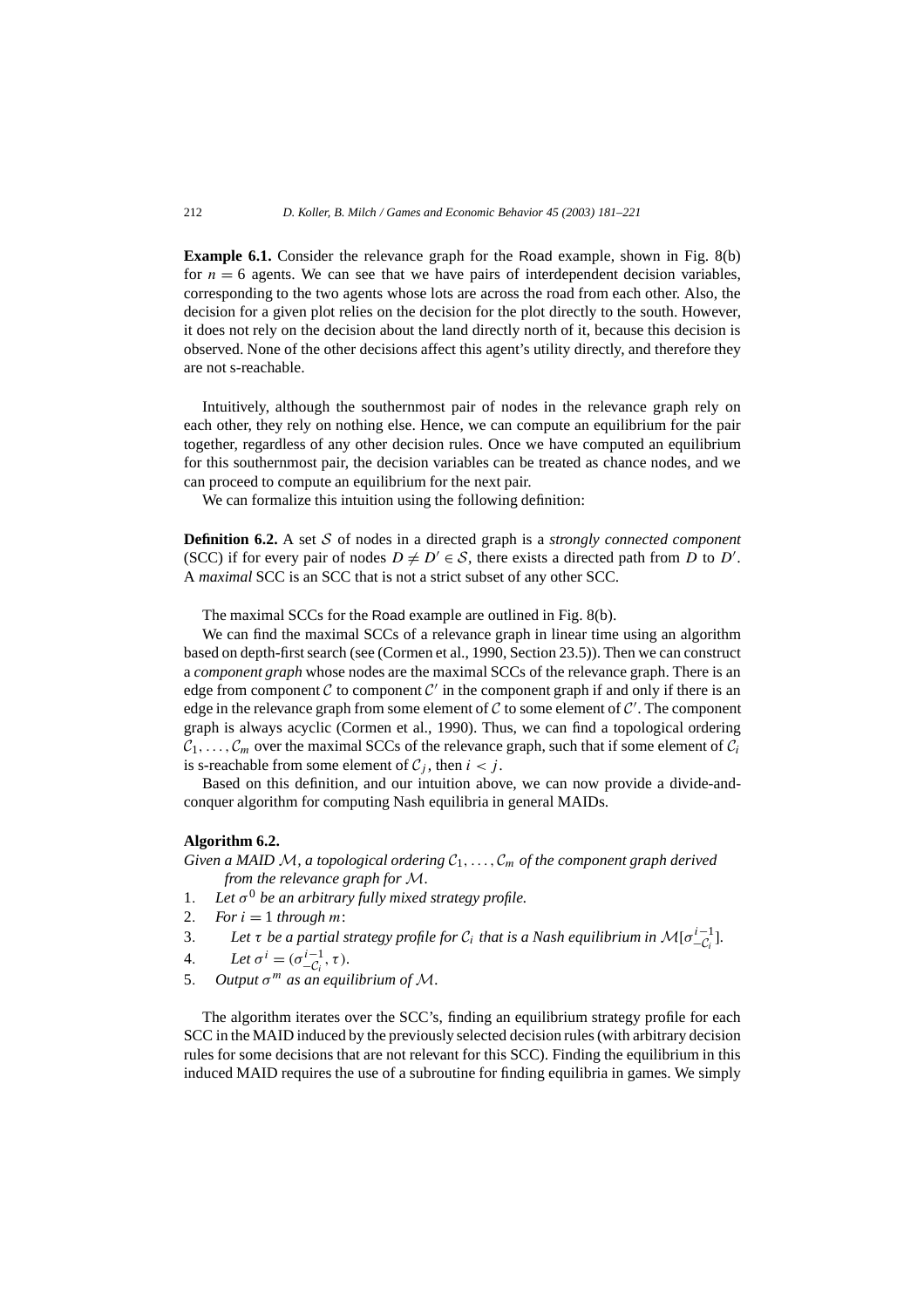convert the induced MAID into a game tree, as described in Section 4, and use a standard game-solving algorithm (McKelvey and McLennan, 1996) as a subroutine. We assume in our correctness proofs that the game solution subroutine returns an exact equilibrium to the subgame.

It is important to understand exactly why the game trees passed to the game solver in step 3 of Algorithm 6.2 may be smaller than a game tree for the entire MAID. The induced MAID  $\mathcal{M}[\sigma_{-\mathcal{C}_i}^{i-1}]$  is the same as the original MAID, except that all decision nodes outside  $C_i$  have been converted to chance nodes. Recall from Section 4 that when we construct of  $C_i$  have been converted to chance nodes. Recall from Section 4 that when we construct the game tree for a MAID, we only need to include the decision nodes and any chance nodes that are observed at those decisions. So the game tree for  $\mathcal{M}[\sigma_{-C}^{i-1}]$  splits only on the decision uniclear is  $\mathcal{C}_c$  and their negative. In computing the angle litting of networks the decision variables in  $C_i$  and their parents. In computing the probabilities of nature's moves and the payoffs at the leaves, we sum out the variables that are not included in the tree. Standard Bayesian network inference algorithms allow us to do these computations efficiently, as illustrated by our experimental results in Section 6.3.

Now we begin to prove the correctness of Algorithm 6.2. In the *i*th iteration of the main loop in this algorithm, the game solution subroutine gives us a partial strategy profile *τ* for  $\mathcal{C}_i$  that is a Nash equilibrium in  $\mathcal{M}[\sigma_{-\mathcal{C}_i}^{i-1}]$ . Thus, for each agent *a*, the restriction of  $\tau$  to  $\mathcal{C}_i \cap \mathcal{D}_a$  (which we will call  $\tau_a$ ) is optimal for  $(\sigma_{-\mathcal{C}_i}^{i-1}, \tau)$ . Is  $\tau_a$  also optimal for the final strategy profile  $\sigma^m$ ? We can conclude from Lemma 6.2 that each individual decision rule in  $\tau_a$  is still optimal for  $\sigma^m$ . But so far, our lemmas about how optimality is preserved when strategy profiles change have only dealt with the optimality of a single decision rule. Might the change from  $(\sigma_{-C}^{i-1}, \tau)$  to  $\sigma^m$  give agent *a* an incentive to deviate from  $\tau_a$  on several decision nodes simultaneously?

We can answer this question in the negative if we assume that for each agent *a*, the relevance graph restricted to  $\mathcal{D}_a$  (agent *a*'s decision nodes) is acyclic. This condition is implied by the standard assumption of *perfect recall*—that agents never forget their previous actions or observations. More formally:

**Definition 6.3.** An agent *a* has *perfect recall* with respect to a total order  $D_1, \ldots, D_n$  over  $\mathcal{D}_a$  if for all  $D_i$ ,  $D_j \in \mathcal{D}_a$ ,  $i < j$  implies that  $D_i \in \mathit{Pa}(D_j)$  and  $\mathit{Pa}(D_i) \subset \mathit{Pa}(D_j)$ .

From Lemma 6.3, we can conclude the following:

**Corollary 6.2.** If an agent a has perfect recall with respect to an ordering  $D_1, \ldots, D_n$ , then *the relevance graph restricted to*  $\mathcal{D}_a$  *is acyclic, and*  $D_n, \ldots, D_1$  *is a topological ordering of the relevance graph restricted to* D*a.*

We now consider a set  $C_a$  of decision nodes belonging to a single agent. We show that if none of the decision nodes in another set  $\mathcal E$  are s-reachable from any of the nodes in  $\mathcal C_a$ , then changing the decision rules for  $\mathcal E$  cannot give the agent an incentive to change her decision rules on any set of nodes in  $C_a$ . The difference between this result and Theorem 6.1 is subtle. In Theorem 6.1, we showed that Algorithm 6.1 yields a strategy  $\sigma_a^n$  for each agent *a* such that *a* has no incentive to deviate on any set of decision nodes. The following lemma is not about generating such strategies, but about how their optimality is preserved when irrelevant decision rules are changed.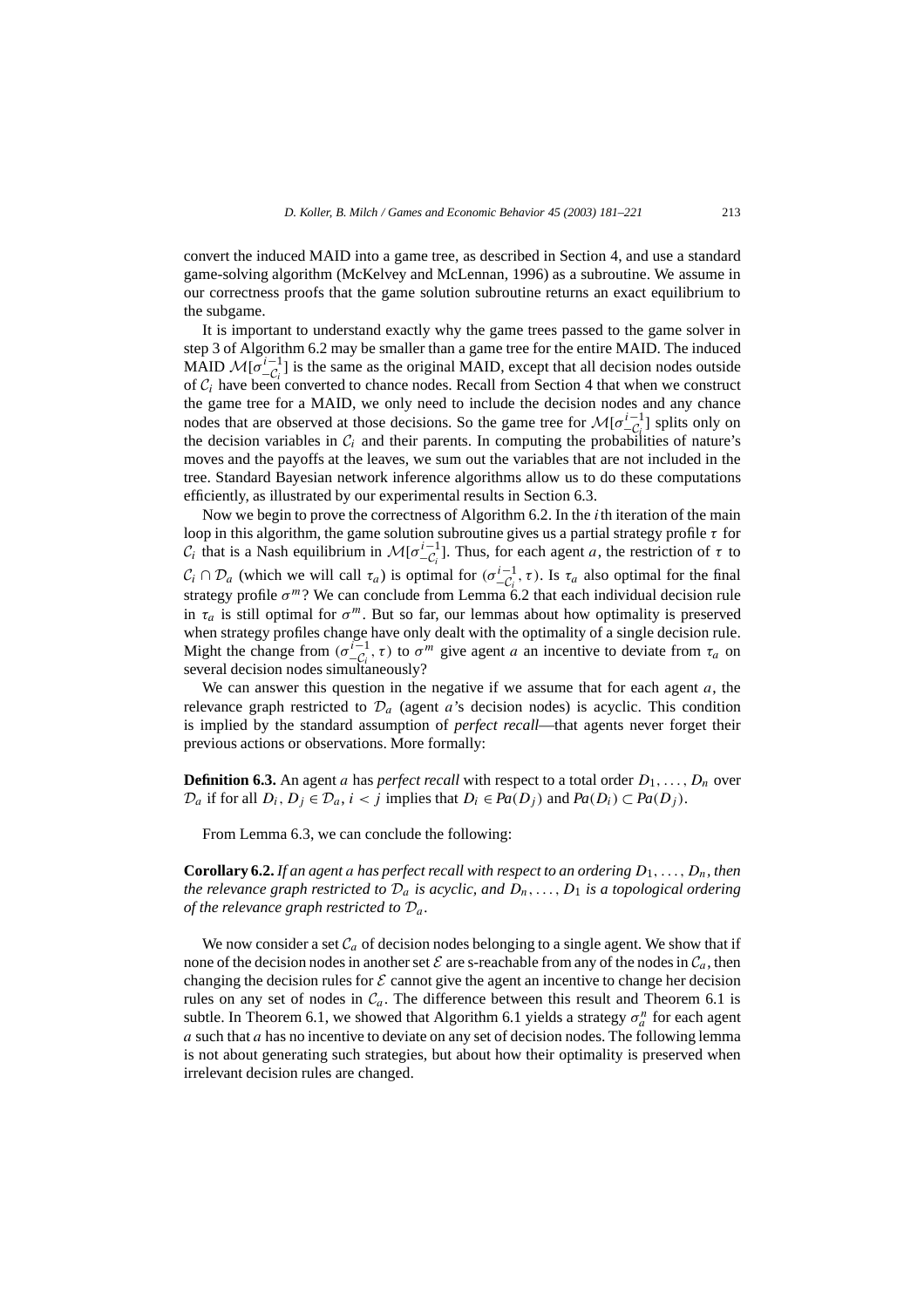**Lemma 6.4.** Let  $\sigma$  be a strategy profile for a MAID M, and let  $\tau$  be a strategy for a set  $C_a$ *of decision nodes belonging to a single agent a in* M*, such that τ is optimal for σ . Assume that the relevance graph of*  $\cal M$  *restricted to*  $\cal D_a$  *is acyclic. Let*  $\sigma'$  *be another strategy profile for* M *that differs from σ only on a set of nodes* E *and possibly on* C*<sup>a</sup> itself. If σ is fully mixed on each node in*  $\mathcal{E}$ *, and no node in*  $\mathcal{E}$  *is s-reachable from any node in*  $\mathcal{C}_a$ *, then*  $\tau$  *is* also optimal for  $\sigma'$ .

**Proof.** We begin by dispensing with the question of whether  $\sigma'$  differs from  $\sigma$  on some nodes in  $C_a$ . Let  $\tilde{\sigma}$  be a strategy profile that agrees with  $\sigma'$  everywhere except on  $C_a$ , and agrees with  $\sigma$  on  $C_a$ . Then the partial strategy profile  $\tilde{\sigma}_{-C_a}$  is the same as  $\sigma'_{-C_a}$ . So to show that *τ* is optimal in  $\mathcal{M}[\sigma'_{-C_a}]$ , it suffices to show that *τ* is optimal in  $\mathcal{M}[\tilde{\sigma}_{-C_a}]$ . So we have reduced our task to showing that the lemma is true when  $\sigma$  and  $\sigma'$  differ only on  $\mathcal{E}$ , and agree on  $C_a$ .

We proceed by induction on the number of decision nodes in  $C_a$ . If  $|C_a| = 1$ , then the lemma reduces to Lemma 6.2. For larger SCCs, we cannot simply use Lemma 6.2, as we have no guarantee that the strategy profile within  $C_a$  is fully mixed. We therefore need a somewhat more elaborate inductive proof.

As an inductive hypothesis, assume the lemma holds for  $|\mathcal{C}_a| = m$ , and we will prove that it holds for  $|\mathcal{C}_a| = m + 1$ . Because the relevance graph restricted to  $\mathcal{D}_a$  is acyclic, it has a topological ordering; let  $D_1, \ldots, D_{m+1}$  be the restriction of this topological ordering to  $C_a$ . We must show that for any strategy  $\tau'$  over  $D_1, \ldots, D_{m+1}$ :

$$
EU_a(\sigma'_{-\mathcal{C}_a}, \tau) \geq EU_a(\sigma'_{-\mathcal{C}_a}, \tau').
$$
\n(9)

Consider the decision rule  $\delta_1$  that  $\tau$  assigns to  $D_1$ . Since  $\tau$  is optimal for  $\sigma$ , we know *δ*<sub>1</sub> is optimal for  $(\sigma_{-\mathcal{C}_a}, \tau)$ . Note that  $(\sigma'_{-\mathcal{C}_a}, \tau')$  may differ from  $(\sigma_{-\mathcal{C}_a}, \tau)$  on E and on any of  $D_1, \ldots, D_{m+1}$ . But because  $D_1, \ldots, D_{m+1}$  is part of a topological ordering of the relevance graph, none of the subsequent decision nodes  $D_2, ..., D_{m+1}$  are s-reachable from  $D_1$ . Also, by hypothesis, no node in  $\mathcal E$  is s-reachable from  $D_1$ . So by Lemma 6.1, there is some decision rule  $\delta_1^*$  for  $D_1$  that agrees with  $\delta_1$  on all  $\mathbf{pa} \in \text{dom}(Pa(D_1))$  where  $P_{\mathcal{M}[(\sigma_{-\mathcal{C}_a}, \tau)]}(\mathbf{pa}) > 0$ , and this  $\delta_1^*$  is optimal for  $(\sigma'_{-\mathcal{C}_a}, \tau')$ .

Let  $\widetilde{C}_a = \{D_2, \ldots, D_{m+1}\}\.$  Let  $\widetilde{\tau}$  and  $\widetilde{\tau}'$  be the restrictions of  $\tau$  and  $\tau'$ , respectively, to  $\tilde{C}_a$ . Since  $\delta_1^*$  differs from  $\delta_1$  only on parent instantiations that have zero probability in  $\mathcal{M}[\sigma_{-\mathcal{C}_a}, \tau]$ , it follows that:

$$
EU_a(\sigma_{-\mathcal{C}_a}, \tilde{\tau}, \delta_1^*) = EU_a(\sigma_{-\mathcal{C}_a}, \tilde{\tau}, \delta_1) = EU_a(\sigma_{-\mathcal{C}_a}, \tau).
$$
\n(10)

Also, since  $\sigma$  is fully mixed on all nodes where it differs from  $\sigma'$ , the set of parent instantiations of *D*<sub>1</sub> that have nonzero probability in  $\mathcal{M}[\sigma-\mathcal{C}_a, \tau]$  is a superset of the set of parent instantiations that have nonzero probability in  $\mathcal{M}[\sigma'_{-\mathcal{C}_a}, \tau]$ . So  $\delta_1^*$  agrees with  $\delta_1$  on all parent instantiations that have nonzero probability in  $\mathcal{M}[\sigma'_{-C_a}, \tau]$ . Therefore:

$$
EU_a(\sigma'_{-\mathcal{C}_a}, \tau) = EU_a(\sigma'_{-\mathcal{C}_a}, \widetilde{\tau}, \delta_1) = EU_a(\sigma'_{-\mathcal{C}_a}, \widetilde{\tau}, \delta_1^*).
$$
\n(11)

This is the first step toward proving (9).

For the next step, we must show that  $\tilde{\tau}$  is optimal for  $(\sigma_{-D_1}, \delta_1^*)$ . To see this, recall that  $\tau$  is optimal for  $\sigma$ , which implies:

$$
EU_a(\sigma_{-\mathcal{C}_a}, \tau) \geqslant EU_a(\sigma_{-\mathcal{C}_a}, \widetilde{\tau}'', \delta_1^*)
$$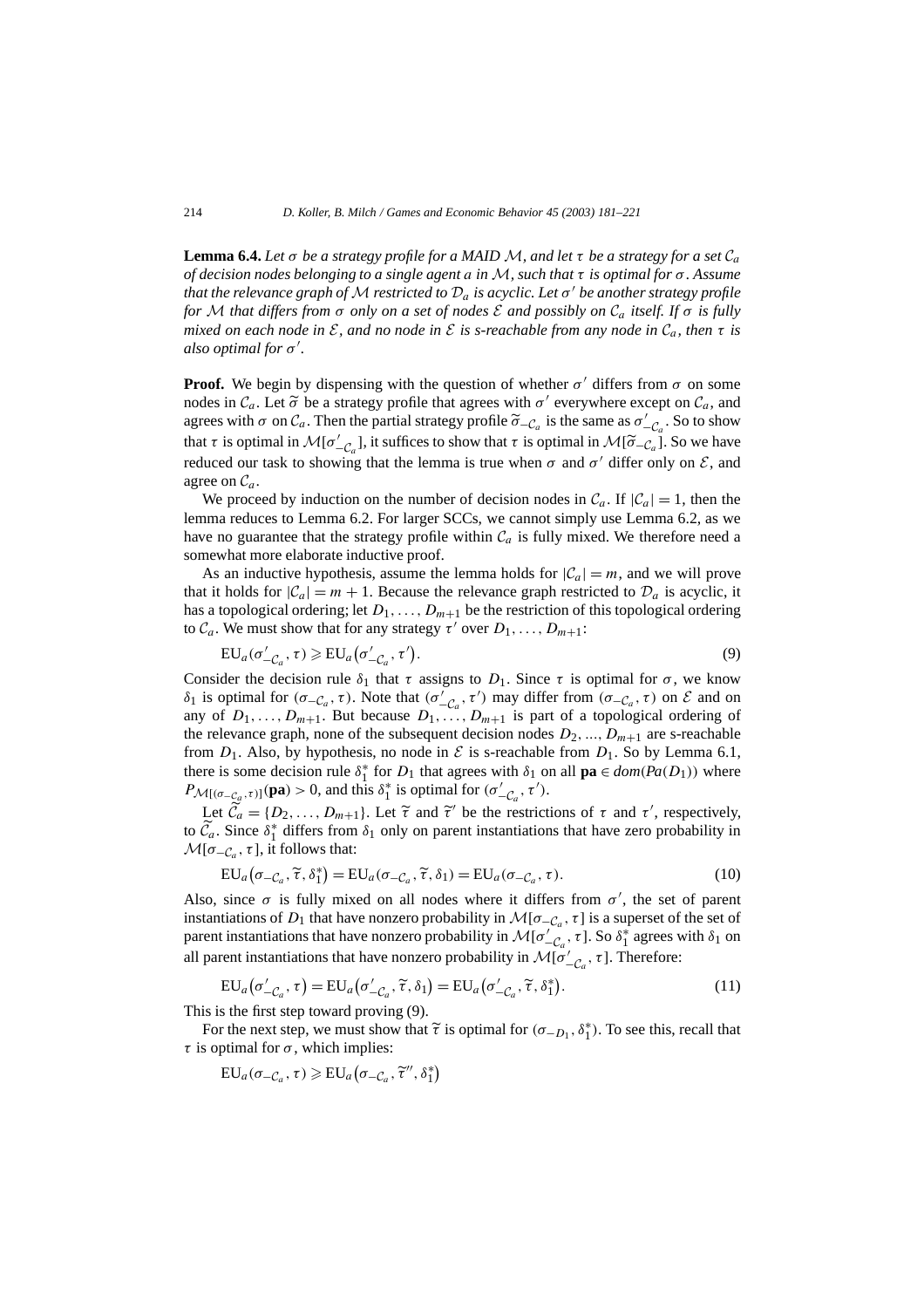for any strategy  $\tilde{\tau}''$  over  $\tilde{\mathcal{C}}_a$ . Using the equality in (10), we find that for any  $\tilde{\tau}''$ :

$$
EU_a(\sigma_{-\mathcal{C}_a}, \widetilde{\tau}, \delta_1^*) \geq EU_a(\sigma_{-\mathcal{C}_a}, \widetilde{\tau}'', \delta_1^*).
$$

So  $\tilde{\tau}$  is indeed optimal for  $(\sigma_{-D_1}, \delta_1^*)$ .

Note that  $C_a$  contains only *m* variables. Hence, by the inductive hypothesis,  $\tilde{\tau}$  is also optimal for  $(\sigma'_{-D_1}, \delta_1^*)$ . In particular,  $\tilde{\tau}$  provides no worse an expected utility for *a* in  $\mathcal{M}[\sigma'_{-D_1}, \delta_1^*]$  than  $\tilde{\tau}'$ . That is:

$$
EU_a(\sigma'_{-\mathcal{C}_a}, \widetilde{\tau}, \delta_1^*) \geqslant EU_a(\sigma'_{-\mathcal{C}_a}, \widetilde{\tau}', \delta_1^*).
$$

Now we finally use the fact that  $\delta_1^*$  is optimal for  $(\sigma'_{-\mathcal{C}_a}, \tau')$ , which tells us:

 $\text{EU}_a(\sigma'_{-\mathcal{C}_a}, \tilde{\tau}', \delta_1^*) \geq \text{EU}_a(\sigma'_{-\mathcal{C}_a}, \tau').$ 

Applying transitivity to the last two inequalities, we can conclude that:

 $\text{EU}_a(\sigma'_{-\mathcal{C}_a}, \tilde{\tau}, \delta_1^*) \geqslant \text{EU}_a(\sigma'_{-\mathcal{C}_a}, \tau').$ 

Then applying (11) to the left-hand side of this inequality yields the desired inequality in  $(9)$ .  $\Box$ 

Given this lemma, we can prove the correctness of Algorithm 6.2. The proof follows the same lines as the proof of Theorem 6.1.

**Theorem 6.2.** Let M be a MAID where every agent has perfect recall, and let  $C_1, \ldots, C_m$ *be a topological ordering of the SCCs in the relevance graph for* M*. Then the strategy profile <sup>σ</sup> <sup>m</sup> produced by running Algorithm* 6.2 *with* <sup>M</sup> *and* <sup>C</sup>1*,...,* <sup>C</sup>*<sup>m</sup> as inputs is a Nash equilibrium for* M*.*

**Proof.** We must show that for any agent *a* and any alternative strategy  $\sigma'_a$  for  $\mathcal{D}_a$ ,  $EU_a(\sigma^m) \geqslant EU_a(\sigma^m_{-a}, \sigma'_a)$ . The difference between what we must prove here and what we proved in Lemma 6.4 is that here an agent could deviate on several SCCs at once. We proceed by induction on the number of SCCs where  $\sigma_a^m$  and  $\sigma_a^{\prime}$  differ. The base case is where they differ on zero SCCs; then  $\sigma_a^m = \sigma_a^{\prime}$  and  $EU_a(\sigma^m) = EU_a(\sigma^m, \sigma_a^{\prime})$ .

As an inductive hypothesis, suppose that whenever  $\sigma'_a$  differs from  $\sigma_a^m$  on *k* SCCs,  $EU_a(\sigma^m) \geq EU_a(\sigma^m_{-a}, \sigma'_a)$ . Now suppose  $\sigma'_a$  differs from  $\sigma^m_a$  on  $k+1$  SCCs. Let  $\mathcal{C}_j$  be the first SCC in the ordering where  $\sigma'_a$  and  $\sigma_a^m$  are different. Let  $\tau$  be the restriction of  $\sigma^m$  to  $C_j$ . This partial strategy profile  $\tau$  for  $C_j$  is chosen in Algorithm 6.2 to be a Nash equilibrium in  $\mathcal{M}[\sigma_{-\mathcal{C}_j}^{j-1}]$ . Let  $\mathcal{C}_{j,a} = \mathcal{C}_j \cap \mathcal{D}_a$  be the set of agent *a*'s decisions in  $\mathcal{C}_j$ , and let  $\tau_a$  be agent *a*'s strategy in  $C_{j,a}$ , i.e., the restriction of  $\tau$  to  $C_{j,a}$ . It follows by Definition 3.5 that  $\tau_a$ is optimal for  $(\sigma^{j-1}_{-\mathcal{C}_j}, \tau)$ . Since the next step in the algorithm is to let  $\sigma^j = (\sigma^{j-1}_{-\mathcal{C}_j}, \tau)$ , we know  $\tau_a$  is optimal for  $\sigma^j$ .

By construction in the algorithm,  $\sigma^m$  agrees with  $\sigma^j$  on  $C_1, \ldots, C_j$ . Also, because  $C_j$ is the first SCC where  $\sigma'_a$  differs from  $\sigma_a$ , we know that  $(\sigma^m_{-a}, \sigma'_a)$  agrees with  $\sigma^m$  on  $C_1, \ldots, C_{j-1}$ . Although  $(\sigma^m_{-a}, \sigma'_a)$  differs from  $\sigma^m$  on  $C_{j,a}$ , it agrees with  $\sigma^m$  on the rest of  $C_j$  (which consists of nodes controlled by other agents). Let  $\mathcal{E} = C_{j+1}, \ldots, C_m$ , so that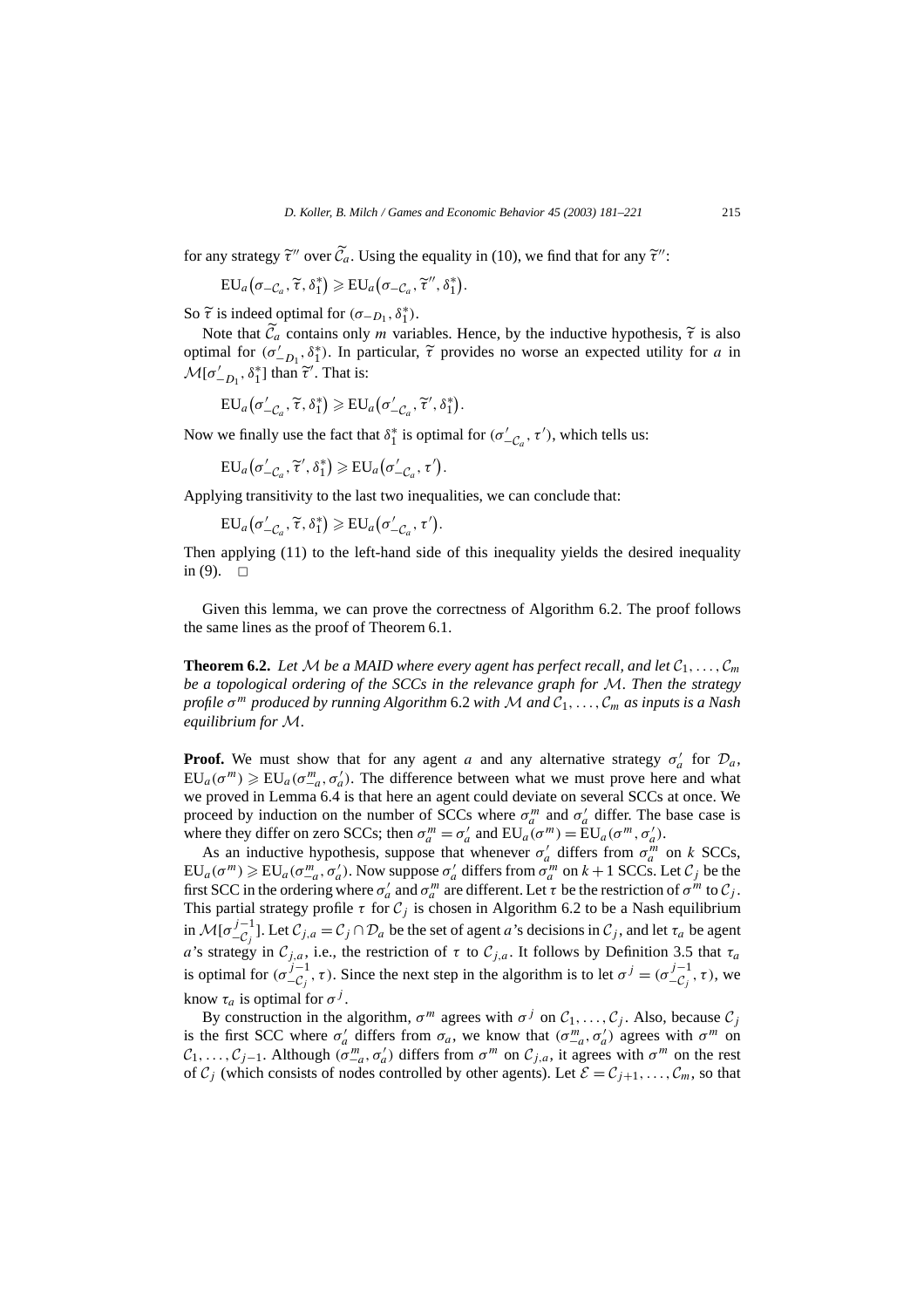$(\sigma_{-a}^m, \sigma_a)$  differs from  $\sigma^j$  only on E and  $C_{j,a}$ . By the properties of the topological ordering of SCCs in the relevance graph, none of the nodes in  $\mathcal E$  are s-reachable from any node in  $C_{i,a}$ . Also,  $\sigma^j$  agrees with  $\sigma^0$  on  $\mathcal E$ , so it is fully mixed on these nodes. Thus, by Lemmas 6.2 and 6.4,  $\tau_a$  is also optimal for  $(\sigma_{-a}^m, \sigma_a^{\prime})$ .

In particular,  $\tau_a$  yields at least as much expected utility as the restriction of  $\sigma'_a$  to  $\mathcal{C}_{j,a}$  in  $\mathcal{M}[\sigma_{-a}^m, (\sigma_a')_{-\mathcal{C}_{j,a}}]$ . So:

$$
EU_a(\sigma_{-a}^m,(\sigma_a')_{-\mathcal{C}_{j,a}},\tau_a) \geqslant EU_a(\sigma_{-a}^m,\sigma_a').
$$

But, as  $\tau_a$  is the restriction of  $\sigma_a^m$  to  $C_j$ , the strategy  $((\sigma'_a)_{-C_{j,a}}, \tau_a)$  differs from  $\sigma_a^m$  on only *k* SCCs. Hence, by the inductive hypothesis:

$$
EU_a(\sigma^m) \geqslant EU_a(\sigma^m_{-a}, (\sigma'_a)_{-\mathcal{C}_{j,a}}, \tau_a).
$$

So by transitivity:

$$
EU_a(\sigma^m) \geqslant EU_a(\sigma^m_{-a}, \sigma'_a)
$$

which is the desired result.  $\Box$ 

Thus, we have shown that we can find a Nash equilibrium for a complex game by breaking it up into a set of interacting smaller games. Each subgame can be solved in sequence, relying on the solution to the previous games.

Our algorithm finds a single Nash equilibrium; if the game-solving subroutine finds multiple Nash equilibria for an induced MAID  $\mathcal{M}[\sigma_{-C}^{i-1}]$ , our algorithm selects one arbitrarily. If it selected a different equilibrium for this small game, we would obtain a global equilibrium with different decision rules for  $C_i$  and (possibly) for all subsequent SCCs. We can visualize the choices of equilibria for the induced MAIDs as generating a tree of possible executions of the algorithm, with global equilibria at the leaves. Of course, since a game may have an infinite number of equilibria, we generally cannot construct this tree in practice.

Also, a MAID may have some equilibria that our algorithm cannot produce, no matter how it chooses equilibria for the induced MAIDs. For instance, the leader-follower MAID in Example 5.1 has an equilibrium in which Alice goes north with probability 1, and Bob goes north with probability 1 regardless of where he sees Alice go. Applying Algorithm 6.2 to this MAID, we find that  $C_1$  consists of Bob's decision, and  $C_2$  consists of Alice's decision (we could also solve this MAID with Algorithm 6.1). The algorithm starts with a fullymixed strategy profile: in particular,  $\sigma^0$  assigns Alice a fully-mixed decision rule. So in  $\mathcal{M}[\sigma_{-C_1}^0]$ , the only Nash equilibrium (optimal strategy) is for Bob to go north if Alice goes north, and south if she goes south. Thus, our algorithm cannot find the nonsubgame-perfect equilibrium where Bob goes north regardless of Alice's action.

# *6.3. Experimental results*

To demonstrate the potential savings resulting from our algorithm, we tried it on the Road example, for different numbers of agents *n*. Note that the model we used differs slightly from that shown in Fig. 4: In our experiments, each agent had not just one utility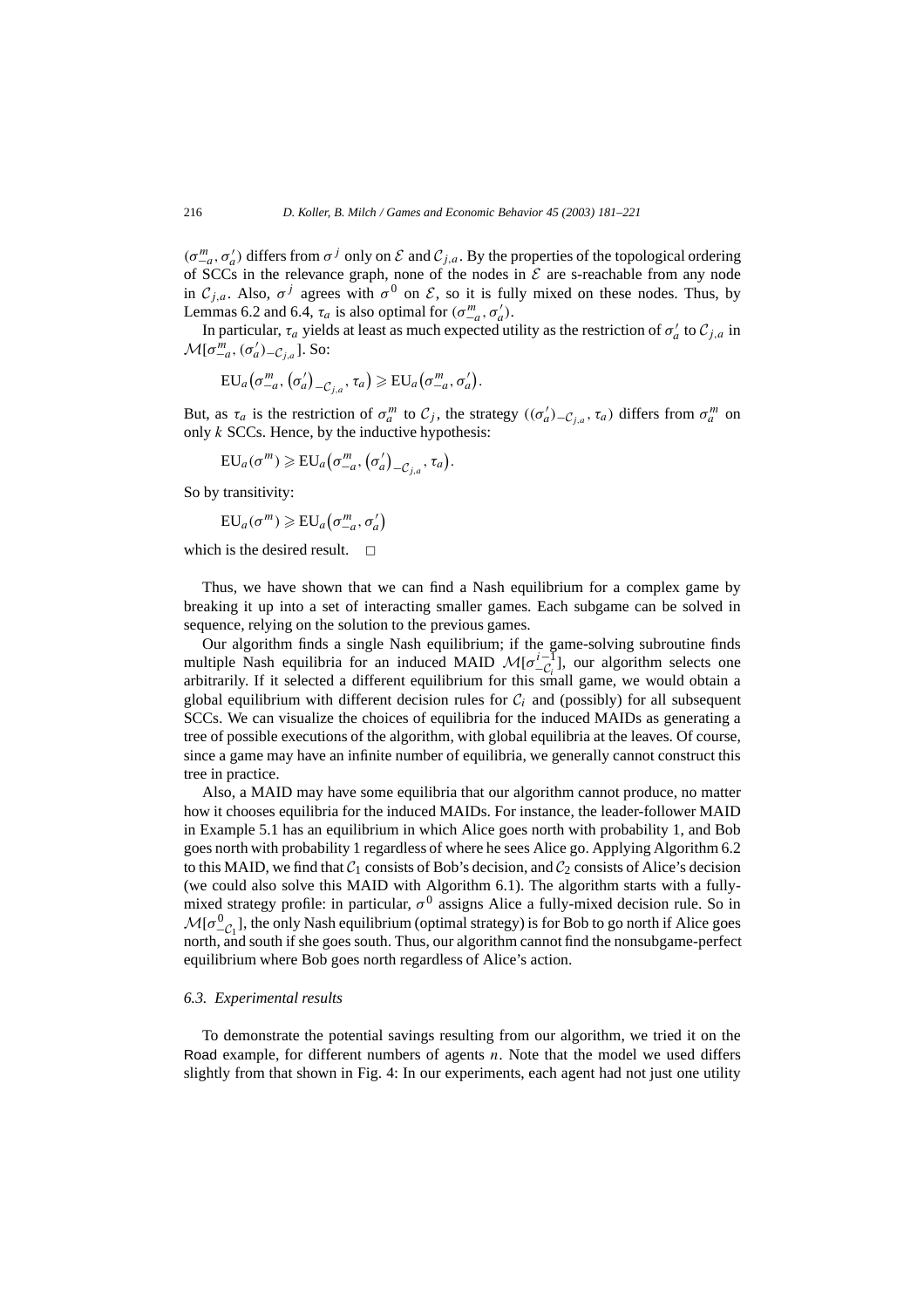node, but a separate utility node for each neighboring plot of land, and an additional node that depends on the suitability of the plot for different purposes. The agent's decision node is a parent of all these utility nodes. The idea is that an agent gets some base payoff for the building he builds, and then the neighboring plots and the suitability node apply additive bonuses and penalties to his payoff. Thus, instead of having one utility node with  $3^5 = 243$ parent instantiations, we have 4 utility nodes with  $3^2 = 9$  parent instantiations each. This change has no effect on the structure of the relevance graph, which is shown for  $n = 6$  in Fig. 8(b). The SCCs in the relevance graph all have size 2; as we discussed, they correspond to pairs of decisions about plots that are across the road from each other.

Even for small values of *n*, it is infeasible to solve the Road example with standard game-solving algorithms. As we discussed, the game tree for the MAID has  $3^{2n}$  leaves, whereas the MAID representation is linear in *n*. The normal form adds another exponential factor. Since each agent (except the first two) can observe three ternary variables, he has 27 information sets. Hence, the number of possible pure (deterministic) strategies for each agent is  $3^{27}$ , and the number of pure strategy profiles for all *n* players is  $(3^{27})^{(n-2)} \cdot (3^3)^2$ . In the simplest interesting case, where  $n = 4$ , we obtain a game tree with 6561 terminal nodes, and standard solution algorithms, that very often use the normal form, would need to operate on a strategic-form game matrix with about  $4.7 \times 10^{27}$  entries (one for each pure strategy profile).

Solving the Road game either in its extensive form or in the normal form is infeasible even for  $n = 4$ . By contrast, Fig. 9 shows the computational cost of our divide-and-conquer algorithm as *n* grows: the time required grows approximately linearly with *n*. For example, we can solve a Road MAID with 40 agents (corresponding to a game tree with  $3^{80}$  terminal nodes) in 8 minutes 40 seconds. Our algorithm ends up generating a sequence of *n/*2 small games, each with two decision variables. We convert each of the induced MAIDs into a small game tree, and use the game solver Gambit (2000) to solve it. Computing the payoffs in one of the small game trees requires Bayesian network inference, but the observed linear performance of our algorithm implies that in the Road MAID, the time needed to construct a single game tree remains constant as *n* increases.



Fig. 9. Performance results for the Road example.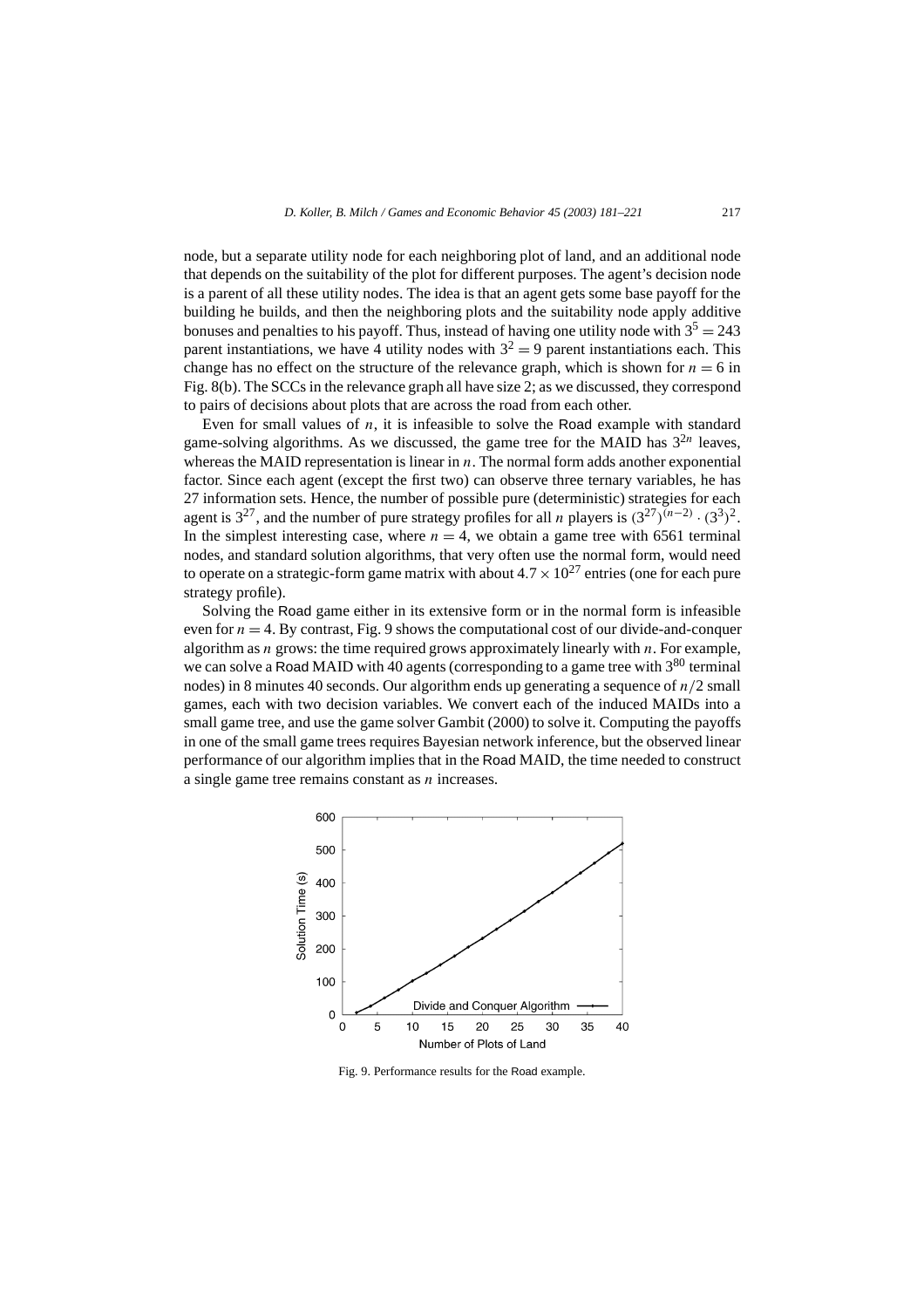# **7. Related work**

Although the possibility of extending influence diagrams to multi-agent scenarios was recognized at least fifteen years ago (Shachter, 1986), the idea seems to have been dormant for some time. Brown (1999) suggests the use of influence diagrams for modeling various game-theoretic and economic scenarios, but does not discuss either the formal foundations or the algorithmic issues. Zhang et al. (1992, 1994) and Nilsson and Lauritzen (2000, 2001) discuss IDs where the perfect recall assumption does not hold, although there is only one agent (or all the agents share a common utility function). Both series of papers propose graphical criteria for determining whether the optimal decision rule for a given node depends on the decision rules for any other nodes—in our terminology, whether the given node strategically relies on any other nodes. These criteria are similar to s-reachability, but are not complete in the sense of Theorem 5.2. The papers then derive algorithms similar to our Algorithm 6.1. However, they do not deal with multiple competing agents, nor with cyclic relevance graphs.

Several other papers use ID-like representations for multi-agent scenarios. Poole's (1997) independent choice logic can represent the same conditional independence assumptions as a MAID, and also allows compact representations of CPDs and decision rules. Suryadi and Gmytrasiewicz (1999) use influence diagrams as a framework for learning in multi-agent systems. The models used by Milch and Koller (2000) for reasoning about agents' beliefs and decisions are really MAIDs, although they do not use that term. Penalva et al. (2002) introduce influence opportunity diagrams (IODs), which are MAIDs without utility nodes. They show that if the IODs for two games satisfy a certain graphical equivalence condition, then the two games are *empirically equivalent* in the sense that it is impossible to tell which game is being played just by observing the probability distribution over outcomes. However, none of these papers deal with algorithms for finding Nash equilibria.

LaMura has proposed such algorithms in his work on game networks (LaMura, 2000), which are like MAIDs except that they represent multiplicative rather than additive decompositions of the agents' utility functions. LaMura defines a notion of strategic independence, and also uses it to break up the game into separate components. However, his notion of strategic independence is an undirected one, and thus does not allow as finegrained a decomposition as the directed relevance graph used in this paper. Also, it does not allow a backward induction process for decisions that are not mutually independent. An interesting aspect of LaMura's algorithm is that, to find equilibria for a part of the game, it searches for solutions to equations constructed directly from the game network. We should be able to apply a similar technique to the induced MAIDs constructed in Algorithm 6.2, avoiding the use of game trees as an intermediate representation.

Other work on finding Nash equilibria efficiently uses the *graphical games* model introduced by Kearns et al. (2001) and Littman et al. (2001). They deal with games where each agent makes only a single binary-valued decision, and there are no observations. The game is represented as an undirected graph with a node for each agent: an agent's utility is determined by his own decision and the decisions of his neighbors in the graph. Graphical games are essentially MAIDs with a single decision and utility node for each agent, and no information edges. Each agent's utility depends on his own decision, and on that of his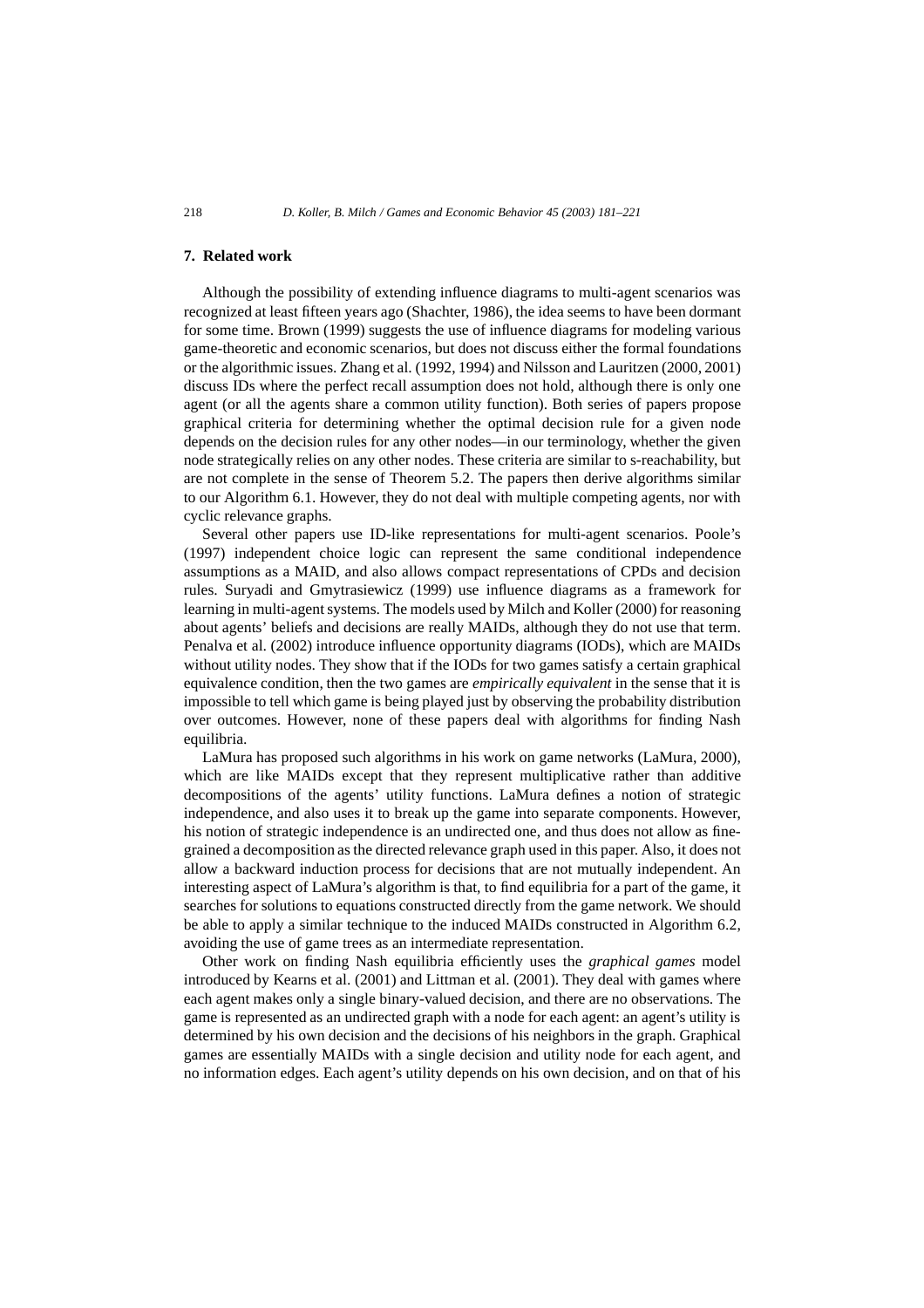neighbors in the graph. The relevance graph for such a scenario has two edges (one in each direction) between each pair of neighboring decisions, and thus consists of one large SCC. So our divide-and-conquer algorithm is not helpful in such scenarios. However, Kearns et al. (2001) propose several exact and approximate algorithms for finding Nash equilibria efficiently when the graphical game is a tree, and Vickrey and Koller (2002) describe a set of approximate algorithms for general graphical games. It is an open question whether these algorithms can be extended to more general MAIDs, where agents have observations and make multiple decisions.

# **8. Discussion and future work**

We have introduced a new formalism, multi-agent influence diagrams (MAIDs), for modeling multi-agent scenarios with imperfect information. MAIDs use a representation where variables are the basic unit, and allow the dependencies between these variables to be represented explicitly, in a graphical form. They therefore reveal important qualitative structure in a game, which can be useful both for understanding the game and as the basis for algorithms that find equilibria efficiently. In particular, we have shown that our divideand-conquer algorithm for finding equilibria provides exponential savings over existing solution algorithms in some cases, such as the Road example, where the maximal size of an SCC in the relevance graph is much smaller than the total number of decision variables. In the worst case, the relevance graph forms a single large SCC, and our algorithm simply solves the game in its entirety, with no computational benefits.

This work opens the door to a variety of possible extensions. One obvious direction is to relate MAIDs to existing concepts in game theory, particularly equilibrium refinements. It is fairly straightforward to show that the solution found by our algorithm in the case of acyclic relevance graphs is a *perfect Bayesian equilibrium* (Fudenberg and Tirole, 1991); it would be interesting to show an analogous result for the more general case.

Another direction relates to additional structure that is revealed by the notion of strategic relevance. In particular, even if the relevance graph is cyclic, it might not be a fully connected subgraph; for example, we might have a situation where  $D_1$  relies on  $D_2$ , which relies on  $D_3$ , which relies on  $D_1$ . Clearly, this type of structure tells us something about the interaction between the decisions in the game. An important open question is to analyze the meaning of these types of structures, and to see whether they can be exploited for computation gain.

Finally, the notion of strategic relevance is not the only type of insight that we can obtain from the MAID representation. We can use a similar type of path-based analysis in the MAID graph to determine which of the variables that an agent can observe before making a decision actually provide relevant information for that decision. In complex scenarios, especially those that are extended over time, agents tend to accumulate a great many observations. The amount of space needed to specify a decision rule for the current decision increases exponentially with the number of observed variables. Thus, there has been considerable work on identifying irrelevant parents of decision nodes in single-agent influence diagrams (Howard and Matheson, 1984; Shachter, 1990, 1998). In this case, we can use d-separation to identify irrelevant parents of a given decision node in time linear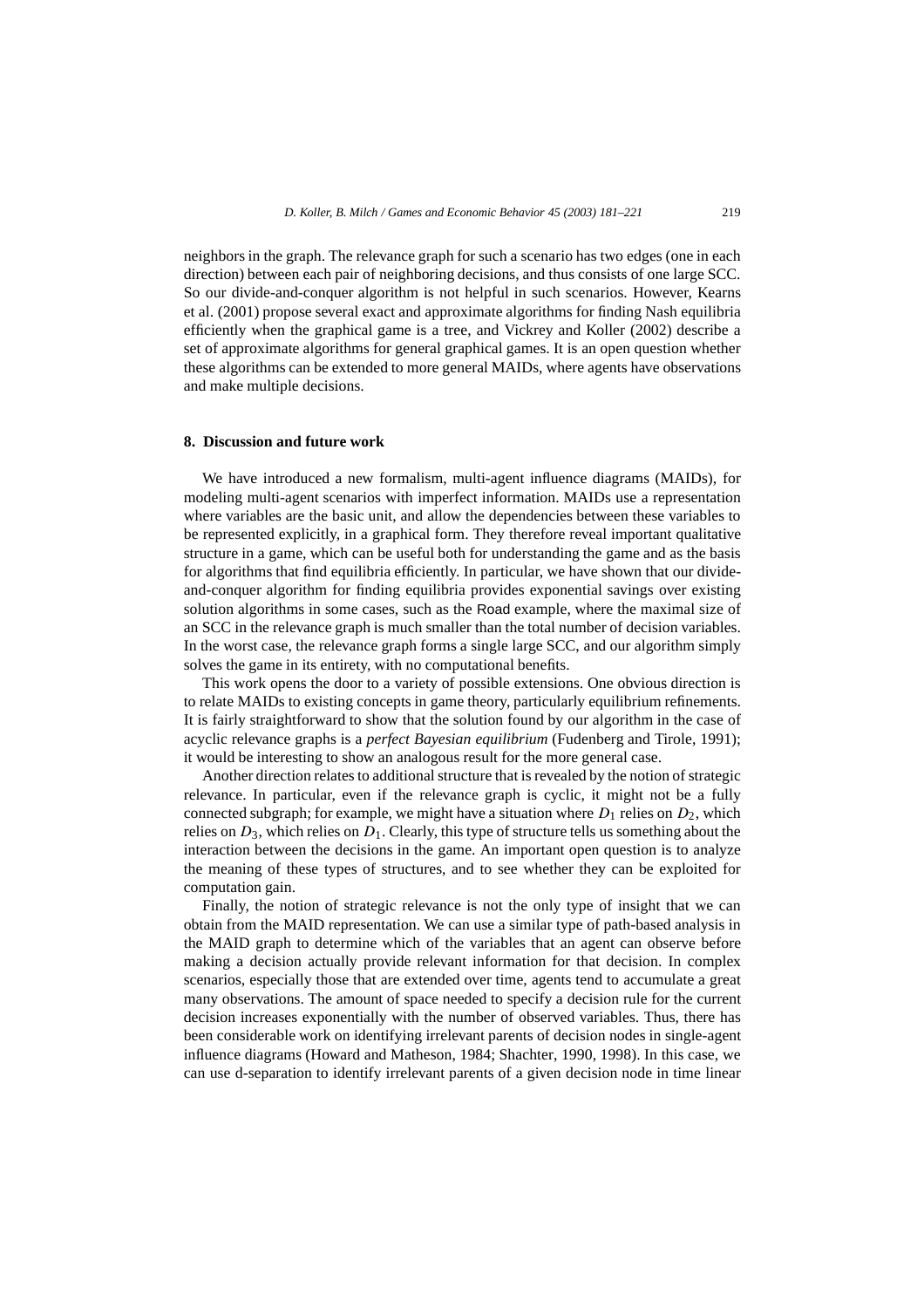in the number of variables. We can use a similar technique in MAIDs, allowing us to eliminate some parents of the decision node. At the level of the associated game tree, this process results in collapsing of several information sets into one (a process called *deflation* in (Dalkey, 1953; Okada, 1987)). The structure of the MAID allows us to detect cases when this process can be executed without any loss to the agents.

However, the multi-agent case also raises subtleties that are absent in the single-agent case. In this case, an observed variable that does not directly influence one agent's payoff might nevertheless be relevant, if another agent conditions his behavior on this variable. Maskin and Tirole (1997) provide a definition of payoff-relevant events in the multiagent setting, and define a *Markov perfect equilibrium* as a perfect equilibrium in which each agent's decision rules are conditioned only on payoff-relevant events. Maskin and Tirole also provide an algorithm for determining whether an event is payoff-relevant. This algorithm involves comparing the utilities of all outcomes in two sub-trees of a game tree, to determine whether the utility functions in the two sub-trees are equivalent. Thus, in a symmetric tree, it requires examining an exponential number of outcomes. We have preliminary results indicating that we can determine sets of payoff-relevant events (variables) in a MAID in polynomial time, using an extension of the standard algorithms for influence diagrams. We plan to pursue this issue in future work.

#### **Acknowledgments**

This work was supported by the DoD Multidisciplinary University Research Initiative (MURI) program administered by the Office of Naval Research under Grant N00014-00- 1-0637, and by Air Force contract F30602-00-2-0598 under DARPA's TASK program. The second author was also supported by a University of California Microelectronics Fellowship.

#### **References**

- Boutilier, C., Friedman, N., Goldszmidt, M., Koller, D., 1996. Context-specific independence in Bayesian networks. In: Proceedings of the Twelfth Conference on Uncertainty in Artificial Intelligence (UAI-96), pp. 115–123.
- Brown, P.C., 1999. Influence diagram to model and classify game theoretic problems. Mimeo, also presented at the 11th International Conference on Game Theory, 2000.
- Cooper, G.F., 1988. A method for using belief networks as influence diagrams. In: Proceedings of the Fourth Workshop on Uncertainty in Artificial Intelligence (UAI), pp. 55–63.
- Cormen, T.H., Leiserson, C.E., Rivest, R.L., 1990. Introduction to Algorithms. MIT Press.
- Dalkey, N., 1953. Equivalence of information patterns and essentially determinate games. Ann. Math. Stud. 28, 217–243.
- Fudenberg, D., Tirole, J., 1991. Game Theory. MIT Press.
- Gambit software, 2000. California Institute of Technology. http://www.hss.caltech.edu/gambit/Gambit.html.
- Geiger, D., Pearl, J., 1990. On the logic of causal models. In: Uncertainty in Artificial Intelligence 4, pp. 136–147. Geiger, D., Verma, T., Pearl, J., 1990. Identifying independence in Bayesian networks. Networks 20, 507–534.
- Howard, R.A., Matheson, J.E., 1984. Influence diagrams. In: Readings on the Principles and Applications of Decision Analysis, pp. 721–762. Strategic Decisions Group.